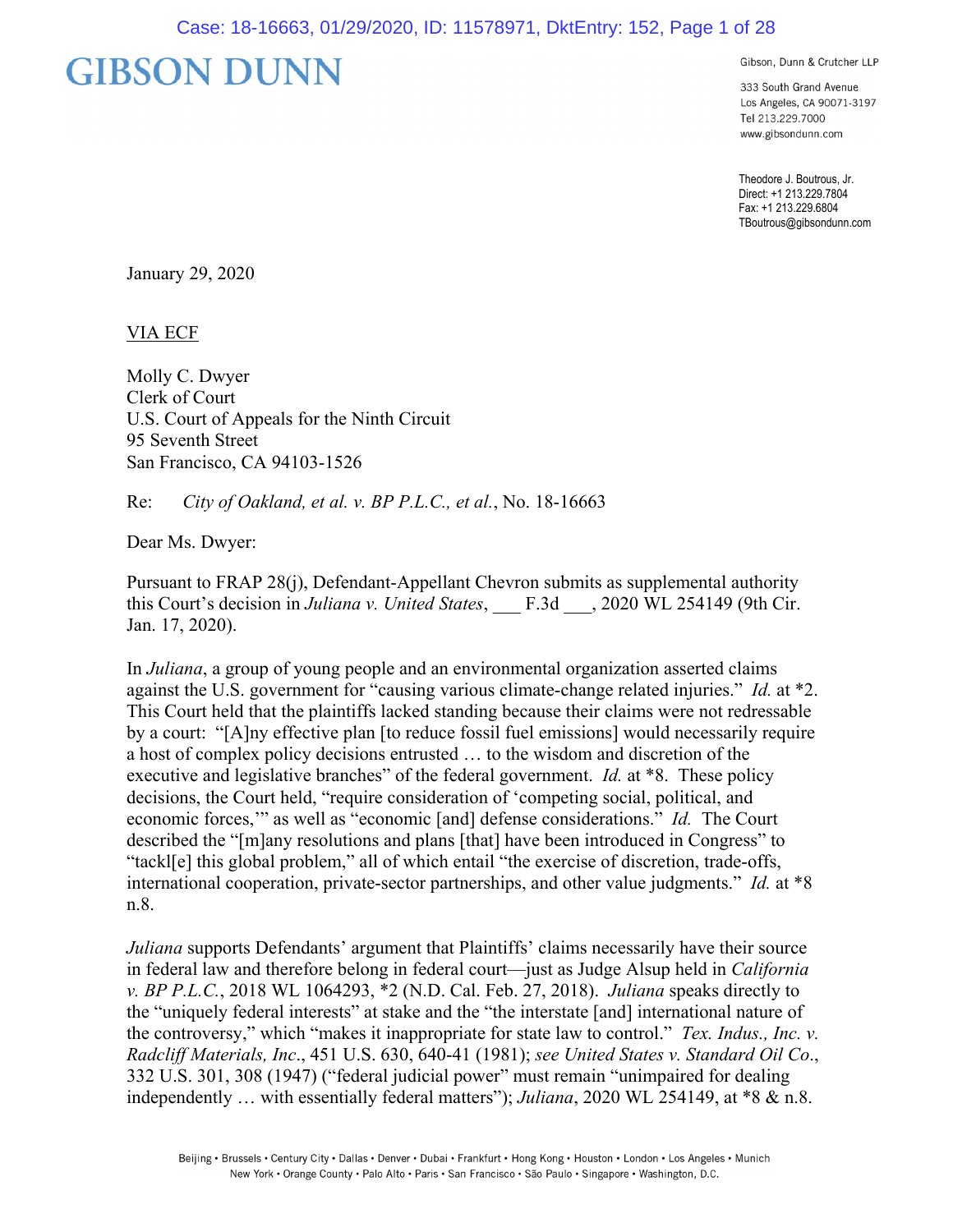# Case: 18-16663, 01/29/2020, ID: 11578971, DktEntry: 152, Page 2 of 28

Molly C. Dwyer January 29, 2020 Page 2

These federal interests mandate that Plaintiffs' claims arise under federal law, and thus support federal jurisdiction, even if those claims ultimately fail for lack of a remedy. *See Native Village of Kivalina v. ExxonMobil Corp.*, 696 F.3d 849, 858 (9th Cir. 2012) ("[T]he solution … must rest in the hands of the legislative and executive branches of our government, not the federal common law.").

Sincerely,

*/s/ Theodore J. Boutrous, Jr.* 

Theodore J. Boutrous Jr. GIBSON, DUNN & CRUTCHER LLP Counsel for Defendants-Appellants Chevron Corporation and Chevron U.S.A.

cc: All counsel of record (via ECF)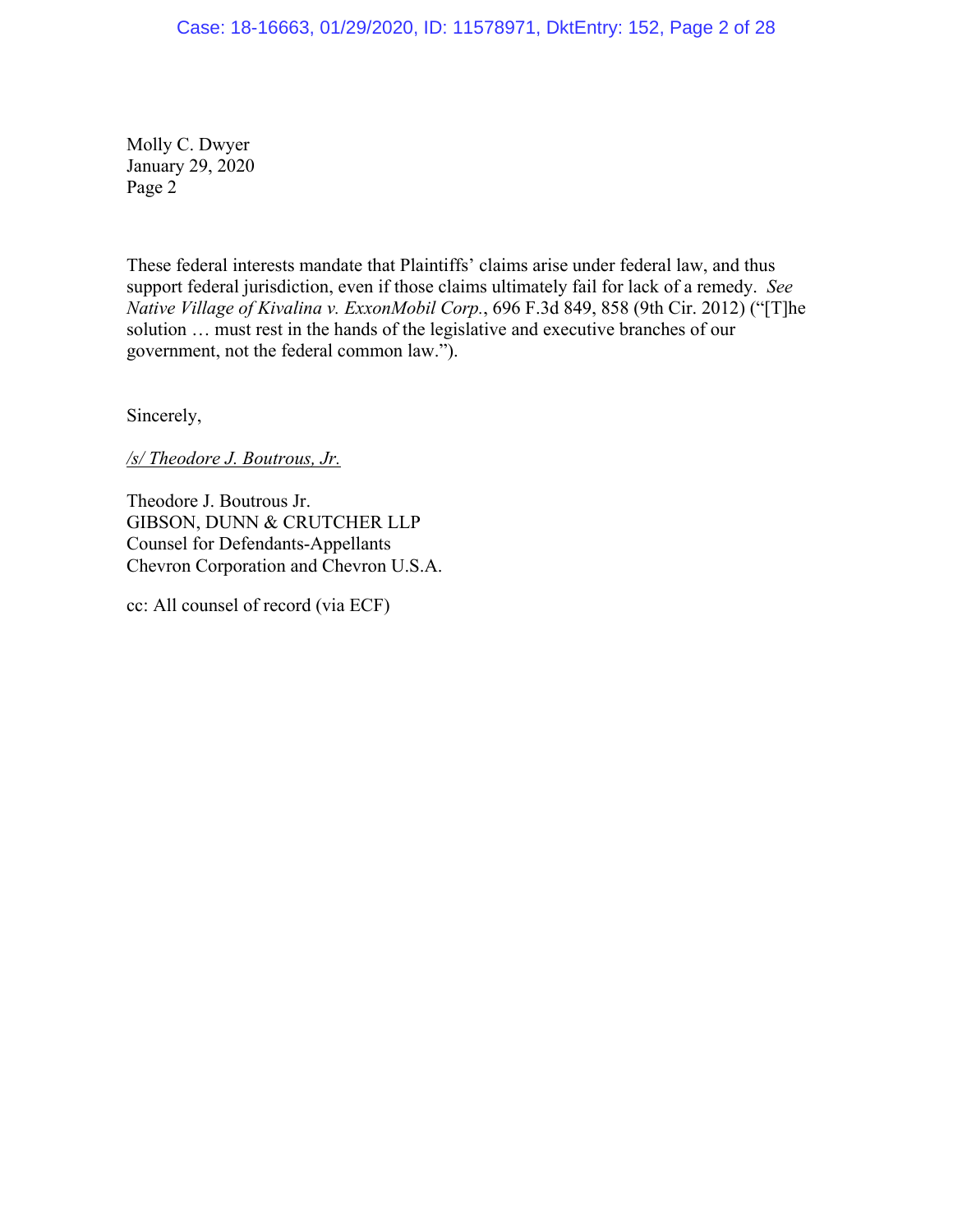Case: 18-16663, 01/29/2020, ID: 11578971, DktEntry: 152, Page 3 of 28

# **EXHIBIT A**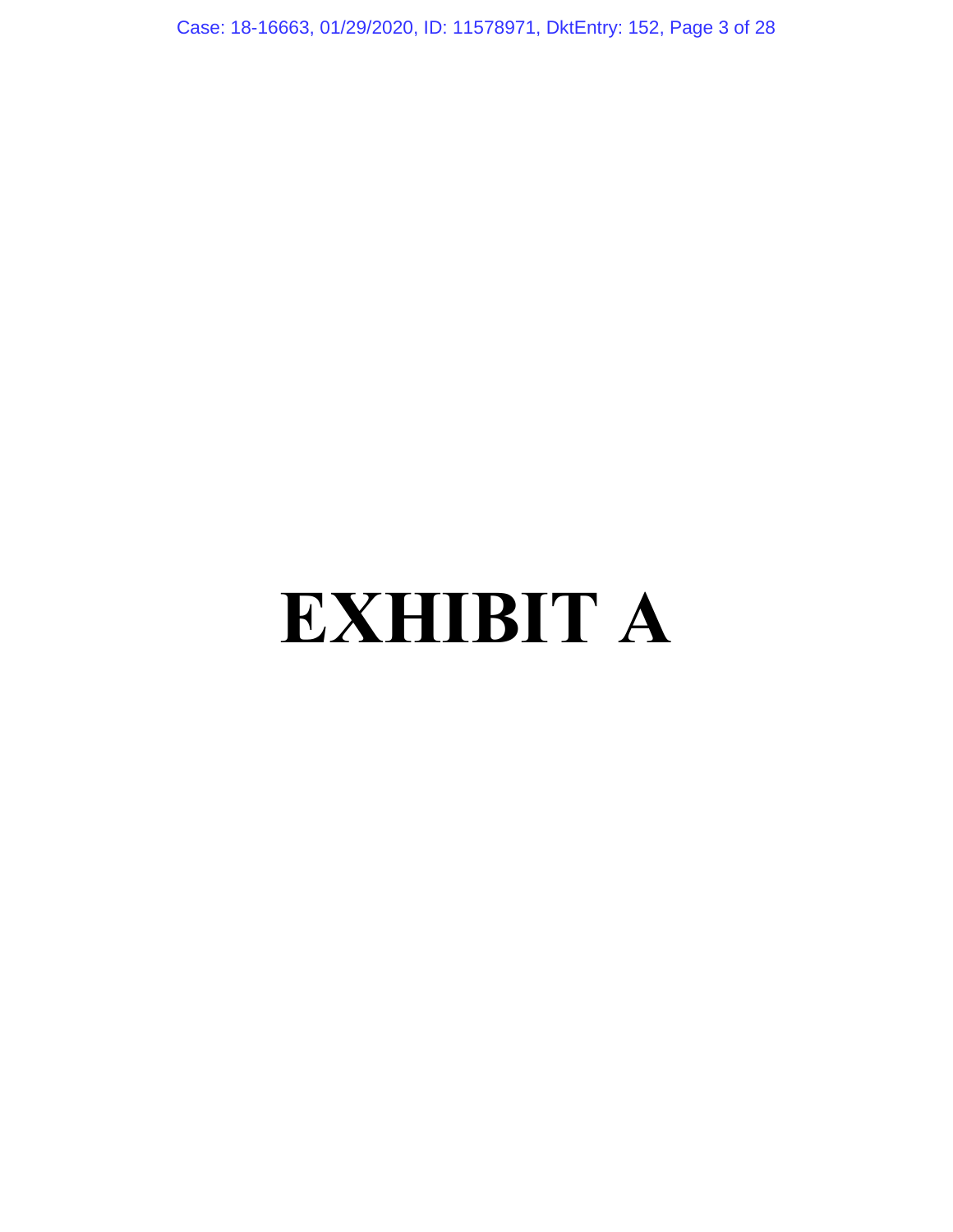2020 WL 254149 United States Court of Appeals, Ninth Circuit.

Kelsey Cascadia Rose JULIANA; Xiuhtezcatl Tonatiuh M., through his Guardian Tamara Roske-Martinez; Alexander Loznak; Jacob Lebel; [Zealand](http://www.westlaw.com/Search/Results.html?query=advanced%3a+OAID(4296786366)&saveJuris=False&contentType=BUSINESS-INVESTIGATOR&startIndex=1&contextData=(sc.Default)&categoryPageUrl=Home%2fCompanyInvestigator&originationContext=document&vr=3.0&rs=cblt1.0&transitionType=DocumentItem) [B.,](http://www.westlaw.com/Search/Results.html?query=advanced%3a+OAID(4296786366)&saveJuris=False&contentType=BUSINESS-INVESTIGATOR&startIndex=1&contextData=(sc.Default)&categoryPageUrl=Home%2fCompanyInvestigator&originationContext=document&vr=3.0&rs=cblt1.0&transitionType=DocumentItem) through his Guardian Kimberly Pash-Bell; Avery M., through her Guardian Holly McRae; Sahara V., through her Guardian Toa Aguilar; Kiran Isaac Oommen; Tia Marie Hatton; [Isaac](http://www.westlaw.com/Search/Results.html?query=advanced%3a+OAID(5056086451)&saveJuris=False&contentType=BUSINESS-INVESTIGATOR&startIndex=1&contextData=(sc.Default)&categoryPageUrl=Home%2fCompanyInvestigator&originationContext=document&vr=3.0&rs=cblt1.0&transitionType=DocumentItem) [V.](http://www.westlaw.com/Search/Results.html?query=advanced%3a+OAID(5056086451)&saveJuris=False&contentType=BUSINESS-INVESTIGATOR&startIndex=1&contextData=(sc.Default)&categoryPageUrl=Home%2fCompanyInvestigator&originationContext=document&vr=3.0&rs=cblt1.0&transitionType=DocumentItem), through his Guardian Pamela Vergun; Miko V., through her Guardian Pamel Vergun; Hazel V., through her Guardian Margo Van Ummerson; Sophie K., through her Guardian Dr. James Hansen; Jaime B., through her Guardian Jamescita Peshlakai; Journey Z., through his Guardian Erika Schneider; Victoria B., through her Guardian Daisy Calderon; Nathaniel B., through his Guardian Sharon Baring; Aji P., through his Guardian Helaina Piper; Levi D., through his Guardian Leigh-Ann Draheim; Jayden F., through her Guardian Cherri Foytlin; Nicholas V., through his Guardian Marie Venner; [Earth Guardians](http://www.westlaw.com/Search/Results.html?query=advanced%3a+OAID(5020369624)&saveJuris=False&contentType=BUSINESS-INVESTIGATOR&startIndex=1&contextData=(sc.Default)&categoryPageUrl=Home%2fCompanyInvestigator&originationContext=document&vr=3.0&rs=cblt1.0&transitionType=DocumentItem), a nonprofit organization; Future Generations, through their Guardian Dr. James Hansen, Plaintiffs-Appellees, v.

UNITED STATES of America; Mary B. Neumayr, in her capacity as Chairman of Council on Environmental Quality; Mick Mulvaney, in his official capacity as Director of the Office of Management and the Budget; Kelvin K. Droegemeir, in his official capacity as Director of the [Office of](http://www.westlaw.com/Search/Results.html?query=advanced%3a+OAID(5068099204)&saveJuris=False&contentType=BUSINESS-INVESTIGATOR&startIndex=1&contextData=(sc.Default)&categoryPageUrl=Home%2fCompanyInvestigator&originationContext=document&vr=3.0&rs=cblt1.0&transitionType=DocumentItem) [Science and Technology Policy;](http://www.westlaw.com/Search/Results.html?query=advanced%3a+OAID(5068099204)&saveJuris=False&contentType=BUSINESS-INVESTIGATOR&startIndex=1&contextData=(sc.Default)&categoryPageUrl=Home%2fCompanyInvestigator&originationContext=document&vr=3.0&rs=cblt1.0&transitionType=DocumentItem) [Dan Brouillette](http://www.westlaw.com/Search/Results.html?query=advanced%3a+OAID(5047111405)&saveJuris=False&contentType=BUSINESS-INVESTIGATOR&startIndex=1&contextData=(sc.Default)&categoryPageUrl=Home%2fCompanyInvestigator&originationContext=document&vr=3.0&rs=cblt1.0&transitionType=DocumentItem), in his official capacity as Secretary of Energy; U.S. Department of the Interior; David L. Bernhardt,

in his official capacity as Secretary of Interior; U.S. Department of Transportation; Elaine L. Chao, in her official capacity as Secretary of

Transportation; United States Department of Agriculture; Sonny Perdue, in his official capacity as Secretary of Agriculture; United States Department of Commerce; Wilbur Ross, in his official capacity as Secretary of Commerce; United States Department of Defense; Mark T. Esper, in his official capacity as

Secretary of Defense; United States Department of State; Michael R. Pompeo, in his official capacity as Secretary of State; [Andrew Wheeler,](http://www.westlaw.com/Search/Results.html?query=advanced%3a+OAID(5038656974)&saveJuris=False&contentType=BUSINESS-INVESTIGATOR&startIndex=1&contextData=(sc.Default)&categoryPageUrl=Home%2fCompanyInvestigator&originationContext=document&vr=3.0&rs=cblt1.0&transitionType=DocumentItem) in his official capacity as Administrator of the EPA; Office of the President of the United States; U.S. Environmental Protection Agency; U.S. Department of Energy; Donald J. Trump, in his official capacity as President of the United States, Defendants-Appellants.

> No. 18-36082 | Argued and Submitted June 4, 2019 Portland, Oregon | Filed January 17, 2020

#### **Synopsis**

**Background:** Group of young people, nonprofit association of young environmental activists, and purported guardian for future generations brought action for declaratory and injunctive relief against United States, the President, and federal officials, alleging that defendants continued to permit, authorize, and subsidize fossil fuel extraction, development, consumption, and exportation, thereby allowing carbon dioxide emissions to escalate and allegedly leading to harmful climate change, and asserting claims for violations of substantive due process, equal protection, the Ninth Amendment, and the public trust doctrine. Industry associations intervened as defendants. The United States District Court for the District of Oregon, [Ann Aiken,](http://www.westlaw.com/Link/Document/FullText?findType=h&pubNum=176284&cite=0214636503&originatingDoc=I92da3060396e11eabed3a1bc09b332eb&refType=RQ&originationContext=document&vr=3.0&rs=cblt1.0&transitionType=DocumentItem&contextData=(sc.UserEnteredCitation)) J., [217 F.Supp.3d 1224,](http://www.westlaw.com/Link/Document/FullText?findType=Y&serNum=2040284204&pubNum=0007903&originatingDoc=I92da3060396e11eabed3a1bc09b332eb&refType=RP&originationContext=document&vr=3.0&rs=cblt1.0&transitionType=DocumentItem&contextData=(sc.UserEnteredCitation)) adopted the report and recommendation of [Thomas M. Coffin](http://www.westlaw.com/Link/Document/FullText?findType=h&pubNum=176284&cite=0143096801&originatingDoc=I92da3060396e11eabed3a1bc09b332eb&refType=RQ&originationContext=document&vr=3.0&rs=cblt1.0&transitionType=DocumentItem&contextData=(sc.UserEnteredCitation)), United States Magistrate Judge, and denied defendants' and intervenors' motions to dismiss for lack of subject matter jurisdiction and for failure to state a claim, adopted, [2017 WL 2483705](http://www.westlaw.com/Link/Document/FullText?findType=Y&serNum=2041829057&pubNum=0000999&originatingDoc=I92da3060396e11eabed3a1bc09b332eb&refType=RP&originationContext=document&vr=3.0&rs=cblt1.0&transitionType=DocumentItem&contextData=(sc.UserEnteredCitation)), the report and recommendation of Coffin, United States Magistrate Judge, [2017 WL 9249531](http://www.westlaw.com/Link/Document/FullText?findType=Y&serNum=2044444224&pubNum=0000999&originatingDoc=I92da3060396e11eabed3a1bc09b332eb&refType=RP&originationContext=document&vr=3.0&rs=cblt1.0&transitionType=DocumentItem&contextData=(sc.UserEnteredCitation)), and denied defendants' and intervenors' motions to certify for interlocutory appeal, granted in part and denied in part defendants' and intervenors' motions for judgment on the pleadings and for summary judgment and denied their motions to certify for interlocutory appeal, [339 F.Supp.3d 1062](http://www.westlaw.com/Link/Document/FullText?findType=Y&serNum=2045769188&pubNum=0007903&originatingDoc=I92da3060396e11eabed3a1bc09b332eb&refType=RP&originationContext=document&vr=3.0&rs=cblt1.0&transitionType=DocumentItem&contextData=(sc.UserEnteredCitation)), and on reconsideration certified for interlocutory appeal, [2018 WL 6303774](http://www.westlaw.com/Link/Document/FullText?findType=Y&serNum=2046153916&pubNum=0000999&originatingDoc=I92da3060396e11eabed3a1bc09b332eb&refType=RP&originationContext=document&vr=3.0&rs=cblt1.0&transitionType=DocumentItem&contextData=(sc.UserEnteredCitation)). Interlocutory appeal was permitted.

**Holdings:** The Court of Appeals, [Hurwitz,](http://www.westlaw.com/Link/Document/FullText?findType=h&pubNum=176284&cite=0169087601&originatingDoc=I92da3060396e11eabed3a1bc09b332eb&refType=RQ&originationContext=document&vr=3.0&rs=cblt1.0&transitionType=DocumentItem&contextData=(sc.UserEnteredCitation)) Circuit Judge, held that: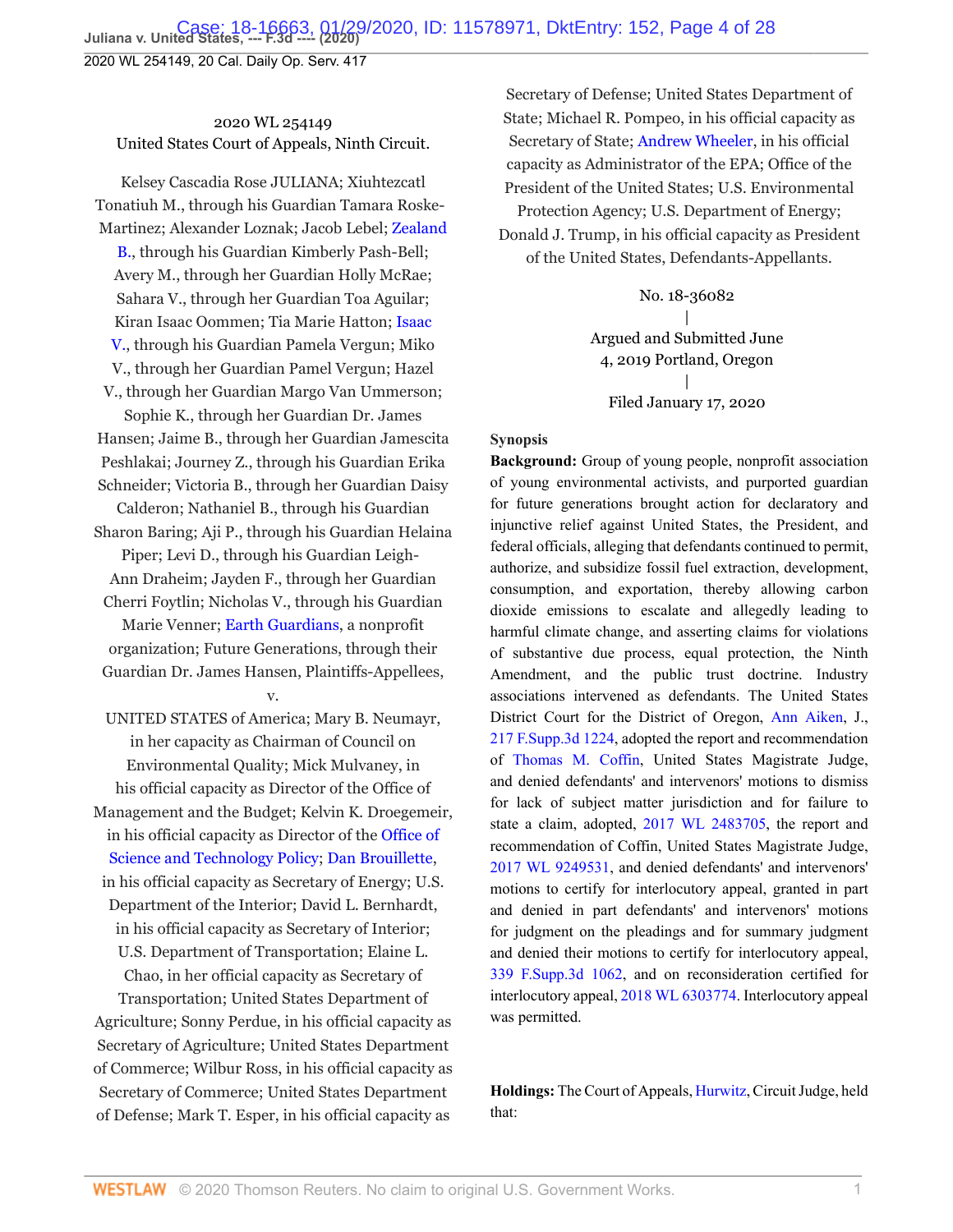**Juliana v. United States, --- F.3d ---- (2020)** Case: 18-16663, 01/29/2020, ID: 11578971, DktEntry: 152, Page 5 of 28

2020 WL 254149, 20 Cal. Daily Op. Serv. 417

[\[1\]](#page-4-0) Administrative Procedure Act (APA) was not plaintiffs' exclusive remedy, but

[\[2\]](#page-6-0) plaintiffs failed to demonstrate that the injunctive relief they sought was within the power of an Article III court, as required for redressability element for Article III standing.

Reversed and remanded with instructions.

[Josephine L. Staton](http://www.westlaw.com/Link/Document/FullText?findType=h&pubNum=176284&cite=0103095101&originatingDoc=I92da3060396e11eabed3a1bc09b332eb&refType=RQ&originationContext=document&vr=3.0&rs=cblt1.0&transitionType=DocumentItem&contextData=(sc.UserEnteredCitation)), District Judge, sitting by designation, filed a dissenting opinion.

West Headnotes (18)

# <span id="page-4-0"></span>**[\[1\]](#page-9-0) [Constitutional Law](http://www.westlaw.com/Browse/Home/KeyNumber/92/View.html?docGuid=I92da3060396e11eabed3a1bc09b332eb&originationContext=document&vr=3.0&rs=cblt1.0&transitionType=DocumentItem&contextData=(sc.UserEnteredCitation))** • [Necessity of Determination](http://www.westlaw.com/Browse/Home/KeyNumber/92VI(C)2/View.html?docGuid=I92da3060396e11eabed3a1bc09b332eb&originationContext=document&vr=3.0&rs=cblt1.0&transitionType=DocumentItem&contextData=(sc.UserEnteredCitation))

Administrative Procedure Act (APA) was not exclusive remedy for assertion, by group of young people and nonprofit association of young environmental activists, of claims that totality of various federal government actions that contributed to climate change violated substantive due process, equal protection, and the Ninth Amendment; plaintiffs did not claim that any individual agency action exceeded statutory authorization or, taken alone, was arbitrary and capricious, plaintiffs could not effectively pursue their constitutional claims under APA, which allowed challenges only to discrete agency decisions, and nothing in APA evinced clear congressional intent to deny any judicial forum for a colorable constitutional claim, which denial would present a serious constitutional question. [U.S. Const. Amends. 5](http://www.westlaw.com/Link/Document/FullText?findType=L&pubNum=1000583&cite=USCOAMENDV&originatingDoc=I92da3060396e11eabed3a1bc09b332eb&refType=LQ&originationContext=document&vr=3.0&rs=cblt1.0&transitionType=DocumentItem&contextData=(sc.UserEnteredCitation)), [9;](http://www.westlaw.com/Link/Document/FullText?findType=L&pubNum=1000583&cite=USCOAMENDIX&originatingDoc=I92da3060396e11eabed3a1bc09b332eb&refType=LQ&originationContext=document&vr=3.0&rs=cblt1.0&transitionType=DocumentItem&contextData=(sc.UserEnteredCitation)) [5 U.S.C.A. § 706\(2\)\(A, C\)](http://www.westlaw.com/Link/Document/FullText?findType=L&pubNum=1000546&cite=5USCAS706&originatingDoc=I92da3060396e11eabed3a1bc09b332eb&refType=SP&originationContext=document&vr=3.0&rs=cblt1.0&transitionType=DocumentItem&contextData=(sc.UserEnteredCitation)#co_pp_58730000872b1).

#### <span id="page-4-1"></span>**[\[2\]](#page-9-1) [Administrative Law and Procedure](http://www.westlaw.com/Browse/Home/KeyNumber/15A/View.html?docGuid=I92da3060396e11eabed3a1bc09b332eb&originationContext=document&vr=3.0&rs=cblt1.0&transitionType=DocumentItem&contextData=(sc.UserEnteredCitation))**

• [Nature, Scope, or Effect of Agency Action](http://www.westlaw.com/Browse/Home/KeyNumber/15Ak1662/View.html?docGuid=I92da3060396e11eabed3a1bc09b332eb&originationContext=document&vr=3.0&rs=cblt1.0&transitionType=DocumentItem&contextData=(sc.UserEnteredCitation))

The Administrative Procedure Act (APA) allows challenges only to discrete agency decisions. [5](http://www.westlaw.com/Link/Document/FullText?findType=L&pubNum=1000546&cite=5USCAS551&originatingDoc=I92da3060396e11eabed3a1bc09b332eb&refType=LQ&originationContext=document&vr=3.0&rs=cblt1.0&transitionType=DocumentItem&contextData=(sc.UserEnteredCitation)) [U.S.C.A. § 551 et seq.](http://www.westlaw.com/Link/Document/FullText?findType=L&pubNum=1000546&cite=5USCAS551&originatingDoc=I92da3060396e11eabed3a1bc09b332eb&refType=LQ&originationContext=document&vr=3.0&rs=cblt1.0&transitionType=DocumentItem&contextData=(sc.UserEnteredCitation))

#### [Judicial Authority and Duty in General](http://www.westlaw.com/Browse/Home/KeyNumber/92k960/View.html?docGuid=I92da3060396e11eabed3a1bc09b332eb&originationContext=document&vr=3.0&rs=cblt1.0&transitionType=DocumentItem&contextData=(sc.UserEnteredCitation))

Because denying any judicial forum for a colorable constitutional claim presents a serious constitutional question, Congress's intent through a statute to do so must be clear.

#### <span id="page-4-3"></span>**[\[4\]](#page-10-0) [Federal Civil Procedure](http://www.westlaw.com/Browse/Home/KeyNumber/170A/View.html?docGuid=I92da3060396e11eabed3a1bc09b332eb&originationContext=document&vr=3.0&rs=cblt1.0&transitionType=DocumentItem&contextData=(sc.UserEnteredCitation))**

• In general; injury or interest

#### **[Federal Civil Procedure](http://www.westlaw.com/Browse/Home/KeyNumber/170A/View.html?docGuid=I92da3060396e11eabed3a1bc09b332eb&originationContext=document&vr=3.0&rs=cblt1.0&transitionType=DocumentItem&contextData=(sc.UserEnteredCitation))**

#### • Causation; redressability

To have Article III standing, a plaintiff must have: (1) a concrete and particularized injury; (2) that is caused by the challenged conduct; and (3) that is likely redressable by a favorable judicial decision. [U.S. Const. art. 3, § 2, cl. 1.](http://www.westlaw.com/Link/Document/FullText?findType=L&pubNum=1000583&cite=USCOARTIIIS2CL1&originatingDoc=I92da3060396e11eabed3a1bc09b332eb&refType=LQ&originationContext=document&vr=3.0&rs=cblt1.0&transitionType=DocumentItem&contextData=(sc.UserEnteredCitation))

# <span id="page-4-4"></span>**[\[5\]](#page-10-1) [Federal Civil Procedure](http://www.westlaw.com/Browse/Home/KeyNumber/170A/View.html?docGuid=I92da3060396e11eabed3a1bc09b332eb&originationContext=document&vr=3.0&rs=cblt1.0&transitionType=DocumentItem&contextData=(sc.UserEnteredCitation))**

• [Want of proper parties](http://www.westlaw.com/Browse/Home/KeyNumber/170Ak2467/View.html?docGuid=I92da3060396e11eabed3a1bc09b332eb&originationContext=document&vr=3.0&rs=cblt1.0&transitionType=DocumentItem&contextData=(sc.UserEnteredCitation))

To survive summary judgment, a plaintiff need only establish a genuine dispute as to the requirements for Article III standing. [U.S. Const.](http://www.westlaw.com/Link/Document/FullText?findType=L&pubNum=1000583&cite=USCOARTIIIS2CL1&originatingDoc=I92da3060396e11eabed3a1bc09b332eb&refType=LQ&originationContext=document&vr=3.0&rs=cblt1.0&transitionType=DocumentItem&contextData=(sc.UserEnteredCitation)) [art. 3, § 2, cl. 1;](http://www.westlaw.com/Link/Document/FullText?findType=L&pubNum=1000583&cite=USCOARTIIIS2CL1&originatingDoc=I92da3060396e11eabed3a1bc09b332eb&refType=LQ&originationContext=document&vr=3.0&rs=cblt1.0&transitionType=DocumentItem&contextData=(sc.UserEnteredCitation)) [Fed. R. Civ. P. 56.](http://www.westlaw.com/Link/Document/FullText?findType=L&pubNum=1000600&cite=USFRCPR56&originatingDoc=I92da3060396e11eabed3a1bc09b332eb&refType=LQ&originationContext=document&vr=3.0&rs=cblt1.0&transitionType=DocumentItem&contextData=(sc.UserEnteredCitation))

# <span id="page-4-5"></span>**[\[6\]](#page-10-2) [Declaratory Judgment](http://www.westlaw.com/Browse/Home/KeyNumber/118A/View.html?docGuid=I92da3060396e11eabed3a1bc09b332eb&originationContext=document&vr=3.0&rs=cblt1.0&transitionType=DocumentItem&contextData=(sc.UserEnteredCitation))**

[Subjects of relief in general](http://www.westlaw.com/Browse/Home/KeyNumber/118Ak300/View.html?docGuid=I92da3060396e11eabed3a1bc09b332eb&originationContext=document&vr=3.0&rs=cblt1.0&transitionType=DocumentItem&contextData=(sc.UserEnteredCitation))

Plaintiff, by alleging that she was forced to leave her home because of water scarcity caused by climate change, separating her from relatives on the Navajo Reservation, sufficiently demonstrated at summary judgment stage an injury that was concrete and particularized, as required for the injury-in-fact element for Article III standing, in action for declaratory and injunctive relief, alleging that the totality of various federal government actions that contributed to climate change violated substantive due process, equal protection, and the Ninth Amendment. [U.S. Const. art. 3, § 2, cl.](http://www.westlaw.com/Link/Document/FullText?findType=L&pubNum=1000583&cite=USCOARTIIIS2CL1&originatingDoc=I92da3060396e11eabed3a1bc09b332eb&refType=LQ&originationContext=document&vr=3.0&rs=cblt1.0&transitionType=DocumentItem&contextData=(sc.UserEnteredCitation)) [1](http://www.westlaw.com/Link/Document/FullText?findType=L&pubNum=1000583&cite=USCOARTIIIS2CL1&originatingDoc=I92da3060396e11eabed3a1bc09b332eb&refType=LQ&originationContext=document&vr=3.0&rs=cblt1.0&transitionType=DocumentItem&contextData=(sc.UserEnteredCitation)); [U.S. Const. Amends. 5,](http://www.westlaw.com/Link/Document/FullText?findType=L&pubNum=1000583&cite=USCOAMENDV&originatingDoc=I92da3060396e11eabed3a1bc09b332eb&refType=LQ&originationContext=document&vr=3.0&rs=cblt1.0&transitionType=DocumentItem&contextData=(sc.UserEnteredCitation)) [9.](http://www.westlaw.com/Link/Document/FullText?findType=L&pubNum=1000583&cite=USCOAMENDIX&originatingDoc=I92da3060396e11eabed3a1bc09b332eb&refType=LQ&originationContext=document&vr=3.0&rs=cblt1.0&transitionType=DocumentItem&contextData=(sc.UserEnteredCitation))

# <span id="page-4-6"></span>**[\[7\]](#page-10-3) [Declaratory Judgment](http://www.westlaw.com/Browse/Home/KeyNumber/118A/View.html?docGuid=I92da3060396e11eabed3a1bc09b332eb&originationContext=document&vr=3.0&rs=cblt1.0&transitionType=DocumentItem&contextData=(sc.UserEnteredCitation))**  $\blacktriangleright$  [Subjects of relief in general](http://www.westlaw.com/Browse/Home/KeyNumber/118Ak300/View.html?docGuid=I92da3060396e11eabed3a1bc09b332eb&originationContext=document&vr=3.0&rs=cblt1.0&transitionType=DocumentItem&contextData=(sc.UserEnteredCitation))

#### <span id="page-4-2"></span>**[\[3\]](#page-9-2) [Constitutional Law](http://www.westlaw.com/Browse/Home/KeyNumber/92/View.html?docGuid=I92da3060396e11eabed3a1bc09b332eb&originationContext=document&vr=3.0&rs=cblt1.0&transitionType=DocumentItem&contextData=(sc.UserEnteredCitation))**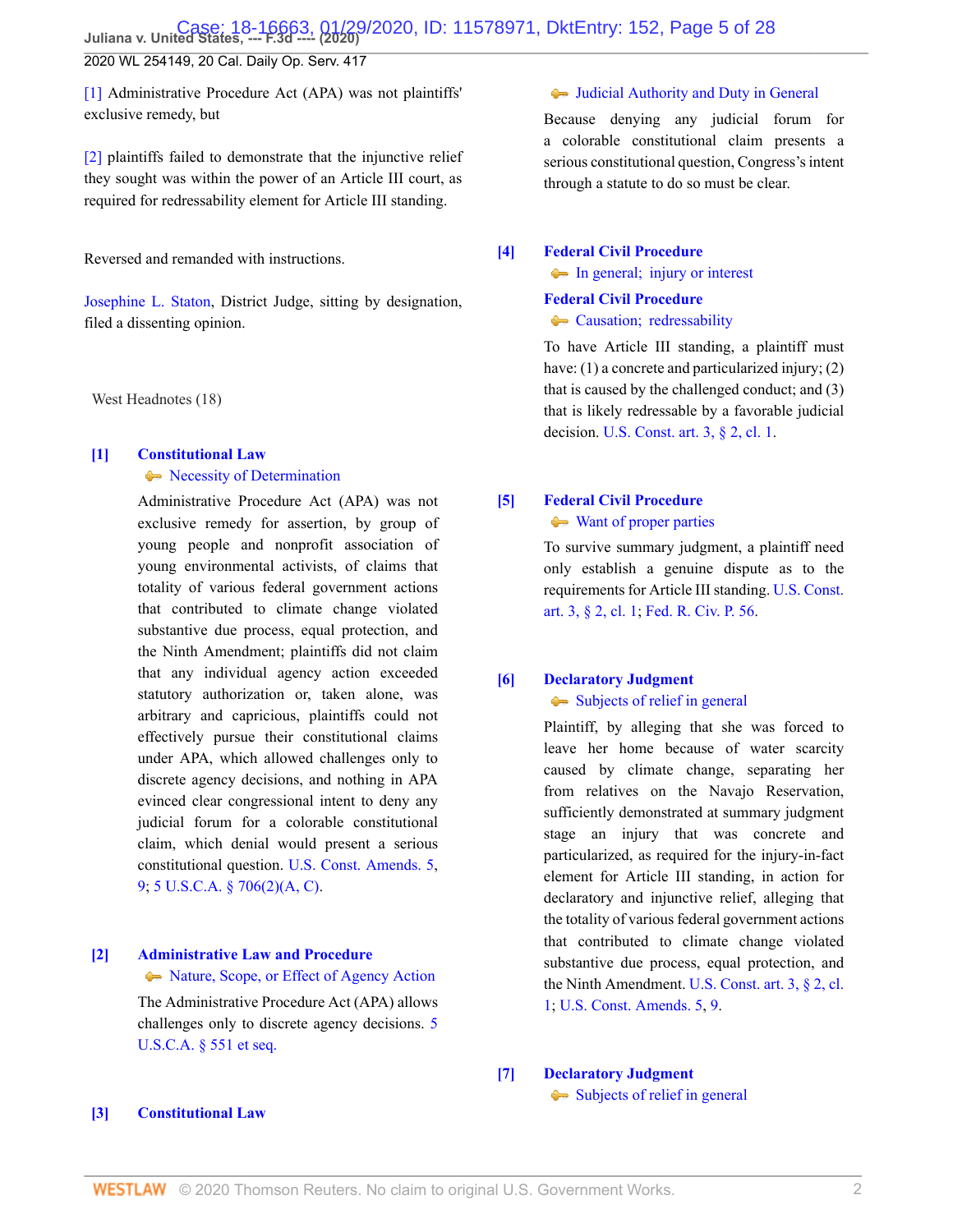**Juliana v. United States, --- F.3d ---- (2020)** Case: 18-16663, 01/29/2020, ID: 11578971, DktEntry: 152, Page 6 of 28

#### 2020 WL 254149, 20 Cal. Daily Op. Serv. 417

Plaintiff, by alleging that he had to evacuate his coastal home multiple times because of flooding caused by climate change, sufficiently demonstrated at summary judgment stage an injury that was concrete and particularized, as required for injury-in-fact element for Article III standing, in action for declaratory and injunctive relief, alleging that the totality of various federal government actions that contributed to climate change violated substantive due process, equal protection, and the Ninth Amendment. [U.S.](http://www.westlaw.com/Link/Document/FullText?findType=L&pubNum=1000583&cite=USCOARTIIIS2CL1&originatingDoc=I92da3060396e11eabed3a1bc09b332eb&refType=LQ&originationContext=document&vr=3.0&rs=cblt1.0&transitionType=DocumentItem&contextData=(sc.UserEnteredCitation)) [Const. art. 3, § 2, cl. 1](http://www.westlaw.com/Link/Document/FullText?findType=L&pubNum=1000583&cite=USCOARTIIIS2CL1&originatingDoc=I92da3060396e11eabed3a1bc09b332eb&refType=LQ&originationContext=document&vr=3.0&rs=cblt1.0&transitionType=DocumentItem&contextData=(sc.UserEnteredCitation)); [U.S. Const. Amends. 5](http://www.westlaw.com/Link/Document/FullText?findType=L&pubNum=1000583&cite=USCOAMENDV&originatingDoc=I92da3060396e11eabed3a1bc09b332eb&refType=LQ&originationContext=document&vr=3.0&rs=cblt1.0&transitionType=DocumentItem&contextData=(sc.UserEnteredCitation)), [9](http://www.westlaw.com/Link/Document/FullText?findType=L&pubNum=1000583&cite=USCOAMENDIX&originatingDoc=I92da3060396e11eabed3a1bc09b332eb&refType=LQ&originationContext=document&vr=3.0&rs=cblt1.0&transitionType=DocumentItem&contextData=(sc.UserEnteredCitation)).

# <span id="page-5-0"></span>**[\[8\]](#page-10-4) [Federal Civil Procedure](http://www.westlaw.com/Browse/Home/KeyNumber/170A/View.html?docGuid=I92da3060396e11eabed3a1bc09b332eb&originationContext=document&vr=3.0&rs=cblt1.0&transitionType=DocumentItem&contextData=(sc.UserEnteredCitation))**

# • In general; injury or interest

For the injury-in-fact element for Article III standing, it does not matter how many persons have been injured, if the plaintiff's injuries are concrete and personal. [U.S. Const. art. 3, § 2, cl.](http://www.westlaw.com/Link/Document/FullText?findType=L&pubNum=1000583&cite=USCOARTIIIS2CL1&originatingDoc=I92da3060396e11eabed3a1bc09b332eb&refType=LQ&originationContext=document&vr=3.0&rs=cblt1.0&transitionType=DocumentItem&contextData=(sc.UserEnteredCitation)) [1.](http://www.westlaw.com/Link/Document/FullText?findType=L&pubNum=1000583&cite=USCOARTIIIS2CL1&originatingDoc=I92da3060396e11eabed3a1bc09b332eb&refType=LQ&originationContext=document&vr=3.0&rs=cblt1.0&transitionType=DocumentItem&contextData=(sc.UserEnteredCitation))

#### <span id="page-5-1"></span>**[\[9\]](#page-10-5) [Federal Civil Procedure](http://www.westlaw.com/Browse/Home/KeyNumber/170A/View.html?docGuid=I92da3060396e11eabed3a1bc09b332eb&originationContext=document&vr=3.0&rs=cblt1.0&transitionType=DocumentItem&contextData=(sc.UserEnteredCitation))**

• In general; injury or interest

The injury-in-fact element for Article III standing is met if only one plaintiff has suffered concrete harm. [U.S. Const. art. 3, § 2, cl. 1](http://www.westlaw.com/Link/Document/FullText?findType=L&pubNum=1000583&cite=USCOARTIIIS2CL1&originatingDoc=I92da3060396e11eabed3a1bc09b332eb&refType=LQ&originationContext=document&vr=3.0&rs=cblt1.0&transitionType=DocumentItem&contextData=(sc.UserEnteredCitation)).

# <span id="page-5-2"></span>**[\[10\]](#page-10-6) [Declaratory Judgment](http://www.westlaw.com/Browse/Home/KeyNumber/118A/View.html?docGuid=I92da3060396e11eabed3a1bc09b332eb&originationContext=document&vr=3.0&rs=cblt1.0&transitionType=DocumentItem&contextData=(sc.UserEnteredCitation))**

# $\blacktriangleright$  [Subjects of relief in general](http://www.westlaw.com/Browse/Home/KeyNumber/118Ak300/View.html?docGuid=I92da3060396e11eabed3a1bc09b332eb&originationContext=document&vr=3.0&rs=cblt1.0&transitionType=DocumentItem&contextData=(sc.UserEnteredCitation))

Plaintiffs sufficiently demonstrated at summary judgment stage that their injuries from being forced to leave their homes, because of water scarcity in one region and flooding in coastal region, were caused by the challenged conduct, as element for Article III standing, in action for declaratory and injunctive relief, alleging that totality of various federal government actions that contributed to climate change violated substantive due process, equal protection, and the Ninth Amendment; plaintiffs' alleged injuries were caused by carbon emissions from fossil fuel production, extraction, and transportation, a significant portion of those emissions occurred in the United States, and plaintiffs' evidence showed that federal subsidies

and leases had increased those emissions. [U.S.](http://www.westlaw.com/Link/Document/FullText?findType=L&pubNum=1000583&cite=USCOARTIIIS2CL1&originatingDoc=I92da3060396e11eabed3a1bc09b332eb&refType=LQ&originationContext=document&vr=3.0&rs=cblt1.0&transitionType=DocumentItem&contextData=(sc.UserEnteredCitation)) [Const. art. 3, § 2, cl. 1](http://www.westlaw.com/Link/Document/FullText?findType=L&pubNum=1000583&cite=USCOARTIIIS2CL1&originatingDoc=I92da3060396e11eabed3a1bc09b332eb&refType=LQ&originationContext=document&vr=3.0&rs=cblt1.0&transitionType=DocumentItem&contextData=(sc.UserEnteredCitation)); [U.S. Const. Amend. 5](http://www.westlaw.com/Link/Document/FullText?findType=L&pubNum=1000583&cite=USCOAMENDV&originatingDoc=I92da3060396e11eabed3a1bc09b332eb&refType=LQ&originationContext=document&vr=3.0&rs=cblt1.0&transitionType=DocumentItem&contextData=(sc.UserEnteredCitation)), [9](http://www.westlaw.com/Link/Document/FullText?findType=L&pubNum=1000583&cite=USCOAMENDIX&originatingDoc=I92da3060396e11eabed3a1bc09b332eb&refType=LQ&originationContext=document&vr=3.0&rs=cblt1.0&transitionType=DocumentItem&contextData=(sc.UserEnteredCitation)).

#### <span id="page-5-3"></span>**[\[11\]](#page-10-7) [Federal Civil Procedure](http://www.westlaw.com/Browse/Home/KeyNumber/170A/View.html?docGuid=I92da3060396e11eabed3a1bc09b332eb&originationContext=document&vr=3.0&rs=cblt1.0&transitionType=DocumentItem&contextData=(sc.UserEnteredCitation))**

• Causation; redressability

Causation, as element for Article III standing, can be established even if there are multiple links in the chain, as long as the chain is not hypothetical or tenuous. [U.S. Const. art. 3, § 2,](http://www.westlaw.com/Link/Document/FullText?findType=L&pubNum=1000583&cite=USCOARTIIIS2CL1&originatingDoc=I92da3060396e11eabed3a1bc09b332eb&refType=LQ&originationContext=document&vr=3.0&rs=cblt1.0&transitionType=DocumentItem&contextData=(sc.UserEnteredCitation)) [cl. 1.](http://www.westlaw.com/Link/Document/FullText?findType=L&pubNum=1000583&cite=USCOARTIIIS2CL1&originatingDoc=I92da3060396e11eabed3a1bc09b332eb&refType=LQ&originationContext=document&vr=3.0&rs=cblt1.0&transitionType=DocumentItem&contextData=(sc.UserEnteredCitation))

# <span id="page-5-4"></span>**[\[12\]](#page-11-0) [Federal Civil Procedure](http://www.westlaw.com/Browse/Home/KeyNumber/170A/View.html?docGuid=I92da3060396e11eabed3a1bc09b332eb&originationContext=document&vr=3.0&rs=cblt1.0&transitionType=DocumentItem&contextData=(sc.UserEnteredCitation))**

• Causation; redressability

To establish redressability, as element for Article III standing, plaintiffs must show that the relief they seek is both: (1) substantially likely to redress their injuries, and (2) within the district court's power to award. [U.S. Const. art. 3, § 2,](http://www.westlaw.com/Link/Document/FullText?findType=L&pubNum=1000583&cite=USCOARTIIIS2CL1&originatingDoc=I92da3060396e11eabed3a1bc09b332eb&refType=LQ&originationContext=document&vr=3.0&rs=cblt1.0&transitionType=DocumentItem&contextData=(sc.UserEnteredCitation)) [cl. 1.](http://www.westlaw.com/Link/Document/FullText?findType=L&pubNum=1000583&cite=USCOARTIIIS2CL1&originatingDoc=I92da3060396e11eabed3a1bc09b332eb&refType=LQ&originationContext=document&vr=3.0&rs=cblt1.0&transitionType=DocumentItem&contextData=(sc.UserEnteredCitation))

# <span id="page-5-5"></span>**[\[13\]](#page-11-1) [Federal Civil Procedure](http://www.westlaw.com/Browse/Home/KeyNumber/170A/View.html?docGuid=I92da3060396e11eabed3a1bc09b332eb&originationContext=document&vr=3.0&rs=cblt1.0&transitionType=DocumentItem&contextData=(sc.UserEnteredCitation))**

• Causation; redressability

For the redressability element for Article III standing, redress need not be guaranteed, but it must be more than merely speculative. [U.S.](http://www.westlaw.com/Link/Document/FullText?findType=L&pubNum=1000583&cite=USCOARTIIIS2CL1&originatingDoc=I92da3060396e11eabed3a1bc09b332eb&refType=LQ&originationContext=document&vr=3.0&rs=cblt1.0&transitionType=DocumentItem&contextData=(sc.UserEnteredCitation)) [Const. art. 3, § 2, cl. 1](http://www.westlaw.com/Link/Document/FullText?findType=L&pubNum=1000583&cite=USCOARTIIIS2CL1&originatingDoc=I92da3060396e11eabed3a1bc09b332eb&refType=LQ&originationContext=document&vr=3.0&rs=cblt1.0&transitionType=DocumentItem&contextData=(sc.UserEnteredCitation)).

# <span id="page-5-6"></span>**[\[14\]](#page-11-2) [Declaratory Judgment](http://www.westlaw.com/Browse/Home/KeyNumber/118A/View.html?docGuid=I92da3060396e11eabed3a1bc09b332eb&originationContext=document&vr=3.0&rs=cblt1.0&transitionType=DocumentItem&contextData=(sc.UserEnteredCitation))**

# $\blacktriangleright$  [Subjects of relief in general](http://www.westlaw.com/Browse/Home/KeyNumber/118Ak300/View.html?docGuid=I92da3060396e11eabed3a1bc09b332eb&originationContext=document&vr=3.0&rs=cblt1.0&transitionType=DocumentItem&contextData=(sc.UserEnteredCitation))

A declaration that the federal government was violating the Constitution, alone, was not substantially likely to mitigate plaintiffs' asserted injuries from climate change, i.e., being forced to leave their homes because of water scarcity in one region and flooding in coastal region, and thus, such relief would not satisfy the redressability element for Article III standing, in action alleging that totality of various federal government actions that contributed to climate change violated substantive due process, equal protection, and the Ninth Amendment; a declaration, although undoubtedly likely to benefit the plaintiffs psychologically, was unlikely by itself to remediate their alleged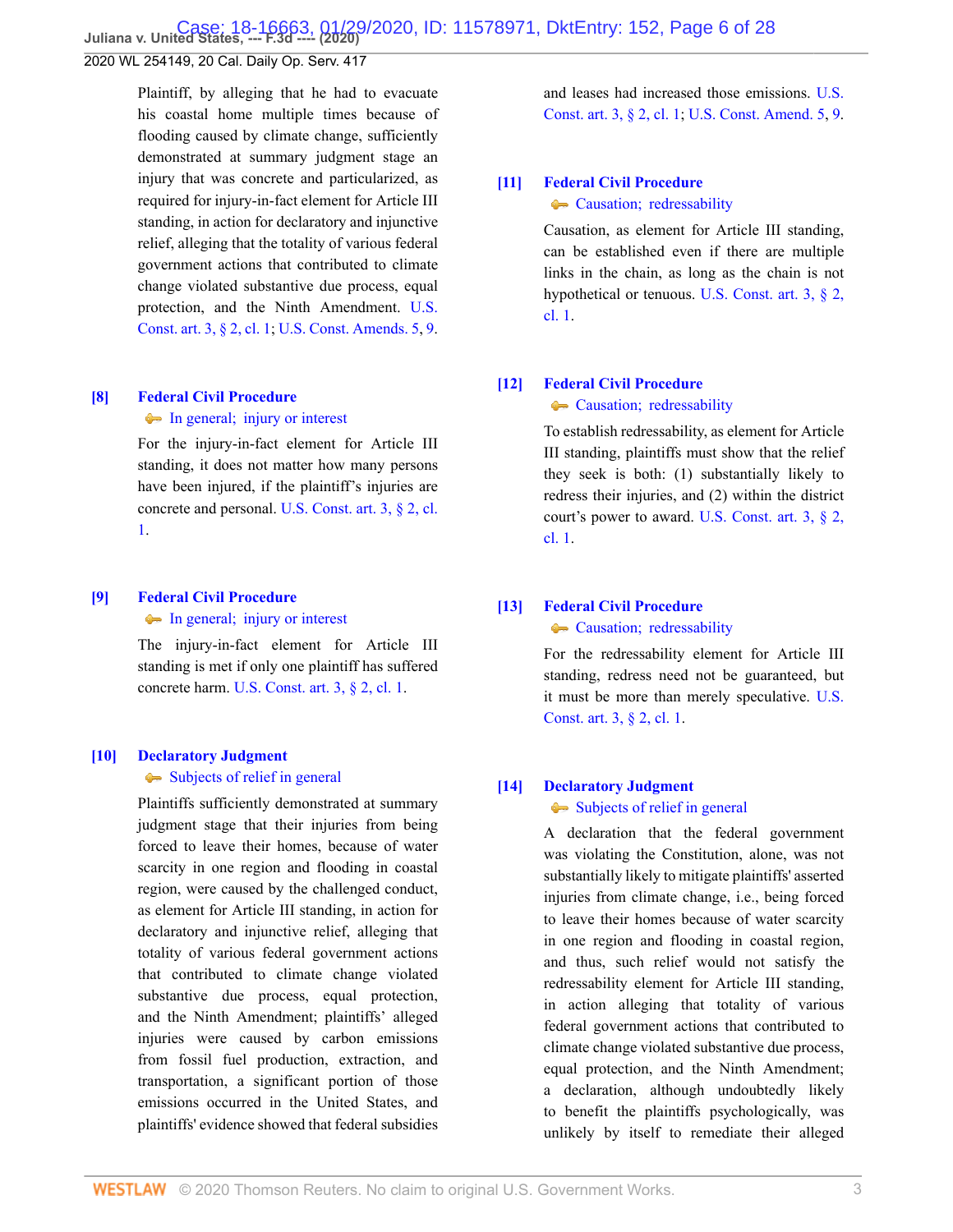**Juliana v. United States, --- F.3d ---- (2020)** Case: 18-16663, 01/29/2020, ID: 11578971, DktEntry: 152, Page 7 of 28

#### 2020 WL 254149, 20 Cal. Daily Op. Serv. 417

injuries absent further court action. [U.S. Const.](http://www.westlaw.com/Link/Document/FullText?findType=L&pubNum=1000583&cite=USCOARTIIIS2CL1&originatingDoc=I92da3060396e11eabed3a1bc09b332eb&refType=LQ&originationContext=document&vr=3.0&rs=cblt1.0&transitionType=DocumentItem&contextData=(sc.UserEnteredCitation)) [art. 3, § 2, cl. 1;](http://www.westlaw.com/Link/Document/FullText?findType=L&pubNum=1000583&cite=USCOARTIIIS2CL1&originatingDoc=I92da3060396e11eabed3a1bc09b332eb&refType=LQ&originationContext=document&vr=3.0&rs=cblt1.0&transitionType=DocumentItem&contextData=(sc.UserEnteredCitation)) [U.S. Const. Amends. 5,](http://www.westlaw.com/Link/Document/FullText?findType=L&pubNum=1000583&cite=USCOAMENDV&originatingDoc=I92da3060396e11eabed3a1bc09b332eb&refType=LQ&originationContext=document&vr=3.0&rs=cblt1.0&transitionType=DocumentItem&contextData=(sc.UserEnteredCitation)) [9.](http://www.westlaw.com/Link/Document/FullText?findType=L&pubNum=1000583&cite=USCOAMENDIX&originatingDoc=I92da3060396e11eabed3a1bc09b332eb&refType=LQ&originationContext=document&vr=3.0&rs=cblt1.0&transitionType=DocumentItem&contextData=(sc.UserEnteredCitation))

#### <span id="page-6-0"></span>**[\[15\]](#page-11-3) [Civil Rights](http://www.westlaw.com/Browse/Home/KeyNumber/78/View.html?docGuid=I92da3060396e11eabed3a1bc09b332eb&originationContext=document&vr=3.0&rs=cblt1.0&transitionType=DocumentItem&contextData=(sc.UserEnteredCitation))**

**[Persons Aggrieved, and Standing in](http://www.westlaw.com/Browse/Home/KeyNumber/78k1331/View.html?docGuid=I92da3060396e11eabed3a1bc09b332eb&originationContext=document&vr=3.0&rs=cblt1.0&transitionType=DocumentItem&contextData=(sc.UserEnteredCitation)) [General](http://www.westlaw.com/Browse/Home/KeyNumber/78k1331/View.html?docGuid=I92da3060396e11eabed3a1bc09b332eb&originationContext=document&vr=3.0&rs=cblt1.0&transitionType=DocumentItem&contextData=(sc.UserEnteredCitation))** 

#### **[Declaratory Judgment](http://www.westlaw.com/Browse/Home/KeyNumber/118A/View.html?docGuid=I92da3060396e11eabed3a1bc09b332eb&originationContext=document&vr=3.0&rs=cblt1.0&transitionType=DocumentItem&contextData=(sc.UserEnteredCitation))**

[Subjects of relief in general](http://www.westlaw.com/Browse/Home/KeyNumber/118Ak300/View.html?docGuid=I92da3060396e11eabed3a1bc09b332eb&originationContext=document&vr=3.0&rs=cblt1.0&transitionType=DocumentItem&contextData=(sc.UserEnteredCitation))

For redressability element for Article III standing, plaintiffs failed to demonstrate at summary judgment stage that the specific relief they sought, i.e., an injunction requiring federal government not only to cease permitting, authorizing, and subsidizing fossil fuel use, but also to prepare a plan subject to judicial approval to draw down harmful emissions, was within the power of an Article III court, in action alleging that totality of various federal government actions that contributed to climate change violated substantive due process, equal protection, and the Ninth Amendment; it was beyond the power of an Article III court to order, design, supervise, or implement plaintiffs' requested remedial plan, and any effective plan would necessarily require a host of complex policy decisions entrusted under constitutional separation of powers to the wisdom and discretion of the executive and legislative branches. [U.S. Const. art. 3, § 2, cl. 1;](http://www.westlaw.com/Link/Document/FullText?findType=L&pubNum=1000583&cite=USCOARTIIIS2CL1&originatingDoc=I92da3060396e11eabed3a1bc09b332eb&refType=LQ&originationContext=document&vr=3.0&rs=cblt1.0&transitionType=DocumentItem&contextData=(sc.UserEnteredCitation)) [U.S. Const.](http://www.westlaw.com/Link/Document/FullText?findType=L&pubNum=1000583&cite=USCOAMENDV&originatingDoc=I92da3060396e11eabed3a1bc09b332eb&refType=LQ&originationContext=document&vr=3.0&rs=cblt1.0&transitionType=DocumentItem&contextData=(sc.UserEnteredCitation)) [Amends. 5,](http://www.westlaw.com/Link/Document/FullText?findType=L&pubNum=1000583&cite=USCOAMENDV&originatingDoc=I92da3060396e11eabed3a1bc09b332eb&refType=LQ&originationContext=document&vr=3.0&rs=cblt1.0&transitionType=DocumentItem&contextData=(sc.UserEnteredCitation)) [9.](http://www.westlaw.com/Link/Document/FullText?findType=L&pubNum=1000583&cite=USCOAMENDIX&originatingDoc=I92da3060396e11eabed3a1bc09b332eb&refType=LQ&originationContext=document&vr=3.0&rs=cblt1.0&transitionType=DocumentItem&contextData=(sc.UserEnteredCitation))

#### <span id="page-6-1"></span>**[\[16\]](#page-13-0) [Constitutional Law](http://www.westlaw.com/Browse/Home/KeyNumber/92/View.html?docGuid=I92da3060396e11eabed3a1bc09b332eb&originationContext=document&vr=3.0&rs=cblt1.0&transitionType=DocumentItem&contextData=(sc.UserEnteredCitation))**

#### $\blacktriangleright$  [Nature and scope in general](http://www.westlaw.com/Browse/Home/KeyNumber/92k2450/View.html?docGuid=I92da3060396e11eabed3a1bc09b332eb&originationContext=document&vr=3.0&rs=cblt1.0&transitionType=DocumentItem&contextData=(sc.UserEnteredCitation))

Because the Constitution contemplates that democracy is the appropriate process for change, some questions, even those existential in nature, are the province of the political branches, rather than the judicial branch, under constitutional separation of powers.

#### <span id="page-6-2"></span>**[\[17\]](#page-13-1) [Constitutional Law](http://www.westlaw.com/Browse/Home/KeyNumber/92/View.html?docGuid=I92da3060396e11eabed3a1bc09b332eb&originationContext=document&vr=3.0&rs=cblt1.0&transitionType=DocumentItem&contextData=(sc.UserEnteredCitation))**

# **[Particular Questions or Grounds of Attack](http://www.westlaw.com/Browse/Home/KeyNumber/92VI(A)3/View.html?docGuid=I92da3060396e11eabed3a1bc09b332eb&originationContext=document&vr=3.0&rs=cblt1.0&transitionType=DocumentItem&contextData=(sc.UserEnteredCitation))** [in General](http://www.westlaw.com/Browse/Home/KeyNumber/92VI(A)3/View.html?docGuid=I92da3060396e11eabed3a1bc09b332eb&originationContext=document&vr=3.0&rs=cblt1.0&transitionType=DocumentItem&contextData=(sc.UserEnteredCitation))

Even if citizens' action challenging the totality of various federal government actions that contributed to climate change could be characterized as implicating a constitutional right to the country's perpetuity, any injury to a constitutional right, from the dissolution of the Republic, would be felt by all citizens equally, and thus would not constitute the kind of discrete and particularized injury necessary for Article III standing. [U.S. Const. art. 3, § 2, cl. 1](http://www.westlaw.com/Link/Document/FullText?findType=L&pubNum=1000583&cite=USCOARTIIIS2CL1&originatingDoc=I92da3060396e11eabed3a1bc09b332eb&refType=LQ&originationContext=document&vr=3.0&rs=cblt1.0&transitionType=DocumentItem&contextData=(sc.UserEnteredCitation)).

#### <span id="page-6-3"></span>**[\[18\]](#page-14-0) [Constitutional Law](http://www.westlaw.com/Browse/Home/KeyNumber/92/View.html?docGuid=I92da3060396e11eabed3a1bc09b332eb&originationContext=document&vr=3.0&rs=cblt1.0&transitionType=DocumentItem&contextData=(sc.UserEnteredCitation))**

[Separation of Powers](http://www.westlaw.com/Browse/Home/KeyNumber/92XX/View.html?docGuid=I92da3060396e11eabed3a1bc09b332eb&originationContext=document&vr=3.0&rs=cblt1.0&transitionType=DocumentItem&contextData=(sc.UserEnteredCitation))

# **[Judges](http://www.westlaw.com/Browse/Home/KeyNumber/227/View.html?docGuid=I92da3060396e11eabed3a1bc09b332eb&originationContext=document&vr=3.0&rs=cblt1.0&transitionType=DocumentItem&contextData=(sc.UserEnteredCitation))**

# • [Nature of office](http://www.westlaw.com/Browse/Home/KeyNumber/227k1/View.html?docGuid=I92da3060396e11eabed3a1bc09b332eb&originationContext=document&vr=3.0&rs=cblt1.0&transitionType=DocumentItem&contextData=(sc.UserEnteredCitation))

Article III protects liberty not only through its role in implementing the constitutional separation of powers, but also by specifying the defining characteristics of Article III judges. [U.S.](http://www.westlaw.com/Link/Document/FullText?findType=L&pubNum=1000583&cite=USCOARTIIIS2CL1&originatingDoc=I92da3060396e11eabed3a1bc09b332eb&refType=LQ&originationContext=document&vr=3.0&rs=cblt1.0&transitionType=DocumentItem&contextData=(sc.UserEnteredCitation)) [Const. art. 3, § 2, cl. 1](http://www.westlaw.com/Link/Document/FullText?findType=L&pubNum=1000583&cite=USCOARTIIIS2CL1&originatingDoc=I92da3060396e11eabed3a1bc09b332eb&refType=LQ&originationContext=document&vr=3.0&rs=cblt1.0&transitionType=DocumentItem&contextData=(sc.UserEnteredCitation)).

#### **Attorneys and Law Firms**

[Jeffrey Bossert Clark](http://www.westlaw.com/Link/Document/FullText?findType=h&pubNum=176284&cite=0358543901&originatingDoc=I92da3060396e11eabed3a1bc09b332eb&refType=RQ&originationContext=document&vr=3.0&rs=cblt1.0&transitionType=DocumentItem&contextData=(sc.UserEnteredCitation)) (argued), Assistant Attorney General; Andrew C. Mergen, Sommer H. Engels, and [Robert J.](http://www.westlaw.com/Link/Document/FullText?findType=h&pubNum=176284&cite=0324412101&originatingDoc=I92da3060396e11eabed3a1bc09b332eb&refType=RQ&originationContext=document&vr=3.0&rs=cblt1.0&transitionType=DocumentItem&contextData=(sc.UserEnteredCitation)) [Lundman](http://www.westlaw.com/Link/Document/FullText?findType=h&pubNum=176284&cite=0324412101&originatingDoc=I92da3060396e11eabed3a1bc09b332eb&refType=RQ&originationContext=document&vr=3.0&rs=cblt1.0&transitionType=DocumentItem&contextData=(sc.UserEnteredCitation)), Attorneys; [Eric Grant,](http://www.westlaw.com/Link/Document/FullText?findType=h&pubNum=176284&cite=0493502999&originatingDoc=I92da3060396e11eabed3a1bc09b332eb&refType=RQ&originationContext=document&vr=3.0&rs=cblt1.0&transitionType=DocumentItem&contextData=(sc.UserEnteredCitation)) Deputy Assistant Attorney General; Environment and Natural Resources Division, United States Department of Justice, Washington, D.C.; for Defendants-Appellants.

[Julia A. Olson](http://www.westlaw.com/Link/Document/FullText?findType=h&pubNum=176284&cite=0342692501&originatingDoc=I92da3060396e11eabed3a1bc09b332eb&refType=RQ&originationContext=document&vr=3.0&rs=cblt1.0&transitionType=DocumentItem&contextData=(sc.UserEnteredCitation)) (argued), Wild Earth Advocates, Eugene, Oregon; [Philip L. Gregory](http://www.westlaw.com/Link/Document/FullText?findType=h&pubNum=176284&cite=0162189001&originatingDoc=I92da3060396e11eabed3a1bc09b332eb&refType=RQ&originationContext=document&vr=3.0&rs=cblt1.0&transitionType=DocumentItem&contextData=(sc.UserEnteredCitation)), Gregory Law Group, Redwood City, California; Andrew K. Rodgers, Law Offices of Andrea K. Rodgers, Seattle, Washington; for Plaintiffs-Appellees.

[Theodore Hadzi-Antich](http://www.westlaw.com/Link/Document/FullText?findType=h&pubNum=176284&cite=0281194101&originatingDoc=I92da3060396e11eabed3a1bc09b332eb&refType=RQ&originationContext=document&vr=3.0&rs=cblt1.0&transitionType=DocumentItem&contextData=(sc.UserEnteredCitation)) and [Ryan D. Walters,](http://www.westlaw.com/Link/Document/FullText?findType=h&pubNum=176284&cite=0333195801&originatingDoc=I92da3060396e11eabed3a1bc09b332eb&refType=RQ&originationContext=document&vr=3.0&rs=cblt1.0&transitionType=DocumentItem&contextData=(sc.UserEnteredCitation)) Texas Public Policy Foundation, Austin, Texas, for Amici Curiae Nuckels Oil Co., Inc. DBA Merit Oil Company; Libety Packing Company, LLC; Western States Trucking Association; and National Federation of Independent Business Small Business Legal Center.

[Richard K. Eichstaedt](http://www.westlaw.com/Link/Document/FullText?findType=h&pubNum=176284&cite=0376410101&originatingDoc=I92da3060396e11eabed3a1bc09b332eb&refType=RQ&originationContext=document&vr=3.0&rs=cblt1.0&transitionType=DocumentItem&contextData=(sc.UserEnteredCitation)), University Legal Assistance, Spokane, Washington, for Amici Curiae Eco-Justice Ministries; Interfaith Moral Action on Climate; General Synod of the United Church of Christ; Temple Beth Israel of Eugene, Oregon; National Advocacy Center of the Sisters of the Good Shepherd; Leadership Counsel of the Sisters Servants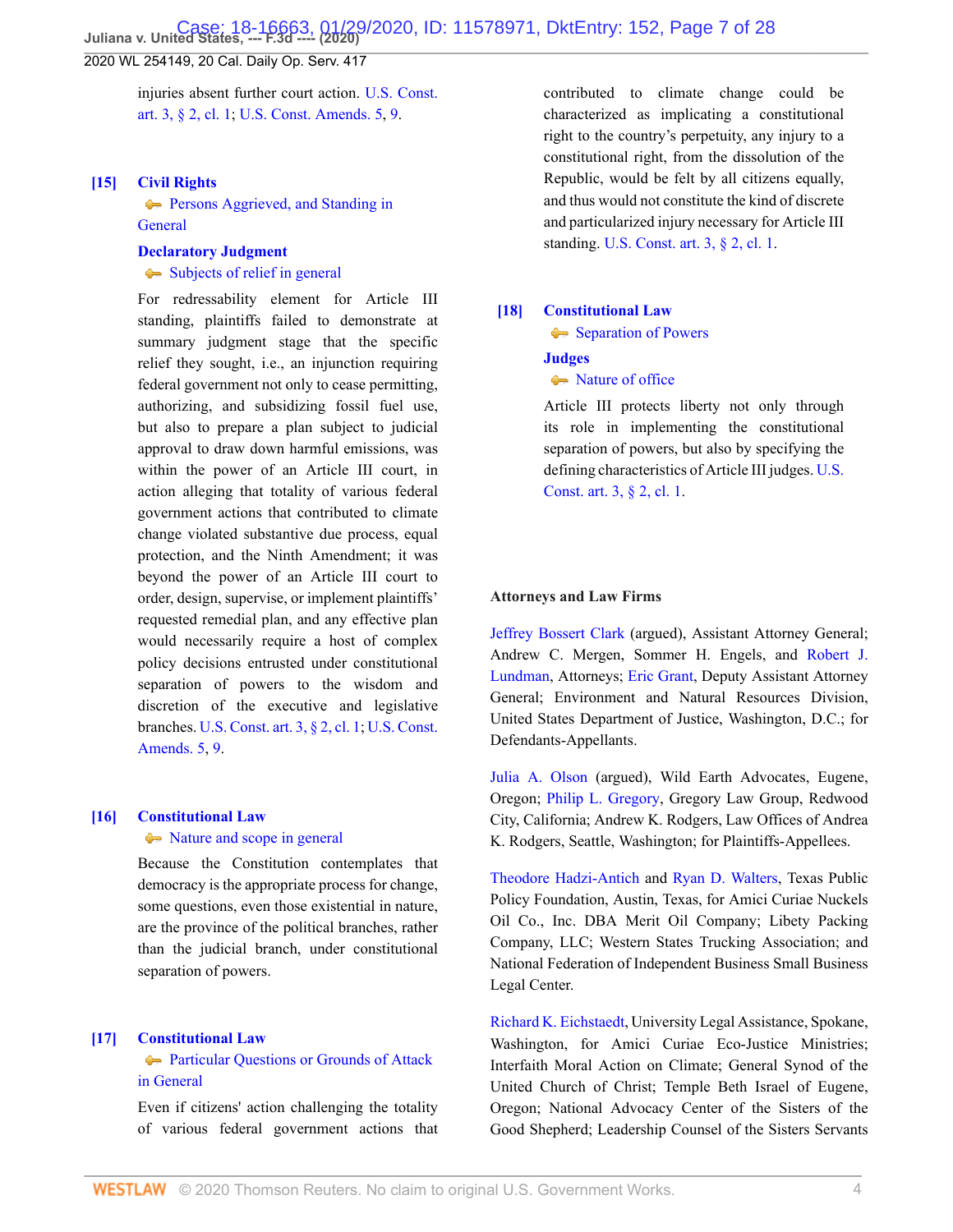**Juliana v. United States, --- F.3d ---- (2020)** Case: 18-16663, 01/29/2020, ID: 11578971, DktEntry: 152, Page 8 of 28

2020 WL 254149, 20 Cal. Daily Op. Serv. 417

of the Immaculate Heart of Mary of Monroe, Michigan; Sisters of Mercy of the Americas' Institute Leadership Team; GreenFaith; Leadership Team of the Sisters of Providence of Saint-Mary-of-the-Woods Indiana; Leadership Conference of Women Religious; Climate Change Task Force of the Sisters of Providence of Saint-Mary-of-the-Woods; Quaker Earthcare Witness; Colorado Interfaith Power and Light; and the Congregation of Our Lady of Charity of the Good Shepherd, U.S. Provinces.

Dr. [Curtis FJ Doebbler](http://www.westlaw.com/Link/Document/FullText?findType=h&pubNum=176284&cite=0337611701&originatingDoc=I92da3060396e11eabed3a1bc09b332eb&refType=RQ&originationContext=document&vr=3.0&rs=cblt1.0&transitionType=DocumentItem&contextData=(sc.UserEnteredCitation)), Law Office of Dr. Curtis FJ Doebbler, San Antonio,Texas; D. InderComar, Comar LLP, San Francisco, California; for Amici Curiae International Lawyers for International Law.

[Wendy B. Jacobs,](http://www.westlaw.com/Link/Document/FullText?findType=h&pubNum=176284&cite=0147576401&originatingDoc=I92da3060396e11eabed3a1bc09b332eb&refType=RQ&originationContext=document&vr=3.0&rs=cblt1.0&transitionType=DocumentItem&contextData=(sc.UserEnteredCitation)) Director; [Shaun A. Goho](http://www.westlaw.com/Link/Document/FullText?findType=h&pubNum=176284&cite=0387902201&originatingDoc=I92da3060396e11eabed3a1bc09b332eb&refType=RQ&originationContext=document&vr=3.0&rs=cblt1.0&transitionType=DocumentItem&contextData=(sc.UserEnteredCitation)), Deputy Director; Emmett Environmental Law & Policy Clinic, Harvard Law School, Cambridge, Massachusetts; for Amici Curiae Public Health Experts, Public Health Organizations, and Doctors.

[David Bookbinder,](http://www.westlaw.com/Link/Document/FullText?findType=h&pubNum=176284&cite=0365597201&originatingDoc=I92da3060396e11eabed3a1bc09b332eb&refType=RQ&originationContext=document&vr=3.0&rs=cblt1.0&transitionType=DocumentItem&contextData=(sc.UserEnteredCitation)) Niskanen Center, Washington, D.C., for Amicus Curiae Niskanen Center.

Courtney B. Johnson, Crag Law Center, Portland, Oregon, for Amici Curiae League of Women Voters of the United States and League of Women Voters of Oregon.

Oday Salim, Environmental Law & Sustainability Clinic; Julian D. Mortensen and [David M. Uhlmann](http://www.westlaw.com/Link/Document/FullText?findType=h&pubNum=176284&cite=0188098001&originatingDoc=I92da3060396e11eabed3a1bc09b332eb&refType=RQ&originationContext=document&vr=3.0&rs=cblt1.0&transitionType=DocumentItem&contextData=(sc.UserEnteredCitation)), Professors; Alexander Chafetz, law student; University of Michigan Law School, Ann Arbor, Michigan; for Amicus Curiae Sunrise Movement Education Fund.

Zachary B. Corrigan, Food & Water Watch, Inc., Washington, D.C., for Amici Curiae Food & Water Watch, Inc.; Friends of the Earth – US; and Greenpeace, Inc.

[Patti Goldman](http://www.westlaw.com/Link/Document/FullText?findType=h&pubNum=176284&cite=0145452901&originatingDoc=I92da3060396e11eabed3a1bc09b332eb&refType=RQ&originationContext=document&vr=3.0&rs=cblt1.0&transitionType=DocumentItem&contextData=(sc.UserEnteredCitation)), Earthjustice, Seattle, Washington; Sarah H. Burt, Earthjustice, San Francisco, California; for Amici Curiae EarthRights International, Center for Biological Diversity, Defenders of Wildlife, and Union of Concerned **Scientists** 

[David Hunter](http://www.westlaw.com/Link/Document/FullText?findType=h&pubNum=176284&cite=0128184201&originatingDoc=I92da3060396e11eabed3a1bc09b332eb&refType=RQ&originationContext=document&vr=3.0&rs=cblt1.0&transitionType=DocumentItem&contextData=(sc.UserEnteredCitation)) and [William John Snape III](http://www.westlaw.com/Link/Document/FullText?findType=h&pubNum=176284&cite=0493964799&originatingDoc=I92da3060396e11eabed3a1bc09b332eb&refType=RQ&originationContext=document&vr=3.0&rs=cblt1.0&transitionType=DocumentItem&contextData=(sc.UserEnteredCitation)), American University, Washington College of Law, Washington, D.C., for Amici Curiae International Environmental Law and Environmental Law Alliance Worldwide—US.

[Timothy M. Bechtold](http://www.westlaw.com/Link/Document/FullText?findType=h&pubNum=176284&cite=0343241301&originatingDoc=I92da3060396e11eabed3a1bc09b332eb&refType=RQ&originationContext=document&vr=3.0&rs=cblt1.0&transitionType=DocumentItem&contextData=(sc.UserEnteredCitation)), Bechtold Law Firm PLLC, Missoula, Montana, for Amici Curiae Members of the United States Congress.

Rachael Paschal Osborn, Vashon, Washington, for Amici Curiae Environmental History Professors.

[Thomas J. Beers](http://www.westlaw.com/Link/Document/FullText?findType=h&pubNum=176284&cite=0188236701&originatingDoc=I92da3060396e11eabed3a1bc09b332eb&refType=RQ&originationContext=document&vr=3.0&rs=cblt1.0&transitionType=DocumentItem&contextData=(sc.UserEnteredCitation)), Beers Law Offices, Seeley Lake, Montana; Irma S. Russell, Professor, and [Edward A. Smith,](http://www.westlaw.com/Link/Document/FullText?findType=h&pubNum=176284&cite=0302057301&originatingDoc=I92da3060396e11eabed3a1bc09b332eb&refType=RQ&originationContext=document&vr=3.0&rs=cblt1.0&transitionType=DocumentItem&contextData=(sc.UserEnteredCitation)) Missouri Chair in Law, the Constitution, and Society, University of Missouri-Kansas City School of Law, Kansas City, Missouri; [W. Warren](http://www.westlaw.com/Link/Document/FullText?findType=h&pubNum=176284&cite=0328818601&originatingDoc=I92da3060396e11eabed3a1bc09b332eb&refType=RQ&originationContext=document&vr=3.0&rs=cblt1.0&transitionType=DocumentItem&contextData=(sc.UserEnteredCitation)) H. Binford Professor or Law & Director, Clinical Law Program, Willamette University, Salem, Oregon; for Amicus Curiae Zero Hour on Behalf of Approximately 32,340 Children and Young People.

[Helen H. Kang,](http://www.westlaw.com/Link/Document/FullText?findType=h&pubNum=176284&cite=0129100401&originatingDoc=I92da3060396e11eabed3a1bc09b332eb&refType=RQ&originationContext=document&vr=3.0&rs=cblt1.0&transitionType=DocumentItem&contextData=(sc.UserEnteredCitation)) Environmental Law and Justice Clinic, Golden Gate University School of Law, San Francisco, California; [James R. May](http://www.westlaw.com/Link/Document/FullText?findType=h&pubNum=176284&cite=0290825701&originatingDoc=I92da3060396e11eabed3a1bc09b332eb&refType=RQ&originationContext=document&vr=3.0&rs=cblt1.0&transitionType=DocumentItem&contextData=(sc.UserEnteredCitation)) and [Erin Daly](http://www.westlaw.com/Link/Document/FullText?findType=h&pubNum=176284&cite=0511320301&originatingDoc=I92da3060396e11eabed3a1bc09b332eb&refType=RQ&originationContext=document&vr=3.0&rs=cblt1.0&transitionType=DocumentItem&contextData=(sc.UserEnteredCitation)), Dignity Rights Project, Delaware Law School, Wilmington, Delaware; for Amici Curiae Law Professors.

[Toby J. Marshall](http://www.westlaw.com/Link/Document/FullText?findType=h&pubNum=176284&cite=0341225601&originatingDoc=I92da3060396e11eabed3a1bc09b332eb&refType=RQ&originationContext=document&vr=3.0&rs=cblt1.0&transitionType=DocumentItem&contextData=(sc.UserEnteredCitation)), Terrell Marshall Law Group PLLC, Seattle, Washington, for Amici Curiae Guayaki Sustainable Rainforest Products, Inc.; Royal Blue Organics; Organically Grown Company; Bliss Unlimited, LLC, dba Coconut Bliss; Hummingbird Wholesale; Aspen Skiing Company, LLC; Protect Our Winters; National Ski Areas Association; Snowsports Industries America; and American Sustainable Business Council.

Alejandra Núñez and Andres Restrepo, Sierra Club, Washington, D.C.; [Joanne Spalding,](http://www.westlaw.com/Link/Document/FullText?findType=h&pubNum=176284&cite=0329275601&originatingDoc=I92da3060396e11eabed3a1bc09b332eb&refType=RQ&originationContext=document&vr=3.0&rs=cblt1.0&transitionType=DocumentItem&contextData=(sc.UserEnteredCitation)) Sierra Club, Oakland, California; for Amicus Curiae Sierra Club.

Appeal from the United States District Court for the District of Oregon, [Ann L. Aiken,](http://www.westlaw.com/Link/Document/FullText?findType=h&pubNum=176284&cite=0214636501&originatingDoc=I92da3060396e11eabed3a1bc09b332eb&refType=RQ&originationContext=document&vr=3.0&rs=cblt1.0&transitionType=DocumentItem&contextData=(sc.UserEnteredCitation)) District Judge, Presiding, D.C. No. 6:15-cv-01517-AA

<span id="page-7-0"></span>Before: [Mary H. Murguia](http://www.westlaw.com/Link/Document/FullText?findType=h&pubNum=176284&cite=0116930401&originatingDoc=I92da3060396e11eabed3a1bc09b332eb&refType=RQ&originationContext=document&vr=3.0&rs=cblt1.0&transitionType=DocumentItem&contextData=(sc.UserEnteredCitation)) and [Andrew D. Hurwitz](http://www.westlaw.com/Link/Document/FullText?findType=h&pubNum=176284&cite=0169087601&originatingDoc=I92da3060396e11eabed3a1bc09b332eb&refType=RQ&originationContext=document&vr=3.0&rs=cblt1.0&transitionType=DocumentItem&contextData=(sc.UserEnteredCitation)), Circuit Judges, and [Josephine L. Staton,](http://www.westlaw.com/Link/Document/FullText?findType=h&pubNum=176284&cite=0103095101&originatingDoc=I92da3060396e11eabed3a1bc09b332eb&refType=RQ&originationContext=document&vr=3.0&rs=cblt1.0&transitionType=DocumentItem&contextData=(sc.UserEnteredCitation)) [\\*](#page-25-0) District Judge.

Dissent by Judge Staton

#### **OPINION**

#### [HURWITZ,](http://www.westlaw.com/Link/Document/FullText?findType=h&pubNum=176284&cite=0169087601&originatingDoc=I92da3060396e11eabed3a1bc09b332eb&refType=RQ&originationContext=document&vr=3.0&rs=cblt1.0&transitionType=DocumentItem&contextData=(sc.UserEnteredCitation)) Circuit Judge:

<span id="page-7-1"></span>**\*2** In the mid-1960s, a popular song warned that we were "on the eve of destruction."  $\frac{1}{1}$  $\frac{1}{1}$  $\frac{1}{1}$  The plaintiffs in this case have presented compelling evidence that climate change has brought that eve nearer. A substantial evidentiary record documents that the federal government has long promoted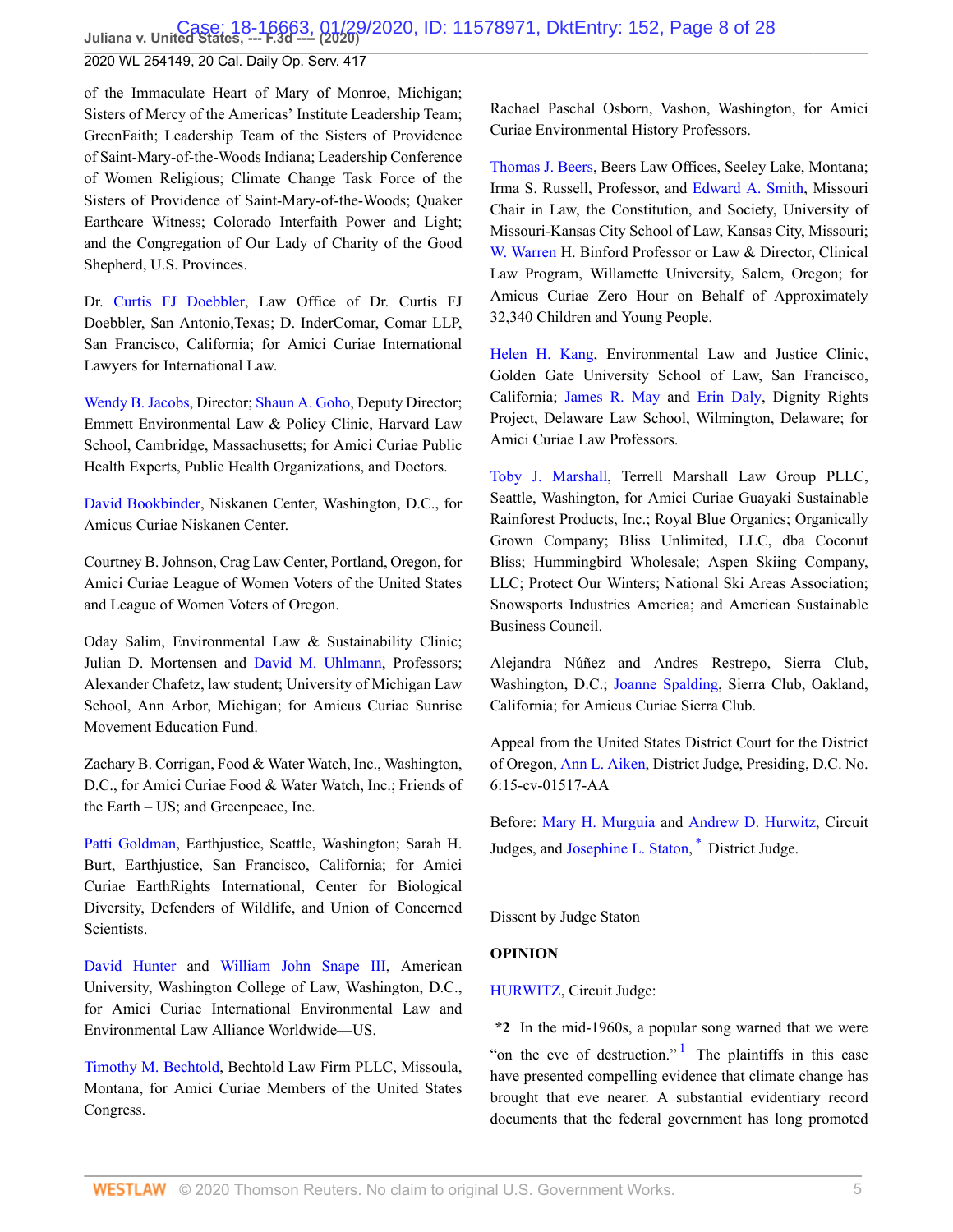fossil fuel use despite knowing that it can cause catastrophic climate change, and that failure to change existing policy may hasten an environmental apocalypse.

The plaintiffs claim that the government has violated their constitutional rights, including a claimed right under the Due Process Clause of the Fifth Amendment to a "climate system capable of sustaining human life." The central issue before us is whether, even assuming such a broad constitutional right exists, an Article III court can provide the plaintiffs the redress they seek—an order requiring the government to develop a plan to "phase out fossil fuel emissions and draw down excess atmospheric CO2." Reluctantly, we conclude that such relief is beyond our constitutional power. Rather, the plaintiffs' impressive case for redress must be presented to the political branches of government.

#### **I.**

The plaintiffs are twenty-one young citizens, an environmental organization, and a "representative of future generations." Their original complaint named as defendants the President, the United States, and federal agencies (collectively, "the government"). The operative complaint accuses the government of continuing to "permit, authorize, and subsidize" fossil fuel use despite long being aware of its risks, thereby causing various climate-change related injuries to the plaintiffs. Some plaintiffs claim psychological harm, others impairment to recreational interests, others exacerbated medical conditions, and others damage to property. The complaint asserts violations of: (1) the plaintiffs' substantive rights under the Due Process Clause of the Fifth Amendment; (2) the plaintiffs' rights under the Fifth Amendment to equal protection of the law; (3) the plaintiffs' rights under the Ninth Amendment; and (4) the public trust doctrine. The plaintiffs seek declaratory relief and an injunction ordering the government to implement a plan to "phase out fossil fuel emissions and draw down excess atmospheric [carbon dioxide]." [2](#page-25-2)

<span id="page-8-0"></span>The district court denied the government's motion to dismiss, concluding that the plaintiffs had standing to sue, raised justiciable questions, and stated a claim for infringement of a Fifth Amendment due process right to a "climate system capable of sustaining human life." The court defined that right as one to be free from catastrophic climate change that "will cause human deaths, shorten human lifespans, result in widespread damage to property, threaten human food sources, and dramatically alter the planet's ecosystem." The court also

concluded that the plaintiffs had stated a viable "dangercreation due process claim" arising from the government's failure to regulate third-party emissions. Finally, the court held that the plaintiffs had stated a public trust claim grounded in the Fifth and the Ninth Amendments.

**\*3** The government unsuccessfully sought a writ of mandamus. *In re United States*[, 884 F.3d 830, 837–38 \(9th](http://www.westlaw.com/Link/Document/FullText?findType=Y&serNum=2043953640&pubNum=0000506&originatingDoc=I92da3060396e11eabed3a1bc09b332eb&refType=RP&fi=co_pp_sp_506_837&originationContext=document&vr=3.0&rs=cblt1.0&transitionType=DocumentItem&contextData=(sc.UserEnteredCitation)#co_pp_sp_506_837) [Cir. 2018\).](http://www.westlaw.com/Link/Document/FullText?findType=Y&serNum=2043953640&pubNum=0000506&originatingDoc=I92da3060396e11eabed3a1bc09b332eb&refType=RP&fi=co_pp_sp_506_837&originationContext=document&vr=3.0&rs=cblt1.0&transitionType=DocumentItem&contextData=(sc.UserEnteredCitation)#co_pp_sp_506_837) Shortly thereafter, the Supreme Court denied the government's motion for a stay of proceedings. *[United States](http://www.westlaw.com/Link/Document/FullText?findType=Y&serNum=2045151511&pubNum=0000708&originatingDoc=I92da3060396e11eabed3a1bc09b332eb&refType=RP&originationContext=document&vr=3.0&rs=cblt1.0&transitionType=DocumentItem&contextData=(sc.UserEnteredCitation)) [v. U.S. Dist. Court for Dist. of Or.](http://www.westlaw.com/Link/Document/FullText?findType=Y&serNum=2045151511&pubNum=0000708&originatingDoc=I92da3060396e11eabed3a1bc09b332eb&refType=RP&originationContext=document&vr=3.0&rs=cblt1.0&transitionType=DocumentItem&contextData=(sc.UserEnteredCitation))*, — U.S. — , 139 S. [Ct. 1, 201 L.Ed.2d 1112 \(2018\).](http://www.westlaw.com/Link/Document/FullText?findType=Y&serNum=2045151511&pubNum=0000708&originatingDoc=I92da3060396e11eabed3a1bc09b332eb&refType=RP&originationContext=document&vr=3.0&rs=cblt1.0&transitionType=DocumentItem&contextData=(sc.UserEnteredCitation)) Although finding the stay request "premature," the Court noted that the "breadth of respondents' claims is striking ... and the justiciability of those claims presents substantial grounds for difference of opinion." *[Id.](http://www.westlaw.com/Link/Document/FullText?findType=Y&serNum=2045151511&pubNum=0000708&originatingDoc=I92da3060396e11eabed3a1bc09b332eb&refType=RP&originationContext=document&vr=3.0&rs=cblt1.0&transitionType=DocumentItem&contextData=(sc.UserEnteredCitation))*

<span id="page-8-1"></span>The government then moved for summary judgment and judgment on the pleadings. The district court granted summary judgment on the Ninth Amendment claim, dismissed the President as a defendant, and dismissed the equal protection claim in part.<sup>[3](#page-25-3)</sup> But the court otherwise denied the government's motions, again holding that the plaintiffs had standing to sue and finding that they had presented sufficient evidence to survive summary judgment. The court also rejected the government's argument that the plaintiffs' exclusive remedy was under the Administrative Procedure Act ("APA"), [5 U.S.C. § 702](http://www.westlaw.com/Link/Document/FullText?findType=L&pubNum=1000546&cite=5USCAS702&originatingDoc=I92da3060396e11eabed3a1bc09b332eb&refType=LQ&originationContext=document&vr=3.0&rs=cblt1.0&transitionType=DocumentItem&contextData=(sc.UserEnteredCitation)) *et seq*.

The district court initially declined the government's request to certify those orders for interlocutory appeal. But, while considering a second mandamus petition from the government, we invited the district court to revisit certification, noting the Supreme Court's justiciability concerns. *United States v. U.S. Dist. Court for the Dist. of Or.*, No. 18-73014, Dkt.3; *see [In re United States](http://www.westlaw.com/Link/Document/FullText?findType=Y&serNum=2045912851&pubNum=0000708&originatingDoc=I92da3060396e11eabed3a1bc09b332eb&refType=RP&fi=co_pp_sp_708_453&originationContext=document&vr=3.0&rs=cblt1.0&transitionType=DocumentItem&contextData=(sc.UserEnteredCitation)#co_pp_sp_708_453)*, ––– [U.S. ––––, 139 S. Ct. 452, 453, 202 L.Ed.2d 344 \(2018\)](http://www.westlaw.com/Link/Document/FullText?findType=Y&serNum=2045912851&pubNum=0000708&originatingDoc=I92da3060396e11eabed3a1bc09b332eb&refType=RP&fi=co_pp_sp_708_453&originationContext=document&vr=3.0&rs=cblt1.0&transitionType=DocumentItem&contextData=(sc.UserEnteredCitation)#co_pp_sp_708_453) (reiterating justiciability concerns in denying a subsequent stay application from the government). The district court then reluctantly certified the orders denying the motions for interlocutory appeal under [28 U.S.C. § 1292\(b\)](http://www.westlaw.com/Link/Document/FullText?findType=L&pubNum=1000546&cite=28USCAS1292&originatingDoc=I92da3060396e11eabed3a1bc09b332eb&refType=RB&originationContext=document&vr=3.0&rs=cblt1.0&transitionType=DocumentItem&contextData=(sc.UserEnteredCitation)#co_pp_a83b000018c76) and stayed the proceedings, while "stand[ing] by its prior rulings ... as well as its belief that this case would be better served by further factual development at trial." *[Juliana v. United States](http://www.westlaw.com/Link/Document/FullText?findType=Y&serNum=2046153916&pubNum=0000999&originatingDoc=I92da3060396e11eabed3a1bc09b332eb&refType=RP&originationContext=document&vr=3.0&rs=cblt1.0&transitionType=DocumentItem&contextData=(sc.UserEnteredCitation))*, No. [6:15-cv-01517-AA, 2018 WL 6303774, at \\*3 \(D. Or. Nov. 21,](http://www.westlaw.com/Link/Document/FullText?findType=Y&serNum=2046153916&pubNum=0000999&originatingDoc=I92da3060396e11eabed3a1bc09b332eb&refType=RP&originationContext=document&vr=3.0&rs=cblt1.0&transitionType=DocumentItem&contextData=(sc.UserEnteredCitation)) [2018\)](http://www.westlaw.com/Link/Document/FullText?findType=Y&serNum=2046153916&pubNum=0000999&originatingDoc=I92da3060396e11eabed3a1bc09b332eb&refType=RP&originationContext=document&vr=3.0&rs=cblt1.0&transitionType=DocumentItem&contextData=(sc.UserEnteredCitation)). We granted the government's petition for permission to appeal.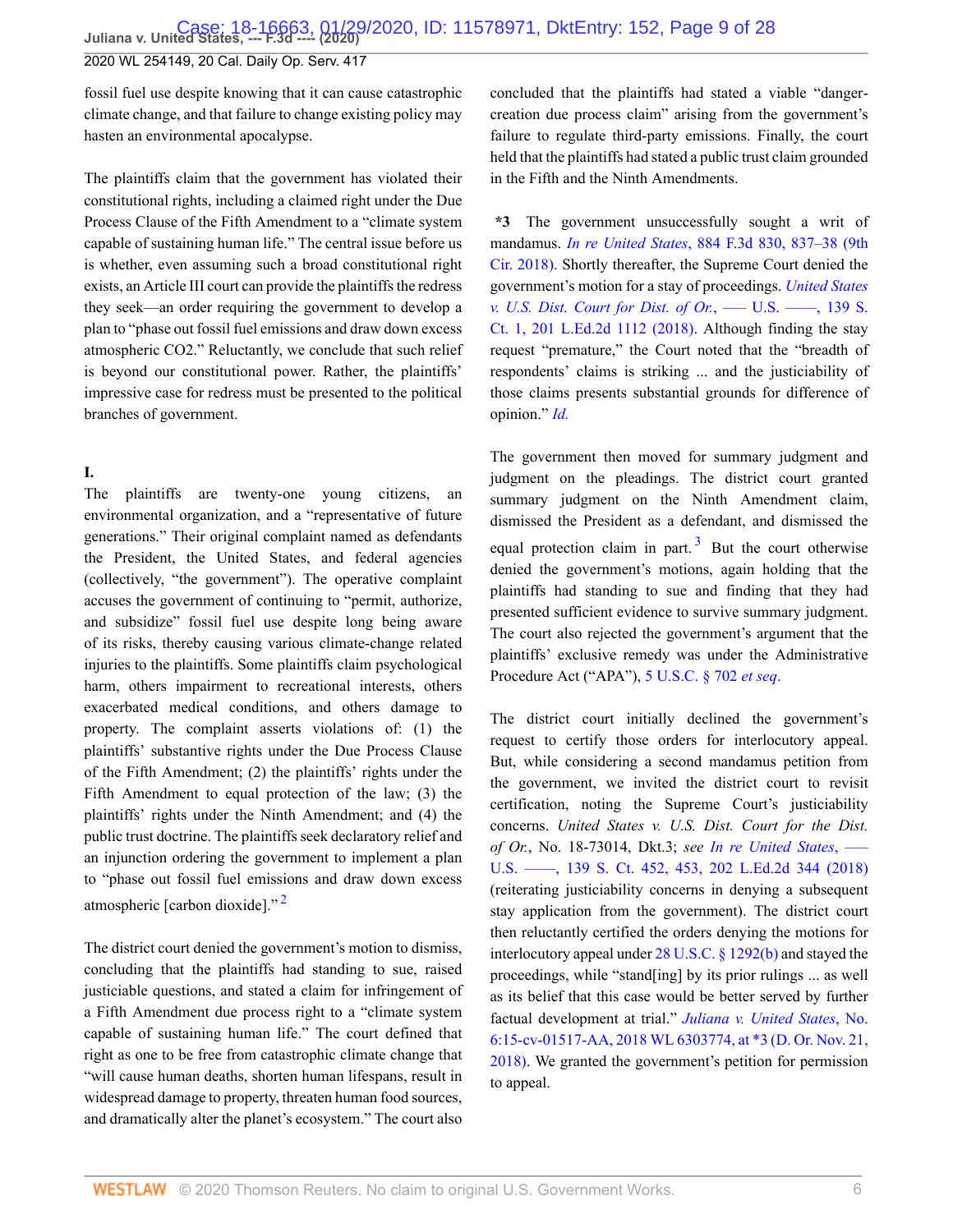#### **II.**

The plaintiffs have compiled an extensive record, which at this stage in the litigation we take in the light most favorable to their claims. *See [Plumhoff v. Rickard](http://www.westlaw.com/Link/Document/FullText?findType=Y&serNum=2033456177&pubNum=0000780&originatingDoc=I92da3060396e11eabed3a1bc09b332eb&refType=RP&fi=co_pp_sp_780_768&originationContext=document&vr=3.0&rs=cblt1.0&transitionType=DocumentItem&contextData=(sc.UserEnteredCitation)#co_pp_sp_780_768)*, 572 U.S. [765, 768, 134 S.Ct. 2012, 188 L.Ed.2d 1056 \(2014\).](http://www.westlaw.com/Link/Document/FullText?findType=Y&serNum=2033456177&pubNum=0000780&originatingDoc=I92da3060396e11eabed3a1bc09b332eb&refType=RP&fi=co_pp_sp_780_768&originationContext=document&vr=3.0&rs=cblt1.0&transitionType=DocumentItem&contextData=(sc.UserEnteredCitation)#co_pp_sp_780_768) The record leaves little basis for denying that climate change is occurring at an increasingly rapid pace. It documents that since the dawn of the Industrial Age, atmospheric carbon dioxide has skyrocketed to levels not seen for almost three million years. For hundreds of thousands of years, average carbon concentration fluctuated between 180 and 280 parts per million. Today, it is over 410 parts per million and climbing. Although carbon levels rose gradually after the last Ice Age, the most recent surge has occurred more than 100 times faster; half of that increase has come in the last forty years.

Copious expert evidence establishes that this unprecedented rise stems from fossil fuel combustion and will wreak havoc on the Earth's climate if unchecked. Temperatures have already risen 0.9 degrees Celsius above pre-industrial levels and may rise more than 6 degrees Celsius by the end of the century. The hottest years on record all fall within this decade, and each year since 1997 has been hotter than the previous average. This extreme heat is melting polar ice caps and may cause sea levels to rise 15 to 30 feet by 2100. The problem is approaching "the point of no return." Absent some action, the destabilizing climate will bury cities, spawn lifethreatening natural disasters, and jeopardize critical food and water supplies.

**\*4** The record also conclusively establishes that the federal government has long understood the risks of fossil fuel use and increasing carbon dioxide emissions. As early as 1965, the Johnson Administration cautioned that fossil fuel emissions threatened significant changes to climate, global temperatures, sea levels, and other stratospheric properties. In 1983, an Environmental Protection Agency ("EPA") report projected an increase of 2 degrees Celsius by 2040, warning that a "wait and see" carbon emissions policy was extremely risky. And, in the 1990s, the EPA implored the government to act before it was too late. Nonetheless, by 2014, U.S. fossil fuel emissions had climbed to 5.4 billion metric tons, up substantially from 1965. This growth shows no signs of abating. From 2008 to 2017, domestic petroleum and natural gas production increased by nearly 60%, and the country is now expanding oil and gas extraction four times faster than any other nation.

The record also establishes that the government's contribution to climate change is not simply a result of inaction. The government affirmatively promotes fossil fuel use in a host of ways, including beneficial tax provisions, permits for imports and exports, subsidies for domestic and overseas projects, and leases for fuel extraction on federal land. [4](#page-25-4)

# <span id="page-9-3"></span>**A.**

<span id="page-9-1"></span><span id="page-9-0"></span>**[\[1\]](#page-4-0) [\[2](#page-4-1)]** The government by and large has not disputed the factual premises of the plaintiffs' claims. But it first argues that those claims must proceed, if at all, under the APA. We reject that argument. The plaintiffs do not claim that any individual agency action exceeds statutory authorization or, taken alone, is arbitrary and capricious. *See* [5 U.S.C.](http://www.westlaw.com/Link/Document/FullText?findType=L&pubNum=1000546&cite=5USCAS706&originatingDoc=I92da3060396e11eabed3a1bc09b332eb&refType=RB&originationContext=document&vr=3.0&rs=cblt1.0&transitionType=DocumentItem&contextData=(sc.UserEnteredCitation)#co_pp_64eb0000ab9e4)  $§ 706(2)(A), (C)$ . Rather, they contend that the totality of various government actions contributes to the deprivation of constitutionally protected rights. Because the APA only allows challenges to discrete agency decisions, *see [Lujan v.](http://www.westlaw.com/Link/Document/FullText?findType=Y&serNum=1990097949&pubNum=0000780&originatingDoc=I92da3060396e11eabed3a1bc09b332eb&refType=RP&fi=co_pp_sp_780_890&originationContext=document&vr=3.0&rs=cblt1.0&transitionType=DocumentItem&contextData=(sc.UserEnteredCitation)#co_pp_sp_780_890) Nat'l Wildlife Fed'n*[, 497 U.S. 871, 890–91, 110 S.Ct. 3177,](http://www.westlaw.com/Link/Document/FullText?findType=Y&serNum=1990097949&pubNum=0000780&originatingDoc=I92da3060396e11eabed3a1bc09b332eb&refType=RP&fi=co_pp_sp_780_890&originationContext=document&vr=3.0&rs=cblt1.0&transitionType=DocumentItem&contextData=(sc.UserEnteredCitation)#co_pp_sp_780_890) [111 L.Ed.2d 695 \(1990\)](http://www.westlaw.com/Link/Document/FullText?findType=Y&serNum=1990097949&pubNum=0000780&originatingDoc=I92da3060396e11eabed3a1bc09b332eb&refType=RP&fi=co_pp_sp_780_890&originationContext=document&vr=3.0&rs=cblt1.0&transitionType=DocumentItem&contextData=(sc.UserEnteredCitation)#co_pp_sp_780_890), the plaintiffs cannot effectively pursue their constitutional claims—whatever their merits under that statute.

<span id="page-9-2"></span>**[\[3\]](#page-4-2)** The defendants argue that the APA's "comprehensive remedial scheme" for challenging the constitutionality of agency actions implicitly bars the plaintiffs' freestanding constitutional claims. But, even if some constitutional challenges to agency action must proceed through the APA, forcing all constitutional claims to follow its strictures would bar plaintiffs from challenging violations of constitutional rights in the absence of a discrete agency action that caused the violation. *See [Sierra Club v. Trump](http://www.westlaw.com/Link/Document/FullText?findType=Y&serNum=2048623212&pubNum=0000506&originatingDoc=I92da3060396e11eabed3a1bc09b332eb&refType=RP&fi=co_pp_sp_506_694&originationContext=document&vr=3.0&rs=cblt1.0&transitionType=DocumentItem&contextData=(sc.UserEnteredCitation)#co_pp_sp_506_694)*, 929 F.3d [670, 694, 696 \(9th Cir. 2019\)](http://www.westlaw.com/Link/Document/FullText?findType=Y&serNum=2048623212&pubNum=0000506&originatingDoc=I92da3060396e11eabed3a1bc09b332eb&refType=RP&fi=co_pp_sp_506_694&originationContext=document&vr=3.0&rs=cblt1.0&transitionType=DocumentItem&contextData=(sc.UserEnteredCitation)#co_pp_sp_506_694) (stating that plaintiffs could "bring their challenge through an equitable action to enjoin unconstitutional official conduct, or under the judicial review provisions of the [APA]"); *[Navajo Nation v. Dep't of the](http://www.westlaw.com/Link/Document/FullText?findType=Y&serNum=2043309399&pubNum=0000506&originatingDoc=I92da3060396e11eabed3a1bc09b332eb&refType=RP&fi=co_pp_sp_506_1172&originationContext=document&vr=3.0&rs=cblt1.0&transitionType=DocumentItem&contextData=(sc.UserEnteredCitation)#co_pp_sp_506_1172) Interior*[, 876 F.3d 1144, 1172 \(9th Cir. 2017\)](http://www.westlaw.com/Link/Document/FullText?findType=Y&serNum=2043309399&pubNum=0000506&originatingDoc=I92da3060396e11eabed3a1bc09b332eb&refType=RP&fi=co_pp_sp_506_1172&originationContext=document&vr=3.0&rs=cblt1.0&transitionType=DocumentItem&contextData=(sc.UserEnteredCitation)#co_pp_sp_506_1172) (holding "that the second sentence of  $\S$  702 waives sovereign immunity broadly for all causes of action that meet its terms, while § 704's 'final agency action' limitation applies only to APA claims"). Because denying "any judicial forum for a colorable constitutional claim" presents a "serious constitutional question," Congress's intent through a statute to do so must be clear. *See Webster v. Doe*[, 486 U.S. 592,](http://www.westlaw.com/Link/Document/FullText?findType=Y&serNum=1988078090&pubNum=0000780&originatingDoc=I92da3060396e11eabed3a1bc09b332eb&refType=RP&fi=co_pp_sp_780_603&originationContext=document&vr=3.0&rs=cblt1.0&transitionType=DocumentItem&contextData=(sc.UserEnteredCitation)#co_pp_sp_780_603) [603, 108 S.Ct. 2047, 100 L.Ed.2d 632 \(1988\)](http://www.westlaw.com/Link/Document/FullText?findType=Y&serNum=1988078090&pubNum=0000780&originatingDoc=I92da3060396e11eabed3a1bc09b332eb&refType=RP&fi=co_pp_sp_780_603&originationContext=document&vr=3.0&rs=cblt1.0&transitionType=DocumentItem&contextData=(sc.UserEnteredCitation)#co_pp_sp_780_603) (quoting *[Bowen](http://www.westlaw.com/Link/Document/FullText?findType=Y&serNum=1986129782&pubNum=0000780&originatingDoc=I92da3060396e11eabed3a1bc09b332eb&refType=RP&fi=co_pp_sp_780_681&originationContext=document&vr=3.0&rs=cblt1.0&transitionType=DocumentItem&contextData=(sc.UserEnteredCitation)#co_pp_sp_780_681) [v. Mich. Acad. of Family Physicians](http://www.westlaw.com/Link/Document/FullText?findType=Y&serNum=1986129782&pubNum=0000780&originatingDoc=I92da3060396e11eabed3a1bc09b332eb&refType=RP&fi=co_pp_sp_780_681&originationContext=document&vr=3.0&rs=cblt1.0&transitionType=DocumentItem&contextData=(sc.UserEnteredCitation)#co_pp_sp_780_681)*, 476 U.S. 667, 681 [n.12, 106 S.Ct. 2133, 90 L.Ed.2d 623 \(1986\)](http://www.westlaw.com/Link/Document/FullText?findType=Y&serNum=1986129782&pubNum=0000780&originatingDoc=I92da3060396e11eabed3a1bc09b332eb&refType=RP&fi=co_pp_sp_780_681&originationContext=document&vr=3.0&rs=cblt1.0&transitionType=DocumentItem&contextData=(sc.UserEnteredCitation)#co_pp_sp_780_681)); *see also Allen v. Milas*[, 896 F.3d 1094, 1108 \(9th Cir. 2018\)](http://www.westlaw.com/Link/Document/FullText?findType=Y&serNum=2045089862&pubNum=0000506&originatingDoc=I92da3060396e11eabed3a1bc09b332eb&refType=RP&fi=co_pp_sp_506_1108&originationContext=document&vr=3.0&rs=cblt1.0&transitionType=DocumentItem&contextData=(sc.UserEnteredCitation)#co_pp_sp_506_1108) ("After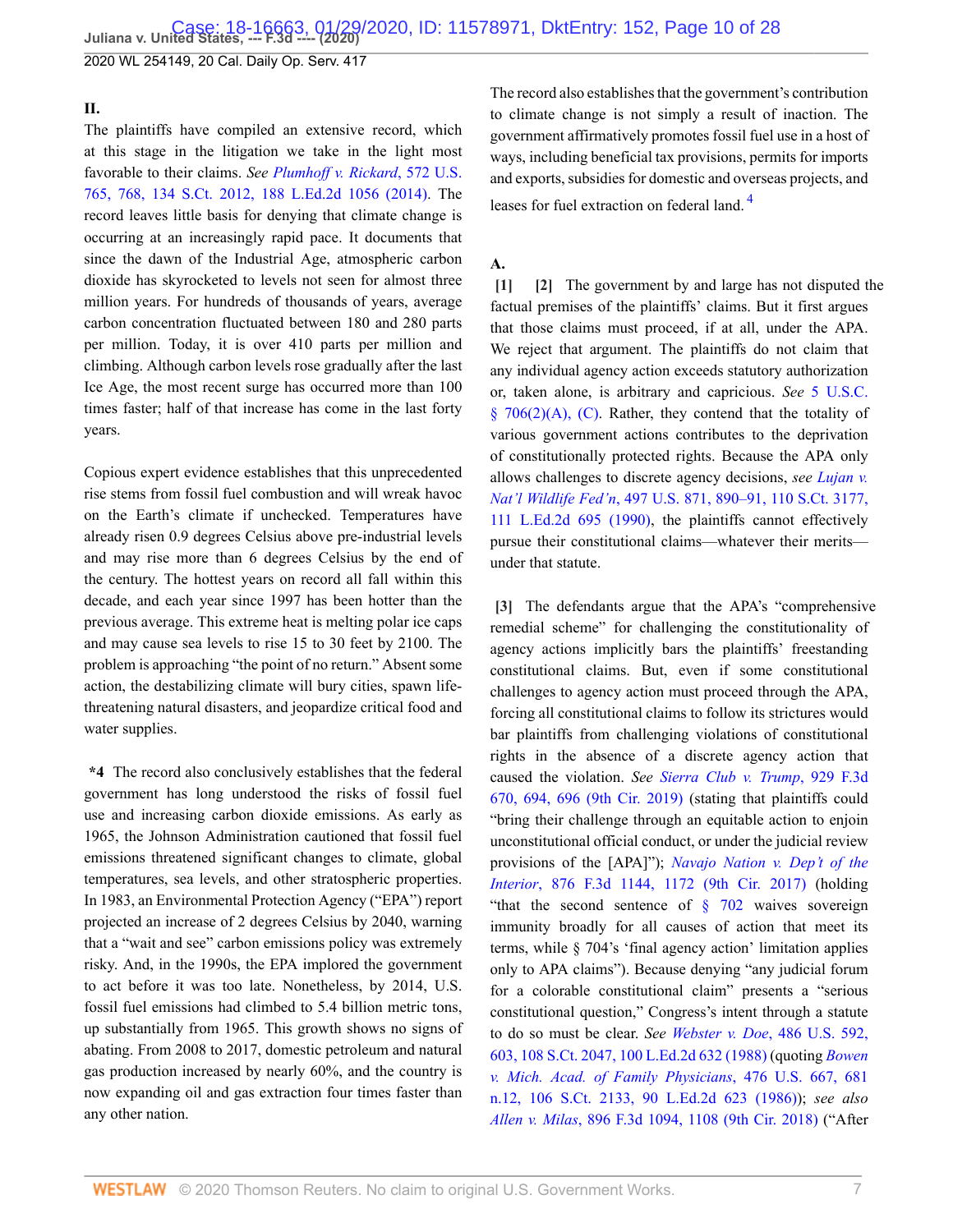*[Webster](http://www.westlaw.com/Link/Document/FullText?findType=Y&serNum=1988078090&pubNum=0000780&originatingDoc=I92da3060396e11eabed3a1bc09b332eb&refType=RP&originationContext=document&vr=3.0&rs=cblt1.0&transitionType=DocumentItem&contextData=(sc.UserEnteredCitation))*, we have assumed that the courts will be open to review of constitutional claims, even if they are closed to other claims."). Nothing in the APA evinces such an intent.<sup>[5](#page-25-5)</sup> Whatever the merits of the plaintiffs' claims, they may proceed independently of the review procedures mandated by the APA. *See Sierra Club*[, 929 F.3d at 698–99](http://www.westlaw.com/Link/Document/FullText?findType=Y&serNum=2048623212&pubNum=0000506&originatingDoc=I92da3060396e11eabed3a1bc09b332eb&refType=RP&fi=co_pp_sp_506_698&originationContext=document&vr=3.0&rs=cblt1.0&transitionType=DocumentItem&contextData=(sc.UserEnteredCitation)#co_pp_sp_506_698) ("Any constitutional challenge that Plaintiffs may advance under the APA would exist regardless of whether they could also assert an APA claim .... [C]laims challenging agency actions —particularly constitutional claims—may exist wholly apart from the APA."); *Navajo Nation*[, 876 F.3d at 1170](http://www.westlaw.com/Link/Document/FullText?findType=Y&serNum=2043309399&pubNum=0000506&originatingDoc=I92da3060396e11eabed3a1bc09b332eb&refType=RP&fi=co_pp_sp_506_1170&originationContext=document&vr=3.0&rs=cblt1.0&transitionType=DocumentItem&contextData=(sc.UserEnteredCitation)#co_pp_sp_506_1170) (explaining that certain constitutional challenges to agency action are "not grounded in the APA").

#### **B.**

<span id="page-10-1"></span><span id="page-10-0"></span>**\*5 [\[4\]](#page-4-3) [\[5\]](#page-4-4)** The government also argues that the plaintiffs lack Article III standing to pursue their constitutional claims. To have standing under Article III, a plaintiff must have (1) a concrete and particularized injury that (2) is caused by the challenged conduct and (3) is likely redressable by a favorable judicial decision. *See [Friends of the Earth, Inc. v.](http://www.westlaw.com/Link/Document/FullText?findType=Y&serNum=2000029538&pubNum=0000780&originatingDoc=I92da3060396e11eabed3a1bc09b332eb&refType=RP&fi=co_pp_sp_780_180&originationContext=document&vr=3.0&rs=cblt1.0&transitionType=DocumentItem&contextData=(sc.UserEnteredCitation)#co_pp_sp_780_180) [Laidlaw Envtl. Servs. \(TOC\), Inc.](http://www.westlaw.com/Link/Document/FullText?findType=Y&serNum=2000029538&pubNum=0000780&originatingDoc=I92da3060396e11eabed3a1bc09b332eb&refType=RP&fi=co_pp_sp_780_180&originationContext=document&vr=3.0&rs=cblt1.0&transitionType=DocumentItem&contextData=(sc.UserEnteredCitation)#co_pp_sp_780_180)*, 528 U.S. 167, 180–81, 120 [S.Ct. 693, 145 L.Ed.2d 610 \(2000\);](http://www.westlaw.com/Link/Document/FullText?findType=Y&serNum=2000029538&pubNum=0000780&originatingDoc=I92da3060396e11eabed3a1bc09b332eb&refType=RP&fi=co_pp_sp_780_180&originationContext=document&vr=3.0&rs=cblt1.0&transitionType=DocumentItem&contextData=(sc.UserEnteredCitation)#co_pp_sp_780_180) *[Jewel v. NSA](http://www.westlaw.com/Link/Document/FullText?findType=Y&serNum=2026785146&pubNum=0000506&originatingDoc=I92da3060396e11eabed3a1bc09b332eb&refType=RP&fi=co_pp_sp_506_908&originationContext=document&vr=3.0&rs=cblt1.0&transitionType=DocumentItem&contextData=(sc.UserEnteredCitation)#co_pp_sp_506_908)*, 673 F.3d [902, 908 \(9th Cir. 2011\).](http://www.westlaw.com/Link/Document/FullText?findType=Y&serNum=2026785146&pubNum=0000506&originatingDoc=I92da3060396e11eabed3a1bc09b332eb&refType=RP&fi=co_pp_sp_506_908&originationContext=document&vr=3.0&rs=cblt1.0&transitionType=DocumentItem&contextData=(sc.UserEnteredCitation)#co_pp_sp_506_908) A plaintiff need only establish a genuine dispute as to these requirements to survive summary judgment. *See [Cent. Delta Water Agency v. United States](http://www.westlaw.com/Link/Document/FullText?findType=Y&serNum=2002608673&pubNum=0000506&originatingDoc=I92da3060396e11eabed3a1bc09b332eb&refType=RP&fi=co_pp_sp_506_947&originationContext=document&vr=3.0&rs=cblt1.0&transitionType=DocumentItem&contextData=(sc.UserEnteredCitation)#co_pp_sp_506_947)*, 306 [F.3d 938, 947 \(9th Cir. 2002\)](http://www.westlaw.com/Link/Document/FullText?findType=Y&serNum=2002608673&pubNum=0000506&originatingDoc=I92da3060396e11eabed3a1bc09b332eb&refType=RP&fi=co_pp_sp_506_947&originationContext=document&vr=3.0&rs=cblt1.0&transitionType=DocumentItem&contextData=(sc.UserEnteredCitation)#co_pp_sp_506_947).

#### **1.**

<span id="page-10-3"></span><span id="page-10-2"></span>**[\[6\]](#page-4-5) [\[7\]](#page-4-6)** The district court correctly found the injury requirement met. At least some plaintiffs claim concrete and particularized injuries. Jaime B., for example, claims that she was forced to leave her home because of water scarcity, separating her from relatives on the Navajo Reservation. *See Trump v. Hawaii,* —– U.S. —–, 138 S. Ct. 2392, 2416, 201 [L.Ed.2d 775 \(2018\)](http://www.westlaw.com/Link/Document/FullText?findType=Y&serNum=2044809301&pubNum=0000708&originatingDoc=I92da3060396e11eabed3a1bc09b332eb&refType=RP&fi=co_pp_sp_708_2416&originationContext=document&vr=3.0&rs=cblt1.0&transitionType=DocumentItem&contextData=(sc.UserEnteredCitation)#co_pp_sp_708_2416) (finding separation from relatives to be a concrete injury). Levi D. had to evacuate his coastal home multiple times because of flooding. *See [Maya v. Centex Corp.](http://www.westlaw.com/Link/Document/FullText?findType=Y&serNum=2026188475&pubNum=0000506&originatingDoc=I92da3060396e11eabed3a1bc09b332eb&refType=RP&fi=co_pp_sp_506_1070&originationContext=document&vr=3.0&rs=cblt1.0&transitionType=DocumentItem&contextData=(sc.UserEnteredCitation)#co_pp_sp_506_1070)*, [658 F.3d 1060, 1070–71 \(9th Cir. 2011\)](http://www.westlaw.com/Link/Document/FullText?findType=Y&serNum=2026188475&pubNum=0000506&originatingDoc=I92da3060396e11eabed3a1bc09b332eb&refType=RP&fi=co_pp_sp_506_1070&originationContext=document&vr=3.0&rs=cblt1.0&transitionType=DocumentItem&contextData=(sc.UserEnteredCitation)#co_pp_sp_506_1070) (finding diminution in home property value to be a concrete injury). These injuries are not simply " 'conjectural' or 'hypothetical;' " at least some of the plaintiffs have presented evidence that climate change is affecting them now in concrete ways and will continue to do so unless checked. *[Lujan v. Defs. of Wildlife](http://www.westlaw.com/Link/Document/FullText?findType=Y&serNum=1992106162&pubNum=0000780&originatingDoc=I92da3060396e11eabed3a1bc09b332eb&refType=RP&fi=co_pp_sp_780_560&originationContext=document&vr=3.0&rs=cblt1.0&transitionType=DocumentItem&contextData=(sc.UserEnteredCitation)#co_pp_sp_780_560)*, 504 U.S. [555, 560, 112 S.Ct. 2130, 119 L.Ed.2d 351 \(1992\)](http://www.westlaw.com/Link/Document/FullText?findType=Y&serNum=1992106162&pubNum=0000780&originatingDoc=I92da3060396e11eabed3a1bc09b332eb&refType=RP&fi=co_pp_sp_780_560&originationContext=document&vr=3.0&rs=cblt1.0&transitionType=DocumentItem&contextData=(sc.UserEnteredCitation)#co_pp_sp_780_560) (quoting *Whitmore v. Arkansas*[, 495 U.S. 149, 155, 110 S.Ct. 1717,](http://www.westlaw.com/Link/Document/FullText?findType=Y&serNum=1990067421&pubNum=0000780&originatingDoc=I92da3060396e11eabed3a1bc09b332eb&refType=RP&fi=co_pp_sp_780_155&originationContext=document&vr=3.0&rs=cblt1.0&transitionType=DocumentItem&contextData=(sc.UserEnteredCitation)#co_pp_sp_780_155) [109 L.Ed.2d 135 \(1990\)](http://www.westlaw.com/Link/Document/FullText?findType=Y&serNum=1990067421&pubNum=0000780&originatingDoc=I92da3060396e11eabed3a1bc09b332eb&refType=RP&fi=co_pp_sp_780_155&originationContext=document&vr=3.0&rs=cblt1.0&transitionType=DocumentItem&contextData=(sc.UserEnteredCitation)#co_pp_sp_780_155)); *cf. [Ctr. for Biological Diversity v.](http://www.westlaw.com/Link/Document/FullText?findType=Y&serNum=2018624931&pubNum=0000506&originatingDoc=I92da3060396e11eabed3a1bc09b332eb&refType=RP&fi=co_pp_sp_506_478&originationContext=document&vr=3.0&rs=cblt1.0&transitionType=DocumentItem&contextData=(sc.UserEnteredCitation)#co_pp_sp_506_478) U.S. Dep't of Interior*[, 563 F.3d 466, 478 \(D.C. Cir. 2009\)](http://www.westlaw.com/Link/Document/FullText?findType=Y&serNum=2018624931&pubNum=0000506&originatingDoc=I92da3060396e11eabed3a1bc09b332eb&refType=RP&fi=co_pp_sp_506_478&originationContext=document&vr=3.0&rs=cblt1.0&transitionType=DocumentItem&contextData=(sc.UserEnteredCitation)#co_pp_sp_506_478)

<span id="page-10-8"></span>(finding no standing because plaintiffs could "only aver that any significant adverse effects of climate change 'may' occur at some point in the future").

<span id="page-10-5"></span><span id="page-10-4"></span>**[\[8\]](#page-5-0) [\[9\]](#page-5-1)** The government argues that the plaintiffs' alleged injuries are not particularized because climate change affects everyone. But, "it does not matter how many persons have been injured" if the plaintiffs' injuries are "concrete and personal." *Massachusetts v. EPA*[, 549 U.S. 497, 517, 127](http://www.westlaw.com/Link/Document/FullText?findType=Y&serNum=2011843426&pubNum=0000780&originatingDoc=I92da3060396e11eabed3a1bc09b332eb&refType=RP&fi=co_pp_sp_780_517&originationContext=document&vr=3.0&rs=cblt1.0&transitionType=DocumentItem&contextData=(sc.UserEnteredCitation)#co_pp_sp_780_517) [S.Ct. 1438, 167 L.Ed.2d 248 \(2007\)](http://www.westlaw.com/Link/Document/FullText?findType=Y&serNum=2011843426&pubNum=0000780&originatingDoc=I92da3060396e11eabed3a1bc09b332eb&refType=RP&fi=co_pp_sp_780_517&originationContext=document&vr=3.0&rs=cblt1.0&transitionType=DocumentItem&contextData=(sc.UserEnteredCitation)#co_pp_sp_780_517) (quoting *Lujan*[, 504 U.S.](http://www.westlaw.com/Link/Document/FullText?findType=Y&serNum=1992106162&pubNum=0000780&originatingDoc=I92da3060396e11eabed3a1bc09b332eb&refType=RP&fi=co_pp_sp_780_581&originationContext=document&vr=3.0&rs=cblt1.0&transitionType=DocumentItem&contextData=(sc.UserEnteredCitation)#co_pp_sp_780_581) [at 581, 112 S.Ct. 2130](http://www.westlaw.com/Link/Document/FullText?findType=Y&serNum=1992106162&pubNum=0000780&originatingDoc=I92da3060396e11eabed3a1bc09b332eb&refType=RP&fi=co_pp_sp_780_581&originationContext=document&vr=3.0&rs=cblt1.0&transitionType=DocumentItem&contextData=(sc.UserEnteredCitation)#co_pp_sp_780_581) (Kennedy, J., concurring)); *see also Novak v. United States*[, 795 F.3d 1012, 1018 \(9th Cir. 2015\)](http://www.westlaw.com/Link/Document/FullText?findType=Y&serNum=2036790324&pubNum=0000506&originatingDoc=I92da3060396e11eabed3a1bc09b332eb&refType=RP&fi=co_pp_sp_506_1018&originationContext=document&vr=3.0&rs=cblt1.0&transitionType=DocumentItem&contextData=(sc.UserEnteredCitation)#co_pp_sp_506_1018) ("[T]he fact that a harm is widely shared does not necessarily render it a generalized grievance.") (alteration in original) (quoting *Jewel*[, 673 F.3d at 909\)](http://www.westlaw.com/Link/Document/FullText?findType=Y&serNum=2026785146&pubNum=0000506&originatingDoc=I92da3060396e11eabed3a1bc09b332eb&refType=RP&fi=co_pp_sp_506_909&originationContext=document&vr=3.0&rs=cblt1.0&transitionType=DocumentItem&contextData=(sc.UserEnteredCitation)#co_pp_sp_506_909). And, the Article III injury requirement is met if only one plaintiff has suffered concrete harm. *See Hawaii*[, 138 S. Ct. at 2416;](http://www.westlaw.com/Link/Document/FullText?findType=Y&serNum=2044809301&pubNum=0000708&originatingDoc=I92da3060396e11eabed3a1bc09b332eb&refType=RP&fi=co_pp_sp_708_2416&originationContext=document&vr=3.0&rs=cblt1.0&transitionType=DocumentItem&contextData=(sc.UserEnteredCitation)#co_pp_sp_708_2416) *[Town of Chester, N.Y. v.](http://www.westlaw.com/Link/Document/FullText?findType=Y&serNum=2041798654&pubNum=0000708&originatingDoc=I92da3060396e11eabed3a1bc09b332eb&refType=RP&fi=co_pp_sp_708_1651&originationContext=document&vr=3.0&rs=cblt1.0&transitionType=DocumentItem&contextData=(sc.UserEnteredCitation)#co_pp_sp_708_1651) Laroe Estates, Inc.*[, ––– U.S. ––––, 137 S. Ct. 1645, 1651, 198](http://www.westlaw.com/Link/Document/FullText?findType=Y&serNum=2041798654&pubNum=0000708&originatingDoc=I92da3060396e11eabed3a1bc09b332eb&refType=RP&fi=co_pp_sp_708_1651&originationContext=document&vr=3.0&rs=cblt1.0&transitionType=DocumentItem&contextData=(sc.UserEnteredCitation)#co_pp_sp_708_1651) [L.Ed.2d 64 \(2017\)](http://www.westlaw.com/Link/Document/FullText?findType=Y&serNum=2041798654&pubNum=0000708&originatingDoc=I92da3060396e11eabed3a1bc09b332eb&refType=RP&fi=co_pp_sp_708_1651&originationContext=document&vr=3.0&rs=cblt1.0&transitionType=DocumentItem&contextData=(sc.UserEnteredCitation)#co_pp_sp_708_1651) ("At least one plaintiff must have standing to seek each form of relief requested in the complaint. ... For all relief sought, there must be a litigant with standing.").

#### **2.**

<span id="page-10-7"></span><span id="page-10-6"></span>**[\[10\]](#page-5-2) [\[11\]](#page-5-3)** The district court also correctly found the Article III causation requirement satisfied for purposes of summary judgment. Causation can be established "even if there are multiple links in the chain," *[Mendia v. Garcia](http://www.westlaw.com/Link/Document/FullText?findType=Y&serNum=2034393598&pubNum=0000506&originatingDoc=I92da3060396e11eabed3a1bc09b332eb&refType=RP&fi=co_pp_sp_506_1012&originationContext=document&vr=3.0&rs=cblt1.0&transitionType=DocumentItem&contextData=(sc.UserEnteredCitation)#co_pp_sp_506_1012)*, 768 F.3d [1009, 1012 \(9th Cir. 2014\)](http://www.westlaw.com/Link/Document/FullText?findType=Y&serNum=2034393598&pubNum=0000506&originatingDoc=I92da3060396e11eabed3a1bc09b332eb&refType=RP&fi=co_pp_sp_506_1012&originationContext=document&vr=3.0&rs=cblt1.0&transitionType=DocumentItem&contextData=(sc.UserEnteredCitation)#co_pp_sp_506_1012), as long as the chain is not "hypothetical or tenuous," *Maya*[, 658 F.3d at 1070](http://www.westlaw.com/Link/Document/FullText?findType=Y&serNum=2026188475&pubNum=0000506&originatingDoc=I92da3060396e11eabed3a1bc09b332eb&refType=RP&fi=co_pp_sp_506_1070&originationContext=document&vr=3.0&rs=cblt1.0&transitionType=DocumentItem&contextData=(sc.UserEnteredCitation)#co_pp_sp_506_1070) (quoting *[Nat'l Audubon Soc'y, Inc. v. Davis](http://www.westlaw.com/Link/Document/FullText?findType=Y&serNum=2002605828&pubNum=0000506&originatingDoc=I92da3060396e11eabed3a1bc09b332eb&refType=RP&fi=co_pp_sp_506_849&originationContext=document&vr=3.0&rs=cblt1.0&transitionType=DocumentItem&contextData=(sc.UserEnteredCitation)#co_pp_sp_506_849)*, 307 F.3d 835, 849 (9th [Cir. 2002\),](http://www.westlaw.com/Link/Document/FullText?findType=Y&serNum=2002605828&pubNum=0000506&originatingDoc=I92da3060396e11eabed3a1bc09b332eb&refType=RP&fi=co_pp_sp_506_849&originationContext=document&vr=3.0&rs=cblt1.0&transitionType=DocumentItem&contextData=(sc.UserEnteredCitation)#co_pp_sp_506_849) *amended on denial of reh'g*, [312 F.3d 416 \(9th](http://www.westlaw.com/Link/Document/FullText?findType=Y&serNum=2002764065&pubNum=0000506&originatingDoc=I92da3060396e11eabed3a1bc09b332eb&refType=RP&originationContext=document&vr=3.0&rs=cblt1.0&transitionType=DocumentItem&contextData=(sc.UserEnteredCitation)) [Cir. 2002\)\)](http://www.westlaw.com/Link/Document/FullText?findType=Y&serNum=2002764065&pubNum=0000506&originatingDoc=I92da3060396e11eabed3a1bc09b332eb&refType=RP&originationContext=document&vr=3.0&rs=cblt1.0&transitionType=DocumentItem&contextData=(sc.UserEnteredCitation)). The causal chain here is sufficiently established. The plaintiffs' alleged injuries are caused by carbon emissions from fossil fuel production, extraction, and transportation. A significant portion of those emissions occur in this country; the United States accounted for over 25% of worldwide emissions from 1850 to 2012, and currently accounts for about 15%. *See Massachusetts*[, 549 U.S. at 524–25, 127](http://www.westlaw.com/Link/Document/FullText?findType=Y&serNum=2011843426&pubNum=0000780&originatingDoc=I92da3060396e11eabed3a1bc09b332eb&refType=RP&fi=co_pp_sp_780_524&originationContext=document&vr=3.0&rs=cblt1.0&transitionType=DocumentItem&contextData=(sc.UserEnteredCitation)#co_pp_sp_780_524) [S.Ct. 1438](http://www.westlaw.com/Link/Document/FullText?findType=Y&serNum=2011843426&pubNum=0000780&originatingDoc=I92da3060396e11eabed3a1bc09b332eb&refType=RP&fi=co_pp_sp_780_524&originationContext=document&vr=3.0&rs=cblt1.0&transitionType=DocumentItem&contextData=(sc.UserEnteredCitation)#co_pp_sp_780_524) (finding that emissions amounting to about 6% of the worldwide total showed cause of alleged injury "by any standard"). And, the plaintiffs' evidence shows that federal subsidies and leases have increased those emissions. About 25% of fossil fuels extracted in the United States come from federal waters and lands, an activity that requires authorization from the federal government. *See* [30 U.S.C.](http://www.westlaw.com/Link/Document/FullText?findType=L&pubNum=1000546&cite=30USCAS181&originatingDoc=I92da3060396e11eabed3a1bc09b332eb&refType=LQ&originationContext=document&vr=3.0&rs=cblt1.0&transitionType=DocumentItem&contextData=(sc.UserEnteredCitation)) [§§ 181](http://www.westlaw.com/Link/Document/FullText?findType=L&pubNum=1000546&cite=30USCAS181&originatingDoc=I92da3060396e11eabed3a1bc09b332eb&refType=LQ&originationContext=document&vr=3.0&rs=cblt1.0&transitionType=DocumentItem&contextData=(sc.UserEnteredCitation))[–196](http://www.westlaw.com/Link/Document/FullText?findType=L&pubNum=1000546&cite=30USCAS196&originatingDoc=I92da3060396e11eabed3a1bc09b332eb&refType=LQ&originationContext=document&vr=3.0&rs=cblt1.0&transitionType=DocumentItem&contextData=(sc.UserEnteredCitation)) (establishing legal framework governing the disposition of fossil fuels on federal land), § 201 (authorizing the Secretary of the Interior to lease land for coal mining).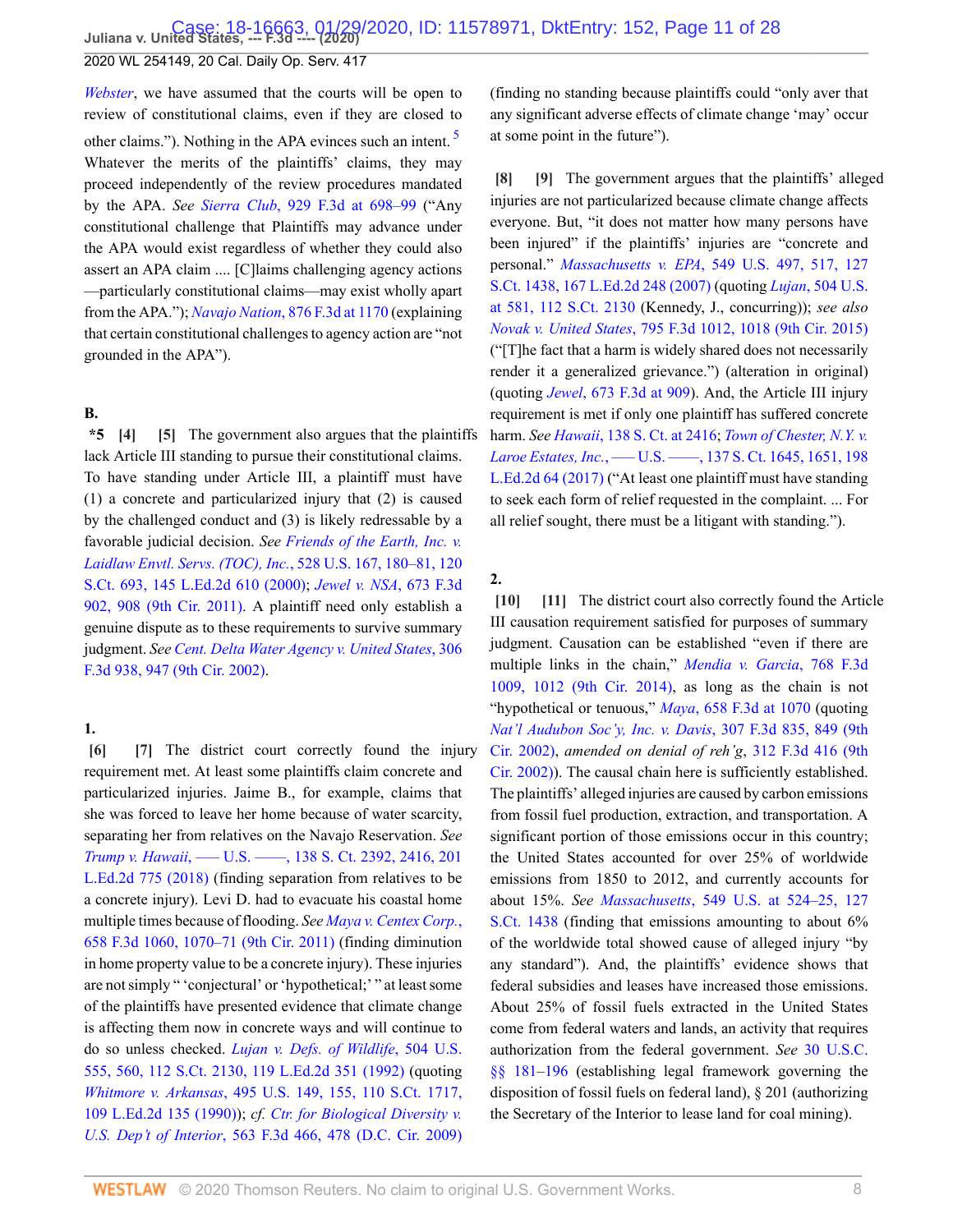**Juliana v. United States, --- F.3d ---- (2020)** Case: 18-16663, 01/29/2020, ID: 11578971, DktEntry: 152, Page 12 of 28

#### 2020 WL 254149, 20 Cal. Daily Op. Serv. 417

**\*6** Relying on *[Washington Environmental Council v. Bellon](http://www.westlaw.com/Link/Document/FullText?findType=Y&serNum=2031787708&pubNum=0000506&originatingDoc=I92da3060396e11eabed3a1bc09b332eb&refType=RP&fi=co_pp_sp_506_1141&originationContext=document&vr=3.0&rs=cblt1.0&transitionType=DocumentItem&contextData=(sc.UserEnteredCitation)#co_pp_sp_506_1141)*, [732 F.3d 1131, 1141–46 \(9th Cir. 2013\)](http://www.westlaw.com/Link/Document/FullText?findType=Y&serNum=2031787708&pubNum=0000506&originatingDoc=I92da3060396e11eabed3a1bc09b332eb&refType=RP&fi=co_pp_sp_506_1141&originationContext=document&vr=3.0&rs=cblt1.0&transitionType=DocumentItem&contextData=(sc.UserEnteredCitation)#co_pp_sp_506_1141), the government argues that the causal chain is too attenuated because it depends in part on the independent actions of third parties. *[Bellon](http://www.westlaw.com/Link/Document/FullText?findType=Y&serNum=2031787708&pubNum=0000506&originatingDoc=I92da3060396e11eabed3a1bc09b332eb&refType=RP&originationContext=document&vr=3.0&rs=cblt1.0&transitionType=DocumentItem&contextData=(sc.UserEnteredCitation))* held that the causal chain between local agencies' failure to regulate five oil refineries and the plaintiffs' climate-change related injuries was "too tenuous to support standing" because the refineries had a "scientifically indiscernible" impact on climate change. *Id.* [at 1143–44.](http://www.westlaw.com/Link/Document/FullText?findType=Y&serNum=2031787708&pubNum=0000506&originatingDoc=I92da3060396e11eabed3a1bc09b332eb&refType=RP&fi=co_pp_sp_506_1143&originationContext=document&vr=3.0&rs=cblt1.0&transitionType=DocumentItem&contextData=(sc.UserEnteredCitation)#co_pp_sp_506_1143) But the plaintiffs here do not contend that their injuries were caused by a few isolated agency decisions. Rather, they blame a host of federal policies, from subsidies to drilling permits, spanning "over 50 years," and direct actions by the government. There is at least a genuine factual dispute as to whether those policies were a "substantial factor" in causing the plaintiffs' injuries. *Mendia*[, 768 F.3d at 1013](http://www.westlaw.com/Link/Document/FullText?findType=Y&serNum=2034393598&pubNum=0000506&originatingDoc=I92da3060396e11eabed3a1bc09b332eb&refType=RP&fi=co_pp_sp_506_1013&originationContext=document&vr=3.0&rs=cblt1.0&transitionType=DocumentItem&contextData=(sc.UserEnteredCitation)#co_pp_sp_506_1013) (quoting *Tozzi v. U.S. Dep't of [Health & Human Servs.](http://www.westlaw.com/Link/Document/FullText?findType=Y&serNum=2001934620&pubNum=0000506&originatingDoc=I92da3060396e11eabed3a1bc09b332eb&refType=RP&fi=co_pp_sp_506_308&originationContext=document&vr=3.0&rs=cblt1.0&transitionType=DocumentItem&contextData=(sc.UserEnteredCitation)#co_pp_sp_506_308)*, 271 F.3d 301, [308 \(D.C. Cir. 2001\)\)](http://www.westlaw.com/Link/Document/FullText?findType=Y&serNum=2001934620&pubNum=0000506&originatingDoc=I92da3060396e11eabed3a1bc09b332eb&refType=RP&fi=co_pp_sp_506_308&originationContext=document&vr=3.0&rs=cblt1.0&transitionType=DocumentItem&contextData=(sc.UserEnteredCitation)#co_pp_sp_506_308).

# **3.**

The more difficult question is whether the plaintiffs' claimed injuries are redressable by an Article III court. In analyzing that question, we start by stressing what the plaintiffs do and do not assert. They do not claim that the government has violated a statute or a regulation. They do not assert the denial of a procedural right. Nor do they seek damages under the Federal Tort Claims Act, [28 U.S.C. § 2671](http://www.westlaw.com/Link/Document/FullText?findType=L&pubNum=1000546&cite=28USCAS2671&originatingDoc=I92da3060396e11eabed3a1bc09b332eb&refType=LQ&originationContext=document&vr=3.0&rs=cblt1.0&transitionType=DocumentItem&contextData=(sc.UserEnteredCitation)) *et seq.* Rather, their sole claim is that the government has deprived them of a substantive constitutional right to a "climate system capable of sustaining human life," and they seek remedial declaratory and injunctive relief.

<span id="page-11-1"></span><span id="page-11-0"></span>**[\[12\]](#page-5-4) [\[13\]](#page-5-5)** Reasonable jurists can disagree about whether the asserted constitutional right exists. *Compare [Clean Air](http://www.westlaw.com/Link/Document/FullText?findType=Y&serNum=2047572748&pubNum=0007903&originatingDoc=I92da3060396e11eabed3a1bc09b332eb&refType=RP&fi=co_pp_sp_7903_250&originationContext=document&vr=3.0&rs=cblt1.0&transitionType=DocumentItem&contextData=(sc.UserEnteredCitation)#co_pp_sp_7903_250) Council v. United States*[, 362 F. Supp. 3d 237, 250–53 \(E.D.](http://www.westlaw.com/Link/Document/FullText?findType=Y&serNum=2047572748&pubNum=0007903&originatingDoc=I92da3060396e11eabed3a1bc09b332eb&refType=RP&fi=co_pp_sp_7903_250&originationContext=document&vr=3.0&rs=cblt1.0&transitionType=DocumentItem&contextData=(sc.UserEnteredCitation)#co_pp_sp_7903_250) [Pa. 2019\)](http://www.westlaw.com/Link/Document/FullText?findType=Y&serNum=2047572748&pubNum=0007903&originatingDoc=I92da3060396e11eabed3a1bc09b332eb&refType=RP&fi=co_pp_sp_7903_250&originationContext=document&vr=3.0&rs=cblt1.0&transitionType=DocumentItem&contextData=(sc.UserEnteredCitation)#co_pp_sp_7903_250) (finding no constitutional right), *with [Juliana](http://www.westlaw.com/Link/Document/FullText?findType=Y&serNum=2040284204&pubNum=0007903&originatingDoc=I92da3060396e11eabed3a1bc09b332eb&refType=RP&fi=co_pp_sp_7903_1248&originationContext=document&vr=3.0&rs=cblt1.0&transitionType=DocumentItem&contextData=(sc.UserEnteredCitation)#co_pp_sp_7903_1248)*, 217 [F. Supp. 3d at 1248–50](http://www.westlaw.com/Link/Document/FullText?findType=Y&serNum=2040284204&pubNum=0007903&originatingDoc=I92da3060396e11eabed3a1bc09b332eb&refType=RP&fi=co_pp_sp_7903_1248&originationContext=document&vr=3.0&rs=cblt1.0&transitionType=DocumentItem&contextData=(sc.UserEnteredCitation)#co_pp_sp_7903_1248); *see also [In re United States](http://www.westlaw.com/Link/Document/FullText?findType=Y&serNum=2045912851&pubNum=0000708&originatingDoc=I92da3060396e11eabed3a1bc09b332eb&refType=RP&fi=co_pp_sp_708_453&originationContext=document&vr=3.0&rs=cblt1.0&transitionType=DocumentItem&contextData=(sc.UserEnteredCitation)#co_pp_sp_708_453)*, 139 S. [Ct. at 453](http://www.westlaw.com/Link/Document/FullText?findType=Y&serNum=2045912851&pubNum=0000708&originatingDoc=I92da3060396e11eabed3a1bc09b332eb&refType=RP&fi=co_pp_sp_708_453&originationContext=document&vr=3.0&rs=cblt1.0&transitionType=DocumentItem&contextData=(sc.UserEnteredCitation)#co_pp_sp_708_453) (reiterating "that the 'striking' breadth of plaintiffs' below claims 'presents substantial grounds for difference of opinion' "). In analyzing redressability, however, we assume its existence. *See M.S. v. Brown*[, 902 F.3d 1076, 1083 \(9th](http://www.westlaw.com/Link/Document/FullText?findType=Y&serNum=2045432915&pubNum=0000506&originatingDoc=I92da3060396e11eabed3a1bc09b332eb&refType=RP&fi=co_pp_sp_506_1083&originationContext=document&vr=3.0&rs=cblt1.0&transitionType=DocumentItem&contextData=(sc.UserEnteredCitation)#co_pp_sp_506_1083) [Cir. 2018\).](http://www.westlaw.com/Link/Document/FullText?findType=Y&serNum=2045432915&pubNum=0000506&originatingDoc=I92da3060396e11eabed3a1bc09b332eb&refType=RP&fi=co_pp_sp_506_1083&originationContext=document&vr=3.0&rs=cblt1.0&transitionType=DocumentItem&contextData=(sc.UserEnteredCitation)#co_pp_sp_506_1083) But that merely begins our analysis, because "not all meritorious legal claims are redressable in federal court." *[Id.](http://www.westlaw.com/Link/Document/FullText?findType=Y&serNum=2045432915&pubNum=0000506&originatingDoc=I92da3060396e11eabed3a1bc09b332eb&refType=RP&originationContext=document&vr=3.0&rs=cblt1.0&transitionType=DocumentItem&contextData=(sc.UserEnteredCitation))* To establish Article III redressability, the plaintiffs must show that the relief they seek is both (1) substantially likely to redress their injuries; and (2) within the district court's power to award. *[Id.](http://www.westlaw.com/Link/Document/FullText?findType=Y&serNum=2045432915&pubNum=0000506&originatingDoc=I92da3060396e11eabed3a1bc09b332eb&refType=RP&originationContext=document&vr=3.0&rs=cblt1.0&transitionType=DocumentItem&contextData=(sc.UserEnteredCitation))* Redress need not be guaranteed, but it must be more than "merely speculative." *[Id.](http://www.westlaw.com/Link/Document/FullText?findType=Y&serNum=2045432915&pubNum=0000506&originatingDoc=I92da3060396e11eabed3a1bc09b332eb&refType=RP&originationContext=document&vr=3.0&rs=cblt1.0&transitionType=DocumentItem&contextData=(sc.UserEnteredCitation))* (quoting *Lujan*[, 504 U.S.](http://www.westlaw.com/Link/Document/FullText?findType=Y&serNum=1992106162&pubNum=0000780&originatingDoc=I92da3060396e11eabed3a1bc09b332eb&refType=RP&fi=co_pp_sp_780_561&originationContext=document&vr=3.0&rs=cblt1.0&transitionType=DocumentItem&contextData=(sc.UserEnteredCitation)#co_pp_sp_780_561) [at 561, 112 S.Ct. 2130](http://www.westlaw.com/Link/Document/FullText?findType=Y&serNum=1992106162&pubNum=0000780&originatingDoc=I92da3060396e11eabed3a1bc09b332eb&refType=RP&fi=co_pp_sp_780_561&originationContext=document&vr=3.0&rs=cblt1.0&transitionType=DocumentItem&contextData=(sc.UserEnteredCitation)#co_pp_sp_780_561)).

<span id="page-11-2"></span>**[\[14\]](#page-5-6)** The plaintiffs first seek a declaration that the government is violating the Constitution. But that relief alone is not substantially likely to mitigate the plaintiffs' asserted concrete injuries. A declaration, although undoubtedly likely to benefit the plaintiffs psychologically, is unlikely by itself to remediate their alleged injuries absent further court action. *See Clean Air Council*[, 362 F. Supp. 3d at 246, 249](http://www.westlaw.com/Link/Document/FullText?findType=Y&serNum=2047572748&pubNum=0007903&originatingDoc=I92da3060396e11eabed3a1bc09b332eb&refType=RP&fi=co_pp_sp_7903_246&originationContext=document&vr=3.0&rs=cblt1.0&transitionType=DocumentItem&contextData=(sc.UserEnteredCitation)#co_pp_sp_7903_246); *[Steel](http://www.westlaw.com/Link/Document/FullText?findType=Y&serNum=1998062036&pubNum=0000780&originatingDoc=I92da3060396e11eabed3a1bc09b332eb&refType=RP&fi=co_pp_sp_780_107&originationContext=document&vr=3.0&rs=cblt1.0&transitionType=DocumentItem&contextData=(sc.UserEnteredCitation)#co_pp_sp_780_107) [Co. v. Citizens for a Better Env't](http://www.westlaw.com/Link/Document/FullText?findType=Y&serNum=1998062036&pubNum=0000780&originatingDoc=I92da3060396e11eabed3a1bc09b332eb&refType=RP&fi=co_pp_sp_780_107&originationContext=document&vr=3.0&rs=cblt1.0&transitionType=DocumentItem&contextData=(sc.UserEnteredCitation)#co_pp_sp_780_107)*, 523 U.S. 83, 107, 118 S.Ct. [1003, 140 L.Ed.2d 210 \(1998\)](http://www.westlaw.com/Link/Document/FullText?findType=Y&serNum=1998062036&pubNum=0000780&originatingDoc=I92da3060396e11eabed3a1bc09b332eb&refType=RP&fi=co_pp_sp_780_107&originationContext=document&vr=3.0&rs=cblt1.0&transitionType=DocumentItem&contextData=(sc.UserEnteredCitation)#co_pp_sp_780_107) ("By the mere bringing of his suit, *every* plaintiff demonstrates his belief that a favorable judgment will make him happier. But although a suitor may derive great comfort and joy from the fact that the United States Treasury is not cheated, that a wrongdoer gets his just deserts, or that the Nation's laws are faithfully enforced, that psychic satisfaction is not an acceptable Article III remedy because it does not redress a cognizable Article III injury."); *see also Friends of the Earth*[, 528 U.S. at 185, 120 S.Ct. 693](http://www.westlaw.com/Link/Document/FullText?findType=Y&serNum=2000029538&pubNum=0000780&originatingDoc=I92da3060396e11eabed3a1bc09b332eb&refType=RP&fi=co_pp_sp_780_185&originationContext=document&vr=3.0&rs=cblt1.0&transitionType=DocumentItem&contextData=(sc.UserEnteredCitation)#co_pp_sp_780_185) ("[A] plaintiff must demonstrate standing separately for each form of relief sought.").

<span id="page-11-3"></span>**[\[15\]](#page-6-0)** The crux of the plaintiffs' requested remedy is an injunction requiring the government not only to cease permitting, authorizing, and subsidizing fossil fuel use, but also to prepare a plan subject to judicial approval to draw down harmful emissions. The plaintiffs thus seek not only to enjoin the Executive from exercising discretionary authority expressly granted by Congress, *see, e.g.*, [30 U.S.C. § 201](http://www.westlaw.com/Link/Document/FullText?findType=L&pubNum=1000546&cite=30USCAS201&originatingDoc=I92da3060396e11eabed3a1bc09b332eb&refType=LQ&originationContext=document&vr=3.0&rs=cblt1.0&transitionType=DocumentItem&contextData=(sc.UserEnteredCitation)) (authorizing the Secretary of the Interior to lease land for coal mining), but also to enjoin Congress from exercising power expressly granted by the Constitution over public lands, *see* [U.S. Const. art. IV, § 3, cl. 2](http://www.westlaw.com/Link/Document/FullText?findType=L&pubNum=1000583&cite=USCOARTIVS3CL2&originatingDoc=I92da3060396e11eabed3a1bc09b332eb&refType=LQ&originationContext=document&vr=3.0&rs=cblt1.0&transitionType=DocumentItem&contextData=(sc.UserEnteredCitation)) ("The Congress shall have Power to dispose of and make all needful Rules and Regulations respecting the Territory or other Property belonging to the United States.").

<span id="page-11-4"></span>**\*7** As an initial matter, we note that although the plaintiffs contended at oral argument that they challenge only affirmative activities by the government, an order simply enjoining those activities will not, according to their own experts' opinions, suffice to stop catastrophic climate change or even ameliorate their injuries. <sup>[6](#page-25-6)</sup> The plaintiffs' experts opine that the federal government's leases and subsidies have contributed to global carbon emissions. But they do not show that even the total elimination of the challenged programs would halt the growth of carbon dioxide levels in the atmosphere, let alone decrease that growth. Nor does any expert contend that elimination of the challenged pro-carbon fuels programs would by itself prevent further injury to the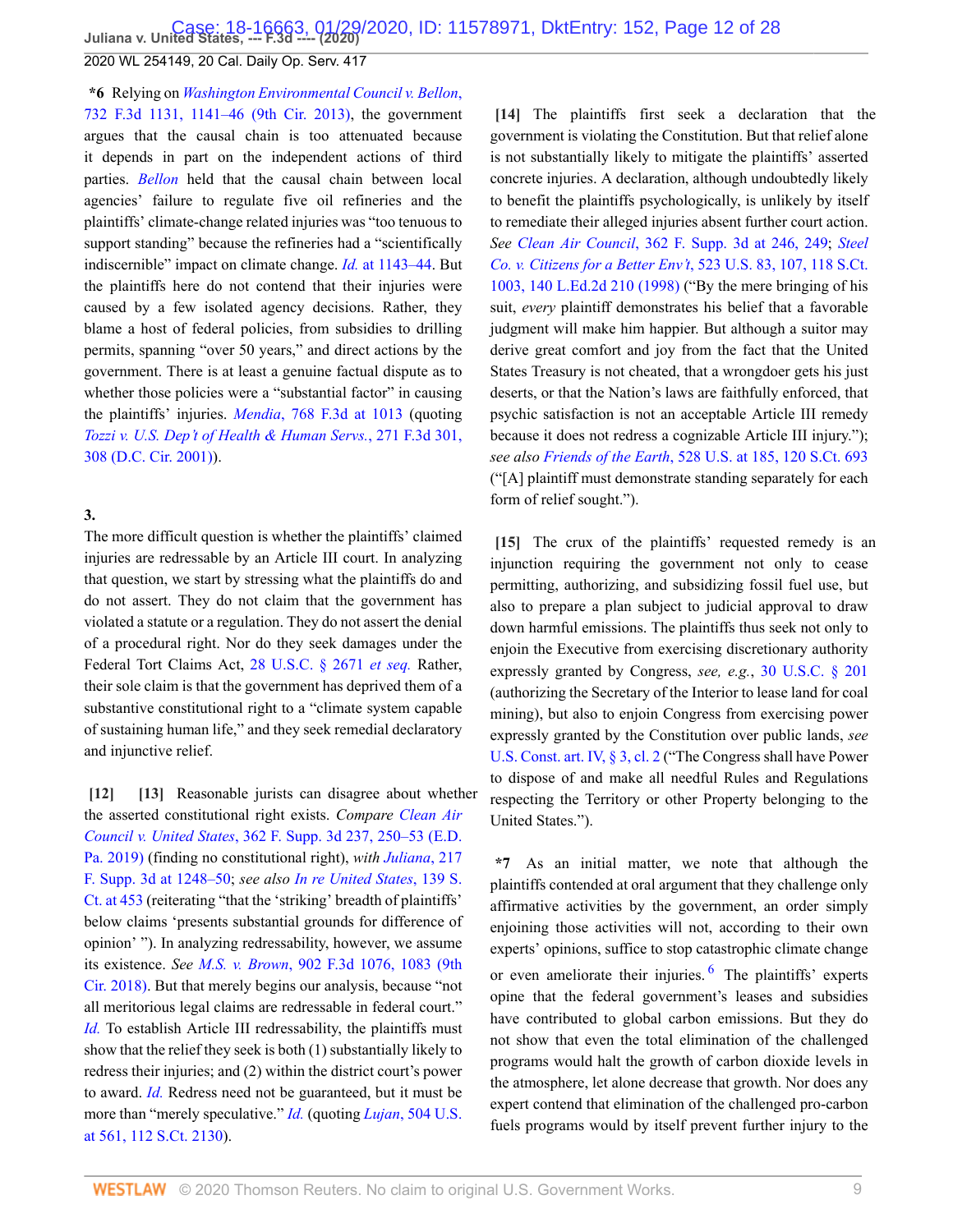plaintiffs. Rather, the record shows that many of the emissions causing climate change happened decades ago or come from foreign and non-governmental sources.

Indeed, the plaintiffs' experts make plain that reducing the global consequences of climate change demands much more than cessation of the government's promotion of fossil fuels. Rather, these experts opine that such a result calls for no less than a fundamental transformation of this country's energy system, if not that of the industrialized world. One expert opines that atmospheric carbon reductions must come "largely via reforestation," and include rapid and immediate decreases in emissions from many sources. "[L]eisurely reductions of one of two percent per year," he explains, "will not suffice." Another expert has opined that although the required emissions reductions are "technically feasible," they can be achieved only through a comprehensive plan for "nearly complete decarbonization" that includes both an "unprecedently rapid build out" of renewable energy and a "sustained commitment to infrastructure transformation over decades." And, that commitment, another expert emphasizes, must include everything from energy efficient lighting to improved public transportation to hydrogen-powered aircraft.

The plaintiffs concede that their requested relief will not alone solve global climate change, but they assert that their "injuries would be to some extent ameliorated." Relying on *[Massachusetts v. EPA](http://www.westlaw.com/Link/Document/FullText?findType=Y&serNum=2011843426&pubNum=0000780&originatingDoc=I92da3060396e11eabed3a1bc09b332eb&refType=RP&originationContext=document&vr=3.0&rs=cblt1.0&transitionType=DocumentItem&contextData=(sc.UserEnteredCitation))*, the district court apparently found the redressability requirement satisfied because the requested relief would likely slow or reduce emissions. *See* [549 U.S.](http://www.westlaw.com/Link/Document/FullText?findType=Y&serNum=2011843426&pubNum=0000780&originatingDoc=I92da3060396e11eabed3a1bc09b332eb&refType=RP&fi=co_pp_sp_780_525&originationContext=document&vr=3.0&rs=cblt1.0&transitionType=DocumentItem&contextData=(sc.UserEnteredCitation)#co_pp_sp_780_525) [at 525–26, 127 S.Ct. 1438.](http://www.westlaw.com/Link/Document/FullText?findType=Y&serNum=2011843426&pubNum=0000780&originatingDoc=I92da3060396e11eabed3a1bc09b332eb&refType=RP&fi=co_pp_sp_780_525&originationContext=document&vr=3.0&rs=cblt1.0&transitionType=DocumentItem&contextData=(sc.UserEnteredCitation)#co_pp_sp_780_525) That case, however, involved a procedural right that the State of Massachusetts was allowed to assert "without meeting all the normal standards for redressability;" in that context, the Court found redressability because "there [was] some possibility that the requested relief [would] prompt the injury-causing party to reconsider the decision that allegedly harmed the litigant." *Id.* [at 517–18,](http://www.westlaw.com/Link/Document/FullText?findType=Y&serNum=2011843426&pubNum=0000708&originatingDoc=I92da3060396e11eabed3a1bc09b332eb&refType=RP&originationContext=document&vr=3.0&rs=cblt1.0&transitionType=DocumentItem&contextData=(sc.UserEnteredCitation)) [525–26, 127 S.Ct. 1438](http://www.westlaw.com/Link/Document/FullText?findType=Y&serNum=2011843426&pubNum=0000708&originatingDoc=I92da3060396e11eabed3a1bc09b332eb&refType=RP&originationContext=document&vr=3.0&rs=cblt1.0&transitionType=DocumentItem&contextData=(sc.UserEnteredCitation)) (quoting *Lujan*[, 504 U.S. at 572 n.7,](http://www.westlaw.com/Link/Document/FullText?findType=Y&serNum=1992106162&pubNum=0000780&originatingDoc=I92da3060396e11eabed3a1bc09b332eb&refType=RP&fi=co_pp_sp_780_572&originationContext=document&vr=3.0&rs=cblt1.0&transitionType=DocumentItem&contextData=(sc.UserEnteredCitation)#co_pp_sp_780_572) [112 S.Ct. 2130\)](http://www.westlaw.com/Link/Document/FullText?findType=Y&serNum=1992106162&pubNum=0000780&originatingDoc=I92da3060396e11eabed3a1bc09b332eb&refType=RP&fi=co_pp_sp_780_572&originationContext=document&vr=3.0&rs=cblt1.0&transitionType=DocumentItem&contextData=(sc.UserEnteredCitation)#co_pp_sp_780_572). The plaintiffs here do not assert a procedural right, but rather a substantive due process claim. [7](#page-25-7)

<span id="page-12-0"></span>**\*8** We are therefore skeptical that the first redressability prong is satisfied. But even assuming that it is, the plaintiffs do not surmount the remaining hurdle—establishing that the specific relief they seek is within the power of an Article III court. There is much to recommend the adoption of a comprehensive scheme to decrease fossil fuel emissions and combat climate change, both as a policy matter in general and a matter of national survival in particular. But it is beyond the power of an Article III court to order, design, supervise, or implement the plaintiffs' requested remedial plan. As the opinions of their experts make plain, any effective plan would necessarily require a host of complex policy decisions entrusted, for better or worse, to the wisdom and discretion of the executive and legislative branches. *See [Brown](http://www.westlaw.com/Link/Document/FullText?findType=Y&serNum=2045432915&pubNum=0000506&originatingDoc=I92da3060396e11eabed3a1bc09b332eb&refType=RP&fi=co_pp_sp_506_1086&originationContext=document&vr=3.0&rs=cblt1.0&transitionType=DocumentItem&contextData=(sc.UserEnteredCitation)#co_pp_sp_506_1086)*, 902 [F.3d at 1086](http://www.westlaw.com/Link/Document/FullText?findType=Y&serNum=2045432915&pubNum=0000506&originatingDoc=I92da3060396e11eabed3a1bc09b332eb&refType=RP&fi=co_pp_sp_506_1086&originationContext=document&vr=3.0&rs=cblt1.0&transitionType=DocumentItem&contextData=(sc.UserEnteredCitation)#co_pp_sp_506_1086) (finding the plaintiff's requested declaration requiring the government to issue driver cards "incompatible with democratic principles embedded in the structure of the Constitution"). These decisions range, for example, from determining how much to invest in public transit to how quickly to transition to renewable energy, and plainly require consideration of "competing social, political, and economic forces," which must be made by the People's "elected representatives, rather than by federal judges interpreting the basic charter of Government for the entire country." *[Collins](http://www.westlaw.com/Link/Document/FullText?findType=Y&serNum=1992046698&pubNum=0000780&originatingDoc=I92da3060396e11eabed3a1bc09b332eb&refType=RP&fi=co_pp_sp_780_128&originationContext=document&vr=3.0&rs=cblt1.0&transitionType=DocumentItem&contextData=(sc.UserEnteredCitation)#co_pp_sp_780_128) v. City of Harker Heights*[, 503 U.S. 115, 128–29, 112 S.Ct.](http://www.westlaw.com/Link/Document/FullText?findType=Y&serNum=1992046698&pubNum=0000780&originatingDoc=I92da3060396e11eabed3a1bc09b332eb&refType=RP&fi=co_pp_sp_780_128&originationContext=document&vr=3.0&rs=cblt1.0&transitionType=DocumentItem&contextData=(sc.UserEnteredCitation)#co_pp_sp_780_128) [1061, 117 L.Ed.2d 261 \(1992\)](http://www.westlaw.com/Link/Document/FullText?findType=Y&serNum=1992046698&pubNum=0000780&originatingDoc=I92da3060396e11eabed3a1bc09b332eb&refType=RP&fi=co_pp_sp_780_128&originationContext=document&vr=3.0&rs=cblt1.0&transitionType=DocumentItem&contextData=(sc.UserEnteredCitation)#co_pp_sp_780_128); *see Lujan*[, 504 U.S. at 559–60,](http://www.westlaw.com/Link/Document/FullText?findType=Y&serNum=1992106162&pubNum=0000780&originatingDoc=I92da3060396e11eabed3a1bc09b332eb&refType=RP&fi=co_pp_sp_780_559&originationContext=document&vr=3.0&rs=cblt1.0&transitionType=DocumentItem&contextData=(sc.UserEnteredCitation)#co_pp_sp_780_559) [112 S.Ct. 2130](http://www.westlaw.com/Link/Document/FullText?findType=Y&serNum=1992106162&pubNum=0000780&originatingDoc=I92da3060396e11eabed3a1bc09b332eb&refType=RP&fi=co_pp_sp_780_559&originationContext=document&vr=3.0&rs=cblt1.0&transitionType=DocumentItem&contextData=(sc.UserEnteredCitation)#co_pp_sp_780_559) ("[S]eparation of powers depends largely upon common understanding of what activities are appropriate to legislatures, to executives, and to courts.").

The plaintiffs argue that the district court need not itself make policy decisions, because if their general request for a remedial plan is granted, the political branches can decide what policies will best "phase out fossil fuel emissions and draw down excess atmospheric CO2." To be sure, in some circumstances, courts may order broad injunctive relief while leaving the "details of implementation" to the government's discretion. *Brown v. Plata*[, 563 U.S. 493,](http://www.westlaw.com/Link/Document/FullText?findType=Y&serNum=2025330790&pubNum=0000780&originatingDoc=I92da3060396e11eabed3a1bc09b332eb&refType=RP&fi=co_pp_sp_780_537&originationContext=document&vr=3.0&rs=cblt1.0&transitionType=DocumentItem&contextData=(sc.UserEnteredCitation)#co_pp_sp_780_537) [537–38, 131 S.Ct. 1910, 179 L.Ed.2d 969 \(2011\).](http://www.westlaw.com/Link/Document/FullText?findType=Y&serNum=2025330790&pubNum=0000780&originatingDoc=I92da3060396e11eabed3a1bc09b332eb&refType=RP&fi=co_pp_sp_780_537&originationContext=document&vr=3.0&rs=cblt1.0&transitionType=DocumentItem&contextData=(sc.UserEnteredCitation)#co_pp_sp_780_537) But, even under such a scenario, the plaintiffs' request for a remedial plan would subsequently require the judiciary to pass judgment on the sufficiency of the government's response to the order, which necessarily would entail a broad range of policymaking. And inevitably, this kind of plan will demand action not only by the Executive, but also by Congress. Absent court intervention, the political branches might conclude—however inappropriately in the plaintiffs' view—that economic or defense considerations called for continuation of the very programs challenged in this suit, or a less robust approach to addressing climate change than the plaintiffs believe is necessary. "But we cannot substitute our own assessment for the Executive's [or Legislature's] predictive judgments on such matters, all of which 'are delicate, complex, and involve large elements of prophecy.' " *Hawaii*[, 138 S. Ct. at 2421](http://www.westlaw.com/Link/Document/FullText?findType=Y&serNum=2044809301&pubNum=0000708&originatingDoc=I92da3060396e11eabed3a1bc09b332eb&refType=RP&fi=co_pp_sp_708_2421&originationContext=document&vr=3.0&rs=cblt1.0&transitionType=DocumentItem&contextData=(sc.UserEnteredCitation)#co_pp_sp_708_2421) (quoting *[Chi. & S. Air Lines,](http://www.westlaw.com/Link/Document/FullText?findType=Y&serNum=1948116202&pubNum=0000780&originatingDoc=I92da3060396e11eabed3a1bc09b332eb&refType=RP&fi=co_pp_sp_780_111&originationContext=document&vr=3.0&rs=cblt1.0&transitionType=DocumentItem&contextData=(sc.UserEnteredCitation)#co_pp_sp_780_111) Inc. v. Waterman S.S. Corp.*[, 333 U.S. 103, 111, 68 S.Ct.](http://www.westlaw.com/Link/Document/FullText?findType=Y&serNum=1948116202&pubNum=0000780&originatingDoc=I92da3060396e11eabed3a1bc09b332eb&refType=RP&fi=co_pp_sp_780_111&originationContext=document&vr=3.0&rs=cblt1.0&transitionType=DocumentItem&contextData=(sc.UserEnteredCitation)#co_pp_sp_780_111) [431, 92 L.Ed. 568 \(1948\)\)](http://www.westlaw.com/Link/Document/FullText?findType=Y&serNum=1948116202&pubNum=0000780&originatingDoc=I92da3060396e11eabed3a1bc09b332eb&refType=RP&fi=co_pp_sp_780_111&originationContext=document&vr=3.0&rs=cblt1.0&transitionType=DocumentItem&contextData=(sc.UserEnteredCitation)#co_pp_sp_780_111). And, given the complexity and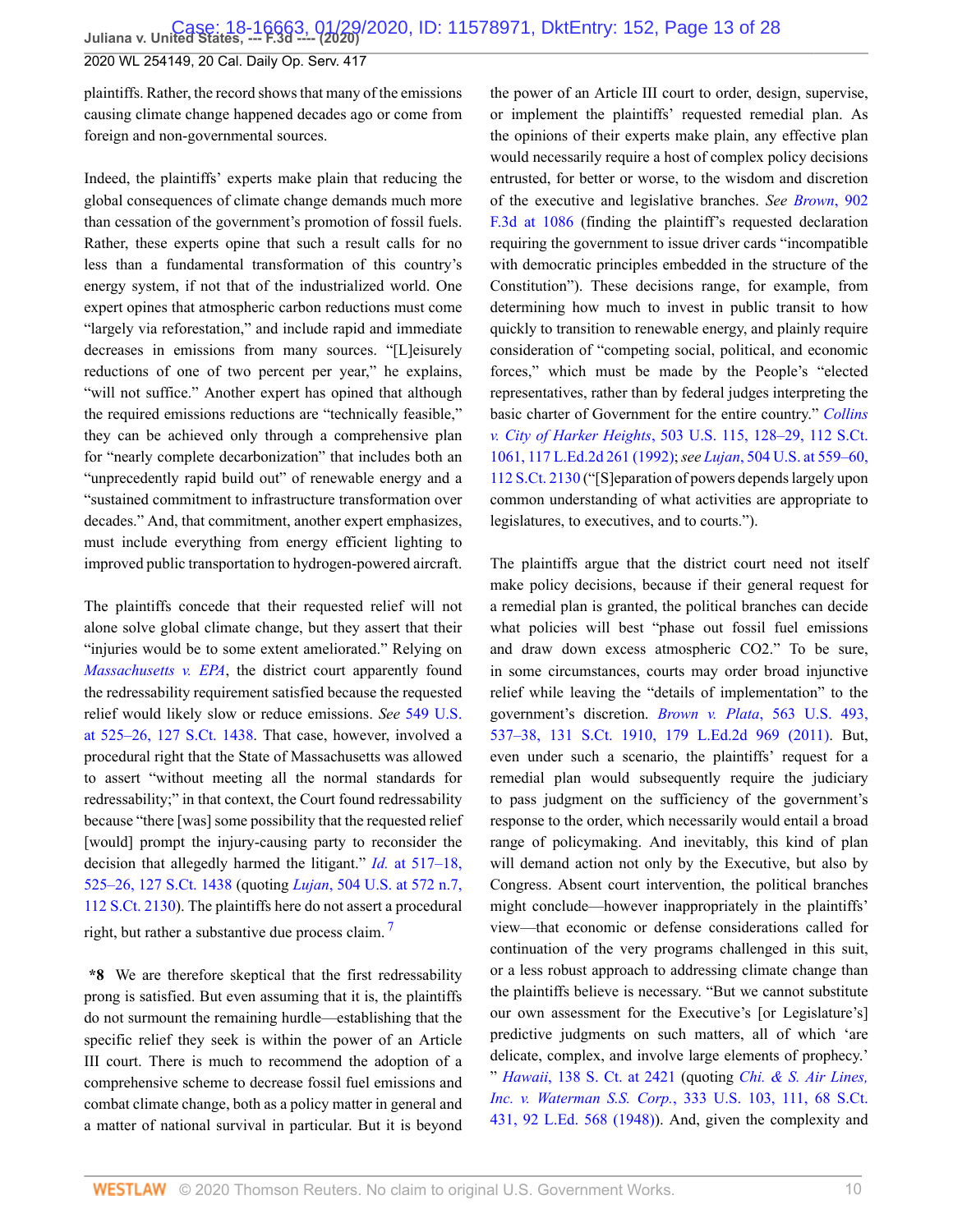long-lasting nature of global climate change, the court would be required to supervise the government's compliance with any suggested plan for many decades. *See [Nat. Res. Def.](http://www.westlaw.com/Link/Document/FullText?findType=Y&serNum=1992101380&pubNum=0000350&originatingDoc=I92da3060396e11eabed3a1bc09b332eb&refType=RP&fi=co_pp_sp_350_1300&originationContext=document&vr=3.0&rs=cblt1.0&transitionType=DocumentItem&contextData=(sc.UserEnteredCitation)#co_pp_sp_350_1300) Council, Inc. v. EPA*[, 966 F.2d 1292, 1300 \(9th Cir. 1992\)](http://www.westlaw.com/Link/Document/FullText?findType=Y&serNum=1992101380&pubNum=0000350&originatingDoc=I92da3060396e11eabed3a1bc09b332eb&refType=RP&fi=co_pp_sp_350_1300&originationContext=document&vr=3.0&rs=cblt1.0&transitionType=DocumentItem&contextData=(sc.UserEnteredCitation)#co_pp_sp_350_1300) ("Injunctive relief could involve extraordinary supervision by this court. ... [and] may be inappropriate where it requires constant supervision."). <sup>[8](#page-25-8)</sup>

<span id="page-13-2"></span>**\*9** As the Supreme Court recently explained, "a constitutional directive or legal standards" must guide the courts' exercise of equitable power. *[Rucho v. Common](http://www.westlaw.com/Link/Document/FullText?findType=Y&serNum=2048580355&pubNum=0000708&originatingDoc=I92da3060396e11eabed3a1bc09b332eb&refType=RP&fi=co_pp_sp_708_2508&originationContext=document&vr=3.0&rs=cblt1.0&transitionType=DocumentItem&contextData=(sc.UserEnteredCitation)#co_pp_sp_708_2508) Cause*[, ––– U.S. ––––, 139 S. Ct. 2484, 2508, 204 L.Ed.2d](http://www.westlaw.com/Link/Document/FullText?findType=Y&serNum=2048580355&pubNum=0000708&originatingDoc=I92da3060396e11eabed3a1bc09b332eb&refType=RP&fi=co_pp_sp_708_2508&originationContext=document&vr=3.0&rs=cblt1.0&transitionType=DocumentItem&contextData=(sc.UserEnteredCitation)#co_pp_sp_708_2508) [931 \(2019\)](http://www.westlaw.com/Link/Document/FullText?findType=Y&serNum=2048580355&pubNum=0000708&originatingDoc=I92da3060396e11eabed3a1bc09b332eb&refType=RP&fi=co_pp_sp_708_2508&originationContext=document&vr=3.0&rs=cblt1.0&transitionType=DocumentItem&contextData=(sc.UserEnteredCitation)#co_pp_sp_708_2508). *[Rucho](http://www.westlaw.com/Link/Document/FullText?findType=Y&serNum=2048580355&pubNum=0000708&originatingDoc=I92da3060396e11eabed3a1bc09b332eb&refType=RP&originationContext=document&vr=3.0&rs=cblt1.0&transitionType=DocumentItem&contextData=(sc.UserEnteredCitation))* found partisan gerrymandering claims presented political questions beyond the reach of Article III courts. *Id.* [at 2506–07.](http://www.westlaw.com/Link/Document/FullText?findType=Y&serNum=2048580355&pubNum=0000708&originatingDoc=I92da3060396e11eabed3a1bc09b332eb&refType=RP&fi=co_pp_sp_708_2506&originationContext=document&vr=3.0&rs=cblt1.0&transitionType=DocumentItem&contextData=(sc.UserEnteredCitation)#co_pp_sp_708_2506) The Court did not deny extreme partisan gerrymandering can violate the Constitution. *See id.* [at 2506;](http://www.westlaw.com/Link/Document/FullText?findType=Y&serNum=2048580355&pubNum=0000708&originatingDoc=I92da3060396e11eabed3a1bc09b332eb&refType=RP&fi=co_pp_sp_708_2506&originationContext=document&vr=3.0&rs=cblt1.0&transitionType=DocumentItem&contextData=(sc.UserEnteredCitation)#co_pp_sp_708_2506) *id.* [at 2514–15](http://www.westlaw.com/Link/Document/FullText?findType=Y&serNum=2048580355&pubNum=0000708&originatingDoc=I92da3060396e11eabed3a1bc09b332eb&refType=RP&fi=co_pp_sp_708_2514&originationContext=document&vr=3.0&rs=cblt1.0&transitionType=DocumentItem&contextData=(sc.UserEnteredCitation)#co_pp_sp_708_2514) (Kagan, J., dissenting). But, it concluded that there was no "limited and precise" standard discernible in the Constitution for redressing the asserted violation. *Id.* [at 2500](http://www.westlaw.com/Link/Document/FullText?findType=Y&serNum=2048580355&pubNum=0000708&originatingDoc=I92da3060396e11eabed3a1bc09b332eb&refType=RP&fi=co_pp_sp_708_2500&originationContext=document&vr=3.0&rs=cblt1.0&transitionType=DocumentItem&contextData=(sc.UserEnteredCitation)#co_pp_sp_708_2500). The Court rejected the plaintiffs' proposed standard because unlike the one-person, one-vote rule in vote dilution cases, it was not "relatively easy to administer as a matter of math." *Id.* [at 2501.](http://www.westlaw.com/Link/Document/FullText?findType=Y&serNum=2048580355&pubNum=0000708&originatingDoc=I92da3060396e11eabed3a1bc09b332eb&refType=RP&fi=co_pp_sp_708_2501&originationContext=document&vr=3.0&rs=cblt1.0&transitionType=DocumentItem&contextData=(sc.UserEnteredCitation)#co_pp_sp_708_2501)

<span id="page-13-0"></span>**[\[16\]](#page-6-1)** *[Rucho](http://www.westlaw.com/Link/Document/FullText?findType=Y&serNum=2048580355&pubNum=0000708&originatingDoc=I92da3060396e11eabed3a1bc09b332eb&refType=RP&originationContext=document&vr=3.0&rs=cblt1.0&transitionType=DocumentItem&contextData=(sc.UserEnteredCitation))* reaffirmed that redressability questions implicate the separation of powers, noting that federal courts "have no commission to allocate political power and influence" without standards to guide in the exercise of such authority. *See id.* [at 2506–07, 2508.](http://www.westlaw.com/Link/Document/FullText?findType=Y&serNum=2048580355&pubNum=0000708&originatingDoc=I92da3060396e11eabed3a1bc09b332eb&refType=RP&fi=co_pp_sp_708_2506&originationContext=document&vr=3.0&rs=cblt1.0&transitionType=DocumentItem&contextData=(sc.UserEnteredCitation)#co_pp_sp_708_2506) Absent those standards, federal judicial power could be "unlimited in scope and duration," and would inject "the unelected and politically unaccountable branch of the Federal Government [into] assuming such an extraordinary and unprecedented role." *Id.* [at 2507;](http://www.westlaw.com/Link/Document/FullText?findType=Y&serNum=2048580355&pubNum=0000708&originatingDoc=I92da3060396e11eabed3a1bc09b332eb&refType=RP&fi=co_pp_sp_708_2507&originationContext=document&vr=3.0&rs=cblt1.0&transitionType=DocumentItem&contextData=(sc.UserEnteredCitation)#co_pp_sp_708_2507) *see also [Lexmark Int'l, Inc. v. Static Control Components, Inc.](http://www.westlaw.com/Link/Document/FullText?findType=Y&serNum=2032953511&pubNum=0000780&originatingDoc=I92da3060396e11eabed3a1bc09b332eb&refType=RP&fi=co_pp_sp_780_125&originationContext=document&vr=3.0&rs=cblt1.0&transitionType=DocumentItem&contextData=(sc.UserEnteredCitation)#co_pp_sp_780_125)*, 572 [U.S. 118, 125, 134 S.Ct. 1377, 188 L.Ed.2d 392 \(2014\)](http://www.westlaw.com/Link/Document/FullText?findType=Y&serNum=2032953511&pubNum=0000780&originatingDoc=I92da3060396e11eabed3a1bc09b332eb&refType=RP&fi=co_pp_sp_780_125&originationContext=document&vr=3.0&rs=cblt1.0&transitionType=DocumentItem&contextData=(sc.UserEnteredCitation)#co_pp_sp_780_125) (noting the "separation-of-powers principles underlying" standing doctrine); *Brown*[, 902 F.3d at 1087](http://www.westlaw.com/Link/Document/FullText?findType=Y&serNum=2045432915&pubNum=0000506&originatingDoc=I92da3060396e11eabed3a1bc09b332eb&refType=RP&fi=co_pp_sp_506_1087&originationContext=document&vr=3.0&rs=cblt1.0&transitionType=DocumentItem&contextData=(sc.UserEnteredCitation)#co_pp_sp_506_1087) (stating that "in the context of Article III standing, ... federal courts must respect their 'proper—and properly limited—role ... in a democratic society' ") (quoting *[Gill v. Whitford](http://www.westlaw.com/Link/Document/FullText?findType=Y&serNum=2044758382&pubNum=0000708&originatingDoc=I92da3060396e11eabed3a1bc09b332eb&refType=RP&fi=co_pp_sp_708_1929&originationContext=document&vr=3.0&rs=cblt1.0&transitionType=DocumentItem&contextData=(sc.UserEnteredCitation)#co_pp_sp_708_1929)*, -- U.S. [––––, 138 S. Ct. 1916, 1929, 201 L.Ed.2d 313 \(2018\)](http://www.westlaw.com/Link/Document/FullText?findType=Y&serNum=2044758382&pubNum=0000708&originatingDoc=I92da3060396e11eabed3a1bc09b332eb&refType=RP&fi=co_pp_sp_708_1929&originationContext=document&vr=3.0&rs=cblt1.0&transitionType=DocumentItem&contextData=(sc.UserEnteredCitation)#co_pp_sp_708_1929)). Because "it is axiomatic that 'the Constitution contemplates that democracy is the appropriate process for change,' " *Brown*[, 902 F.3d at 1087](http://www.westlaw.com/Link/Document/FullText?findType=Y&serNum=2045432915&pubNum=0000506&originatingDoc=I92da3060396e11eabed3a1bc09b332eb&refType=RP&fi=co_pp_sp_506_1087&originationContext=document&vr=3.0&rs=cblt1.0&transitionType=DocumentItem&contextData=(sc.UserEnteredCitation)#co_pp_sp_506_1087) (quoting *[Obergefell v. Hodges](http://www.westlaw.com/Link/Document/FullText?findType=Y&serNum=2036545719&pubNum=0000708&originatingDoc=I92da3060396e11eabed3a1bc09b332eb&refType=RP&fi=co_pp_sp_708_2605&originationContext=document&vr=3.0&rs=cblt1.0&transitionType=DocumentItem&contextData=(sc.UserEnteredCitation)#co_pp_sp_708_2605)*, [––– U.S. ––––, 135 S. Ct. 2584, 2605, 192 L.Ed.2d 609](http://www.westlaw.com/Link/Document/FullText?findType=Y&serNum=2036545719&pubNum=0000708&originatingDoc=I92da3060396e11eabed3a1bc09b332eb&refType=RP&fi=co_pp_sp_708_2605&originationContext=document&vr=3.0&rs=cblt1.0&transitionType=DocumentItem&contextData=(sc.UserEnteredCitation)#co_pp_sp_708_2605) [\(2015\)\)](http://www.westlaw.com/Link/Document/FullText?findType=Y&serNum=2036545719&pubNum=0000708&originatingDoc=I92da3060396e11eabed3a1bc09b332eb&refType=RP&fi=co_pp_sp_708_2605&originationContext=document&vr=3.0&rs=cblt1.0&transitionType=DocumentItem&contextData=(sc.UserEnteredCitation)#co_pp_sp_708_2605), some questions—even those existential in nature are the province of the political branches. The Court found in *[Rucho](http://www.westlaw.com/Link/Document/FullText?findType=Y&serNum=2048580355&pubNum=0000708&originatingDoc=I92da3060396e11eabed3a1bc09b332eb&refType=RP&originationContext=document&vr=3.0&rs=cblt1.0&transitionType=DocumentItem&contextData=(sc.UserEnteredCitation))* that a proposed standard involving a mathematical comparison to a baseline election map is too difficult for

the judiciary to manage. *See* [139 S. Ct. at 2500–02](http://www.westlaw.com/Link/Document/FullText?findType=Y&serNum=2048580355&pubNum=0000708&originatingDoc=I92da3060396e11eabed3a1bc09b332eb&refType=RP&fi=co_pp_sp_708_2500&originationContext=document&vr=3.0&rs=cblt1.0&transitionType=DocumentItem&contextData=(sc.UserEnteredCitation)#co_pp_sp_708_2500). It is impossible to reach a different conclusion here.

The plaintiffs' experts opine that atmospheric carbon levels of 350 parts per million are necessary to stabilize the global climate. But, even accepting those opinions as valid, they do not suggest how an order from this Court can achieve that level, other than by ordering the government to develop a plan. Although the plaintiffs' invitation to get the ball rolling by simply ordering the promulgation of a plan is beguiling, it ignores that an Article III court will thereafter be required to determine whether the plan is sufficient to remediate the claimed constitutional violation of the plaintiffs' right to a "climate system capable of sustaining human life." We doubt that any such plan can be supervised or enforced by an Article III court. And, in the end, any plan is only as good as the court's power to enforce it.

# **C.**

<span id="page-13-1"></span>**[\[17\]](#page-6-2)** Our dissenting colleague quite correctly notes the gravity of the plaintiffs' evidence; we differ only as to whether an Article III court can provide their requested redress. In suggesting that we can, the dissent reframes the plaintiffs' claimed constitutional right variously as an entitlement to "the country's perpetuity," Diss. at  $\frac{1}{1-\frac{1}{1-\frac{1}{1-\frac{1}{1-\frac{1}{1-\frac{1}{1-\frac{1}{1-\frac{1}{1-\frac{1}{1-\frac{1}{1-\frac{1}{1-\frac{1}{1-\frac{1}{1-\frac{1}{1-\frac{1}{1-\frac{1}{1-\frac{1}{1-\frac{1}{1-\frac{1}{1-\frac{1}{1-\frac{1}{1-\frac{1}{1-\frac{1}{1-\frac{1}{1-\frac{1}{1-\frac{1}{1-\frac{1}{1-\frac{1}{1-\frac{1}{1-\frac{1}{1-\frac{1}{1-\frac$ freedom from "the amount of fossil-fuel emissions that will irreparably devastate our Nation," *id.* at ----. But if such broad constitutional rights exist, we doubt that the plaintiffs would have Article III standing to enforce them. Their alleged individual injuries do not flow from a violation of these claimed rights. Indeed, any injury from the dissolution of the Republic would be felt by all citizens equally, and thus would not constitute the kind of discrete and particularized injury necessary for Article III standing. *See [Friends of the Earth](http://www.westlaw.com/Link/Document/FullText?findType=Y&serNum=2000029538&pubNum=0000780&originatingDoc=I92da3060396e11eabed3a1bc09b332eb&refType=RP&fi=co_pp_sp_780_180&originationContext=document&vr=3.0&rs=cblt1.0&transitionType=DocumentItem&contextData=(sc.UserEnteredCitation)#co_pp_sp_780_180)*, [528 U.S. at 180–81, 120 S.Ct. 693.](http://www.westlaw.com/Link/Document/FullText?findType=Y&serNum=2000029538&pubNum=0000780&originatingDoc=I92da3060396e11eabed3a1bc09b332eb&refType=RP&fi=co_pp_sp_780_180&originationContext=document&vr=3.0&rs=cblt1.0&transitionType=DocumentItem&contextData=(sc.UserEnteredCitation)#co_pp_sp_780_180) A suit for a violation of these reframed rights, like one for a violation of the Guarantee Clause, would also plainly be nonjusticiable. *See, e.g.*, *[Rucho](http://www.westlaw.com/Link/Document/FullText?findType=Y&serNum=2048580355&pubNum=0000708&originatingDoc=I92da3060396e11eabed3a1bc09b332eb&refType=RP&fi=co_pp_sp_708_2506&originationContext=document&vr=3.0&rs=cblt1.0&transitionType=DocumentItem&contextData=(sc.UserEnteredCitation)#co_pp_sp_708_2506)*, [139 S. Ct. at 2506](http://www.westlaw.com/Link/Document/FullText?findType=Y&serNum=2048580355&pubNum=0000708&originatingDoc=I92da3060396e11eabed3a1bc09b332eb&refType=RP&fi=co_pp_sp_708_2506&originationContext=document&vr=3.0&rs=cblt1.0&transitionType=DocumentItem&contextData=(sc.UserEnteredCitation)#co_pp_sp_708_2506) ("This Court has several times concluded, however, that the Guarantee Clause does not provide the basis for a justiciable claim.") (citing *[Pac. States Tel. & Tel. Co.](http://www.westlaw.com/Link/Document/FullText?findType=Y&serNum=1912100502&pubNum=0000780&originatingDoc=I92da3060396e11eabed3a1bc09b332eb&refType=RP&fi=co_pp_sp_780_149&originationContext=document&vr=3.0&rs=cblt1.0&transitionType=DocumentItem&contextData=(sc.UserEnteredCitation)#co_pp_sp_780_149) v. Oregon*[, 223 U.S. 118, 149, 32 S.Ct. 224, 56 L.Ed. 377](http://www.westlaw.com/Link/Document/FullText?findType=Y&serNum=1912100502&pubNum=0000780&originatingDoc=I92da3060396e11eabed3a1bc09b332eb&refType=RP&fi=co_pp_sp_780_149&originationContext=document&vr=3.0&rs=cblt1.0&transitionType=DocumentItem&contextData=(sc.UserEnteredCitation)#co_pp_sp_780_149) [\(1912\)\)](http://www.westlaw.com/Link/Document/FullText?findType=Y&serNum=1912100502&pubNum=0000780&originatingDoc=I92da3060396e11eabed3a1bc09b332eb&refType=RP&fi=co_pp_sp_780_149&originationContext=document&vr=3.0&rs=cblt1.0&transitionType=DocumentItem&contextData=(sc.UserEnteredCitation)#co_pp_sp_780_149); *Luther v. Borden*[, 48 U.S. \(7 How.\) 1, 36–37, 39, 12](http://www.westlaw.com/Link/Document/FullText?findType=Y&serNum=1800123092&pubNum=0000780&originatingDoc=I92da3060396e11eabed3a1bc09b332eb&refType=RP&fi=co_pp_sp_780_36&originationContext=document&vr=3.0&rs=cblt1.0&transitionType=DocumentItem&contextData=(sc.UserEnteredCitation)#co_pp_sp_780_36) [L.Ed. 581 \(1849\).](http://www.westlaw.com/Link/Document/FullText?findType=Y&serNum=1800123092&pubNum=0000780&originatingDoc=I92da3060396e11eabed3a1bc09b332eb&refType=RP&fi=co_pp_sp_780_36&originationContext=document&vr=3.0&rs=cblt1.0&transitionType=DocumentItem&contextData=(sc.UserEnteredCitation)#co_pp_sp_780_36)

**\*10** More importantly, the dissent offers no metrics for judicial determination of the level of climate change that would cause "the willful dissolution of the Republic," Diss. at ––––, nor for measuring a constitutionally acceptable "perceptible reduction in the advance of climate change,"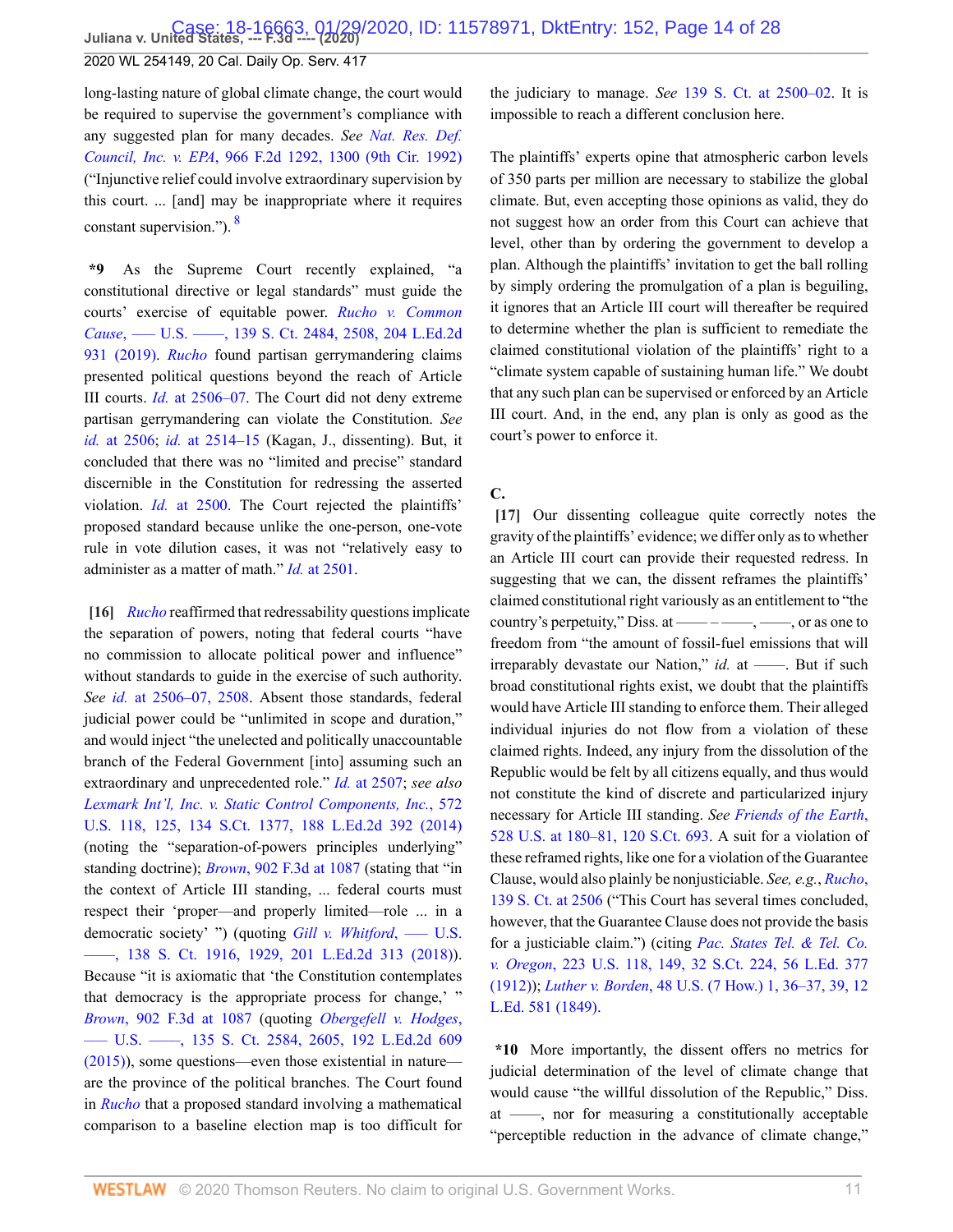**Juliana v. United States, --- F.3d ---- (2020)** Case: 18-16663, 01/29/2020, ID: 11578971, DktEntry: 152, Page 15 of 28

# 2020 WL 254149, 20 Cal. Daily Op. Serv. 417

*id.* at —––. Contrary to the dissent, we cannot find Article III redressability requirements satisfied simply because a court order might "postpone[ ] the day when remedial measures become insufficiently effective." *Id.* at —–; see *Brown*[, 902 F.3d at 1083](http://www.westlaw.com/Link/Document/FullText?findType=Y&serNum=2045432915&pubNum=0000506&originatingDoc=I92da3060396e11eabed3a1bc09b332eb&refType=RP&fi=co_pp_sp_506_1083&originationContext=document&vr=3.0&rs=cblt1.0&transitionType=DocumentItem&contextData=(sc.UserEnteredCitation)#co_pp_sp_506_1083) ("If, however, a favorable judicial decision would not require the defendant to redress the plaintiff's claimed injury, the plaintiff cannot demonstrate redressability[.]"). Indeed, as the dissent recognizes, a guarantee against government conduct that might threaten the Union—whether from political gerrymandering, nuclear proliferation, Executive misconduct, or climate change has traditionally been viewed by Article III courts as "not separately enforceable." *Id.* at ——. Nor has the Supreme Court recognized "the perpetuity principle" as a basis for interjecting the judicial branch into the policy-making purview of the political branches. *See id.* at ——.

<span id="page-14-0"></span>**[\[18\]](#page-6-3)** Contrary to the dissent, we do not "throw up [our] hands" by concluding that the plaintiffs' claims are nonjusticiable. *Id.* at ——. Rather, we recognize that "Article" III protects liberty not only through its role in implementing the separation of powers, but also by specifying the defining characteristics of Article III judges." *[Stern v. Marshall](http://www.westlaw.com/Link/Document/FullText?findType=Y&serNum=2025536615&pubNum=0000780&originatingDoc=I92da3060396e11eabed3a1bc09b332eb&refType=RP&fi=co_pp_sp_780_483&originationContext=document&vr=3.0&rs=cblt1.0&transitionType=DocumentItem&contextData=(sc.UserEnteredCitation)#co_pp_sp_780_483)*, 564 [U.S. 462, 483, 131 S.Ct. 2594, 180 L.Ed.2d 475 \(2011\)](http://www.westlaw.com/Link/Document/FullText?findType=Y&serNum=2025536615&pubNum=0000780&originatingDoc=I92da3060396e11eabed3a1bc09b332eb&refType=RP&fi=co_pp_sp_780_483&originationContext=document&vr=3.0&rs=cblt1.0&transitionType=DocumentItem&contextData=(sc.UserEnteredCitation)#co_pp_sp_780_483). Not every problem posing a threat—even a clear and present danger—to the American Experiment can be solved by federal judges. As Judge Cardozo once aptly warned, a judicial commission does not confer the power of "a knighterrant, roaming at will in pursuit of his own ideal of beauty or of goodness;" rather, we are bound "to exercise a discretion informed by tradition, methodized by analogy, disciplined by system.' " Benjamin N. Cardozo, *The Nature of the Judicial Process* 141 (1921). [9](#page-26-0)

<span id="page-14-1"></span>The dissent correctly notes that the political branches of government have to date been largely deaf to the pleas of the plaintiffs and other similarly situated individuals. But, although inaction by the Executive and Congress may affect the form of judicial relief ordered when there is Article III standing, it cannot bring otherwise nonjusticiable claims within the province of federal courts. *See Rucho*[, 139 S.](http://www.westlaw.com/Link/Document/FullText?findType=Y&serNum=2048580355&pubNum=0000708&originatingDoc=I92da3060396e11eabed3a1bc09b332eb&refType=RP&fi=co_pp_sp_708_2507&originationContext=document&vr=3.0&rs=cblt1.0&transitionType=DocumentItem&contextData=(sc.UserEnteredCitation)#co_pp_sp_708_2507) [Ct. at 2507–08;](http://www.westlaw.com/Link/Document/FullText?findType=Y&serNum=2048580355&pubNum=0000708&originatingDoc=I92da3060396e11eabed3a1bc09b332eb&refType=RP&fi=co_pp_sp_708_2507&originationContext=document&vr=3.0&rs=cblt1.0&transitionType=DocumentItem&contextData=(sc.UserEnteredCitation)#co_pp_sp_708_2507) *Gill*[, 138 S. Ct. at 1929](http://www.westlaw.com/Link/Document/FullText?findType=Y&serNum=2044758382&pubNum=0000708&originatingDoc=I92da3060396e11eabed3a1bc09b332eb&refType=RP&fi=co_pp_sp_708_1929&originationContext=document&vr=3.0&rs=cblt1.0&transitionType=DocumentItem&contextData=(sc.UserEnteredCitation)#co_pp_sp_708_1929) (" 'Failure of political will does not justify unconstitutional remedies.' ... Our power as judges ... rests not on the default of politically accountable officers, but is instead grounded in and limited by the necessity of resolving, according to legal principles, a plaintiff's particular claim of legal right." (quoting *[Clinton](http://www.westlaw.com/Link/Document/FullText?findType=Y&serNum=1998132149&pubNum=0000780&originatingDoc=I92da3060396e11eabed3a1bc09b332eb&refType=RP&fi=co_pp_sp_780_449&originationContext=document&vr=3.0&rs=cblt1.0&transitionType=DocumentItem&contextData=(sc.UserEnteredCitation)#co_pp_sp_780_449) v. City of New York*[, 524 U.S. 417, 449, 118 S.Ct. 2091, 141](http://www.westlaw.com/Link/Document/FullText?findType=Y&serNum=1998132149&pubNum=0000780&originatingDoc=I92da3060396e11eabed3a1bc09b332eb&refType=RP&fi=co_pp_sp_780_449&originationContext=document&vr=3.0&rs=cblt1.0&transitionType=DocumentItem&contextData=(sc.UserEnteredCitation)#co_pp_sp_780_449) [L.Ed.2d 393 \(1998\)](http://www.westlaw.com/Link/Document/FullText?findType=Y&serNum=1998132149&pubNum=0000780&originatingDoc=I92da3060396e11eabed3a1bc09b332eb&refType=RP&fi=co_pp_sp_780_449&originationContext=document&vr=3.0&rs=cblt1.0&transitionType=DocumentItem&contextData=(sc.UserEnteredCitation)#co_pp_sp_780_449) (Kennedy, J., concurring))); *[Brown](http://www.westlaw.com/Link/Document/FullText?findType=Y&serNum=2045432915&pubNum=0000506&originatingDoc=I92da3060396e11eabed3a1bc09b332eb&refType=RP&fi=co_pp_sp_506_1087&originationContext=document&vr=3.0&rs=cblt1.0&transitionType=DocumentItem&contextData=(sc.UserEnteredCitation)#co_pp_sp_506_1087)*, 902

[F.3d at 1087](http://www.westlaw.com/Link/Document/FullText?findType=Y&serNum=2045432915&pubNum=0000506&originatingDoc=I92da3060396e11eabed3a1bc09b332eb&refType=RP&fi=co_pp_sp_506_1087&originationContext=document&vr=3.0&rs=cblt1.0&transitionType=DocumentItem&contextData=(sc.UserEnteredCitation)#co_pp_sp_506_1087) ("The *absence* of a law, however, has never been held to constitute a 'substantive result' subject to judicial review[.]").

The plaintiffs have made a compelling case that action is needed; it will be increasingly difficult in light of that record for the political branches to deny that climate change is occurring, that the government has had a role in causing it, and that our elected officials have a moral responsibility to seek solutions. We do not dispute that the broad judicial relief the plaintiffs seek could well goad the political branches into action. Diss. at ——––——, ——––——, ——–– ———, We reluctantly conclude, however, that the plaintiffs' case must be made to the political branches or to the electorate at large, the latter of which can change the composition of the political branches through the ballot box. That the other branches may have abdicated their responsibility to remediate the problem does not confer on Article III courts, no matter how wellintentioned, the ability to step into their shoes.

#### **III.**

<span id="page-14-2"></span>**\*11** For the reasons above, we reverse the certified orders of the district court and remand this case to the district court with instructions to dismiss for lack of Article III standing.<sup>[10](#page-26-1)</sup>

#### **REVERSED**.

#### STATON, District Judge, dissenting:

In these proceedings, the government accepts as fact that the United States has reached a tipping point crying out for a concerted response—yet presses ahead toward calamity. It is as if an asteroid were barreling toward Earth and the government decided to shut down our only defenses. Seeking to quash this suit, the government bluntly insists that it has the absolute and unreviewable power to destroy the Nation.

My colleagues throw up their hands, concluding that this case presents nothing fit for the Judiciary. On a fundamental point, we agree: No case can singlehandedly prevent the catastrophic effects of climate change predicted by the government and scientists. But a federal court need not manage all of the delicate foreign relations and regulatory minutiae implicated by climate change to offer real relief, and the mere fact that this suit cannot alone halt climate change does not mean that it presents no claim suitable for judicial resolution.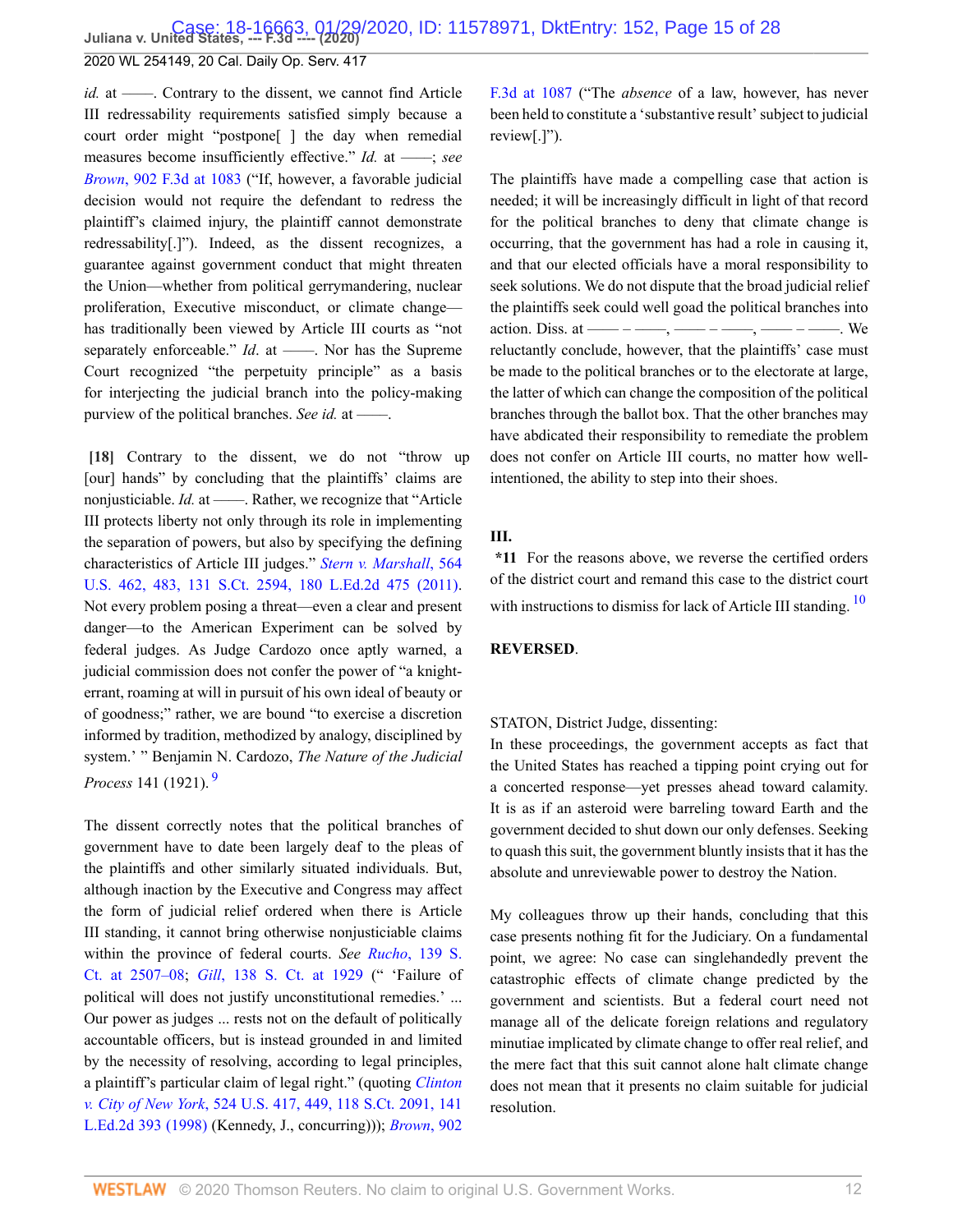**Juliana v. United States, --- F.3d ---- (2020)** Case: 18-16663, 01/29/2020, ID: 11578971, DktEntry: 152, Page 16 of 28

# 2020 WL 254149, 20 Cal. Daily Op. Serv. 417

Plaintiffs bring suit to enforce the most basic structural principle embedded in our system of ordered liberty: that the Constitution does not condone the Nation's willful destruction. So viewed, plaintiffs' claims adhere to a judicially administrable standard. And considering plaintiffs seek no less than to forestall the Nation's demise, even a partial and temporary reprieve would constitute meaningful redress. Such relief, much like the desegregation orders and statewide prison injunctions the Supreme Court has sanctioned, would vindicate plaintiffs' constitutional rights without exceeding the Judiciary's province. For these reasons, I respectfully dissent.  $\frac{1}{1}$  $\frac{1}{1}$  $\frac{1}{1}$ 

#### <span id="page-15-0"></span>**I.**

As the majority recognizes, and the government does not contest, carbon dioxide ("CO2") and other greenhouse gas ("GHG") emissions created by burning fossil fuels are devastating the planet. Maj. Op. at  $\frac{1}{\sqrt{2}}$  According to one of plaintiffs' experts, the inevitable result, absent immediate action, is "an inhospitable future ... marked by rising seas, coastal city functionality loss, mass migrations, resource wars, food shortages, heat waves, mega-storms, soil depletion and desiccation, freshwater shortage, public health system collapse, and the extinction of increasing numbers of species." Even government scientists  $2$  project that, given current warming trends, sea levels will rise two feet by 2050, nearly four feet by 2070, over eight feet by 2100, 18 feet by 2150, and over 31 feet by 2200. To put that in perspective, a three-foot sea level rise will make two million American homes uninhabitable; a rise of approximately 20 feet will result in the total loss of Miami, New Orleans, and other coastal cities. So, as described by plaintiffs' experts, the injuries experienced by plaintiffs are the first small wave in an oncoming tsunami—now visible on the horizon of the notso-distant future—that will destroy the United States as we currently know it.

**\*12** What sets this harm apart from all others is not just its magnitude, but its irreversibility. The devastation might look and feel somewhat different if future generations could simply pick up the pieces and restore the Nation. But plaintiffs' experts speak of a certain level of global warming as "locking in" this catastrophic damage. Put more starkly by plaintiffs' expert, Dr. Harold R. Wanless, "[a]tmospheric warming will continue for some 30 years after we stop putting more greenhouse gasses into the atmosphere. But that warmed atmosphere will continue warming the ocean

for centuries, and the accumulating heat in the oceans *will persist for millennia*" (emphasis added). Indeed, another of plaintiffs' experts echoes, "[t]he fact that GHGs dissipate very slowly from the atmosphere ... and that the costs of taking CO2 out of the atmosphere through non-biological carbon capture and storage are very high means that *the consequences of GHG emissions should be viewed as effectively irreversible*" (emphasis added). In other words, "[g]iven the self-reinforcing nature of climate change," the tipping point may well have arrived, and we may be rapidly approaching the point of no return.

Despite countless studies over the last half century warning of the catastrophic consequences of anthropogenic greenhouse gas emissions, many of which the government conducted, the government not only failed to act but also "affirmatively promote[d] fossil fuel use in a host of ways." Maj. Op. at ––––. According to plaintiffs' evidence, our nation is crumbling—at our government's own hand—into a wasteland. In short, the government has directly facilitated an existential crisis to the country's perpetuity.  $3$ 

#### <span id="page-15-2"></span>**II.**

<span id="page-15-1"></span>In tossing this suit for want of standing, the majority concedes that the children and young adults who brought suit have presented enough to proceed to trial on the first two aspects of the inquiry (injury in fact and traceability). But the majority provides two-and-a-half reasons for concluding that plaintiffs' injuries are not redressable. After detailing its "skeptic[ism]" that the relief sought could "suffice to stop catastrophic climate change or even ameliorate [plaintiffs'] injuries[,]" Maj. Op. at —— $\equiv$  – ——, the majority concludes that, at any rate, a court would lack any power to award it. In the majority's view, the relief sought is too great and unsusceptible to a judicially administrable standard.

To explain why I disagree, I first step back to define the interest at issue. While standing operates as a threshold issue distinct from the merits of the claim, "it often turns on the nature and source of the claim asserted." *[Warth v. Seldin](http://www.westlaw.com/Link/Document/FullText?findType=Y&serNum=1975129820&pubNum=0000780&originatingDoc=I92da3060396e11eabed3a1bc09b332eb&refType=RP&fi=co_pp_sp_780_500&originationContext=document&vr=3.0&rs=cblt1.0&transitionType=DocumentItem&contextData=(sc.UserEnteredCitation)#co_pp_sp_780_500)*, 422 [U.S. 490, 500, 95 S.Ct. 2197, 45 L.Ed.2d 343 \(1975\).](http://www.westlaw.com/Link/Document/FullText?findType=Y&serNum=1975129820&pubNum=0000780&originatingDoc=I92da3060396e11eabed3a1bc09b332eb&refType=RP&fi=co_pp_sp_780_500&originationContext=document&vr=3.0&rs=cblt1.0&transitionType=DocumentItem&contextData=(sc.UserEnteredCitation)#co_pp_sp_780_500) And, unlike the majority, I believe the government has more than just a nebulous "moral responsibility" to preserve the Nation. Maj. Op. at  $\_\_\_\_\_\_\_\_\_\_\_\_\_$ 

```
A.
```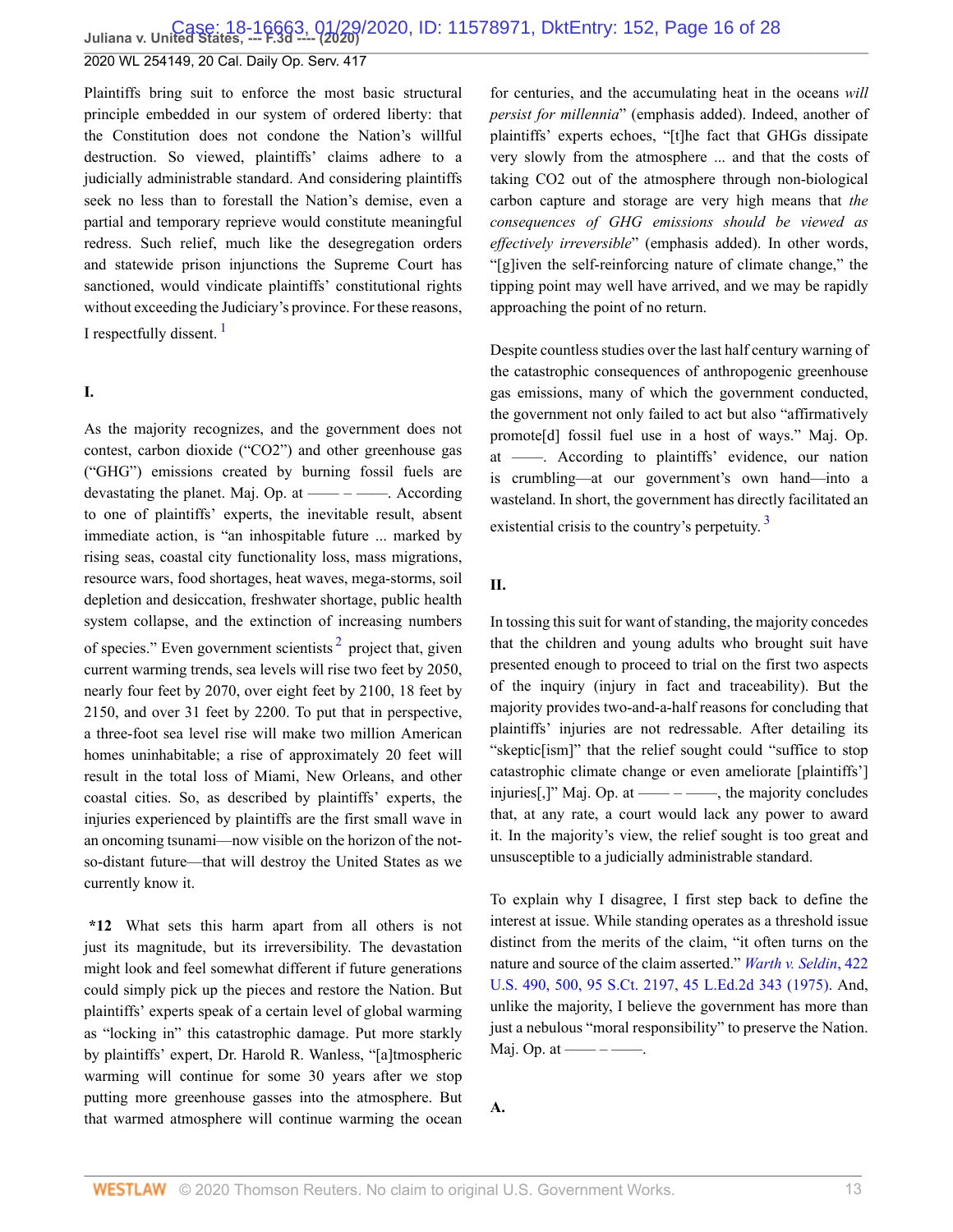**Juliana v. United States, --- F.3d ---- (2020)** Case: 18-16663, 01/29/2020, ID: 11578971, DktEntry: 152, Page 17 of 28

# 2020 WL 254149, 20 Cal. Daily Op. Serv. 417

The Constitution protects the right to "life, liberty, and property, to free speech, a free press, [and] freedom of worship and assembly." *[W. Virginia State Bd. of Educ. v.](http://www.westlaw.com/Link/Document/FullText?findType=Y&serNum=1943120939&pubNum=0000780&originatingDoc=I92da3060396e11eabed3a1bc09b332eb&refType=RP&fi=co_pp_sp_780_638&originationContext=document&vr=3.0&rs=cblt1.0&transitionType=DocumentItem&contextData=(sc.UserEnteredCitation)#co_pp_sp_780_638) Barnette*[, 319 U.S. 624, 638, 63 S.Ct. 1178, 87 L.Ed. 1628](http://www.westlaw.com/Link/Document/FullText?findType=Y&serNum=1943120939&pubNum=0000780&originatingDoc=I92da3060396e11eabed3a1bc09b332eb&refType=RP&fi=co_pp_sp_780_638&originationContext=document&vr=3.0&rs=cblt1.0&transitionType=DocumentItem&contextData=(sc.UserEnteredCitation)#co_pp_sp_780_638) [\(1943\).](http://www.westlaw.com/Link/Document/FullText?findType=Y&serNum=1943120939&pubNum=0000780&originatingDoc=I92da3060396e11eabed3a1bc09b332eb&refType=RP&fi=co_pp_sp_780_638&originationContext=document&vr=3.0&rs=cblt1.0&transitionType=DocumentItem&contextData=(sc.UserEnteredCitation)#co_pp_sp_780_638) Through "reasoned judgment," the Supreme Court has recognized that the Due Process Clause, enshrined in the Fifth and Fourteenth Amendments, also safeguards certain "interests of the person so fundamental that the [government] must accord them its respect." *[Obergefell v. Hodges](http://www.westlaw.com/Link/Document/FullText?findType=Y&serNum=2036545719&pubNum=0000708&originatingDoc=I92da3060396e11eabed3a1bc09b332eb&refType=RP&fi=co_pp_sp_708_2598&originationContext=document&vr=3.0&rs=cblt1.0&transitionType=DocumentItem&contextData=(sc.UserEnteredCitation)#co_pp_sp_708_2598)*, — U.S. [––––, 135 S. Ct. 2584, 2598, 192 L.Ed.2d 609 \(2015\)](http://www.westlaw.com/Link/Document/FullText?findType=Y&serNum=2036545719&pubNum=0000708&originatingDoc=I92da3060396e11eabed3a1bc09b332eb&refType=RP&fi=co_pp_sp_708_2598&originationContext=document&vr=3.0&rs=cblt1.0&transitionType=DocumentItem&contextData=(sc.UserEnteredCitation)#co_pp_sp_708_2598). These include the right to marry, *[Loving v. Virginia](http://www.westlaw.com/Link/Document/FullText?findType=Y&serNum=1967129542&pubNum=0000780&originatingDoc=I92da3060396e11eabed3a1bc09b332eb&refType=RP&fi=co_pp_sp_780_12&originationContext=document&vr=3.0&rs=cblt1.0&transitionType=DocumentItem&contextData=(sc.UserEnteredCitation)#co_pp_sp_780_12)*, 388 U.S. 1, [12, 87 S.Ct. 1817, 18 L.Ed.2d 1010 \(1967\),](http://www.westlaw.com/Link/Document/FullText?findType=Y&serNum=1967129542&pubNum=0000780&originatingDoc=I92da3060396e11eabed3a1bc09b332eb&refType=RP&fi=co_pp_sp_780_12&originationContext=document&vr=3.0&rs=cblt1.0&transitionType=DocumentItem&contextData=(sc.UserEnteredCitation)#co_pp_sp_780_12) to maintain a family and rear children, *M.L.B. v. S.L.J.*[, 519 U.S. 102, 116,](http://www.westlaw.com/Link/Document/FullText?findType=Y&serNum=1996273913&pubNum=0000780&originatingDoc=I92da3060396e11eabed3a1bc09b332eb&refType=RP&fi=co_pp_sp_780_116&originationContext=document&vr=3.0&rs=cblt1.0&transitionType=DocumentItem&contextData=(sc.UserEnteredCitation)#co_pp_sp_780_116) [117 S.Ct. 555, 136 L.Ed.2d 473 \(1996\),](http://www.westlaw.com/Link/Document/FullText?findType=Y&serNum=1996273913&pubNum=0000780&originatingDoc=I92da3060396e11eabed3a1bc09b332eb&refType=RP&fi=co_pp_sp_780_116&originationContext=document&vr=3.0&rs=cblt1.0&transitionType=DocumentItem&contextData=(sc.UserEnteredCitation)#co_pp_sp_780_116) and to pursue an occupation of one's choosing, *[Schware v. Bd. of Bar Exam.](http://www.westlaw.com/Link/Document/FullText?findType=Y&serNum=1957120350&pubNum=0000780&originatingDoc=I92da3060396e11eabed3a1bc09b332eb&refType=RP&fi=co_pp_sp_780_238&originationContext=document&vr=3.0&rs=cblt1.0&transitionType=DocumentItem&contextData=(sc.UserEnteredCitation)#co_pp_sp_780_238)*, [353 U.S. 232, 238–39, 77 S.Ct. 752, 1 L.Ed.2d 796 \(1957\)](http://www.westlaw.com/Link/Document/FullText?findType=Y&serNum=1957120350&pubNum=0000780&originatingDoc=I92da3060396e11eabed3a1bc09b332eb&refType=RP&fi=co_pp_sp_780_238&originationContext=document&vr=3.0&rs=cblt1.0&transitionType=DocumentItem&contextData=(sc.UserEnteredCitation)#co_pp_sp_780_238). As fundamental rights, these "may not be submitted to vote; they depend on the outcome of no elections." *[Lucas v. Forty-](http://www.westlaw.com/Link/Document/FullText?findType=Y&serNum=1964124848&pubNum=0000780&originatingDoc=I92da3060396e11eabed3a1bc09b332eb&refType=RP&fi=co_pp_sp_780_736&originationContext=document&vr=3.0&rs=cblt1.0&transitionType=DocumentItem&contextData=(sc.UserEnteredCitation)#co_pp_sp_780_736)Fourth Gen. Assembly*[, 377 U.S. 713, 736, 84 S.Ct. 1459, 12](http://www.westlaw.com/Link/Document/FullText?findType=Y&serNum=1964124848&pubNum=0000780&originatingDoc=I92da3060396e11eabed3a1bc09b332eb&refType=RP&fi=co_pp_sp_780_736&originationContext=document&vr=3.0&rs=cblt1.0&transitionType=DocumentItem&contextData=(sc.UserEnteredCitation)#co_pp_sp_780_736) [L.Ed.2d 632 \(1964\)](http://www.westlaw.com/Link/Document/FullText?findType=Y&serNum=1964124848&pubNum=0000780&originatingDoc=I92da3060396e11eabed3a1bc09b332eb&refType=RP&fi=co_pp_sp_780_736&originationContext=document&vr=3.0&rs=cblt1.0&transitionType=DocumentItem&contextData=(sc.UserEnteredCitation)#co_pp_sp_780_736) (quoting *Barnette*[, 319 U.S. at 638, 63](http://www.westlaw.com/Link/Document/FullText?findType=Y&serNum=1943120939&pubNum=0000780&originatingDoc=I92da3060396e11eabed3a1bc09b332eb&refType=RP&fi=co_pp_sp_780_638&originationContext=document&vr=3.0&rs=cblt1.0&transitionType=DocumentItem&contextData=(sc.UserEnteredCitation)#co_pp_sp_780_638) [S.Ct. 1178](http://www.westlaw.com/Link/Document/FullText?findType=Y&serNum=1943120939&pubNum=0000780&originatingDoc=I92da3060396e11eabed3a1bc09b332eb&refType=RP&fi=co_pp_sp_780_638&originationContext=document&vr=3.0&rs=cblt1.0&transitionType=DocumentItem&contextData=(sc.UserEnteredCitation)#co_pp_sp_780_638)).

Some rights serve as the necessary predicate for others; their fundamentality therefore derives, at least in part, from the necessity to preserve other fundamental constitutional protections. *Cf., e.g., Timbs v. Indiana*, — U.S. —–, [139 S. Ct. 682, 689, 203 L.Ed.2d 11 \(2019\)](http://www.westlaw.com/Link/Document/FullText?findType=Y&serNum=2047576340&pubNum=0000708&originatingDoc=I92da3060396e11eabed3a1bc09b332eb&refType=RP&fi=co_pp_sp_708_689&originationContext=document&vr=3.0&rs=cblt1.0&transitionType=DocumentItem&contextData=(sc.UserEnteredCitation)#co_pp_sp_708_689) (deeming a right fundamental because its deprivation would "undermine other constitutional liberties"). For example, the right to vote "is of the essence of a democratic society, and any restrictions on that right strike at the heart of representative government." *Reynolds v. Sims*[, 377 U.S. 533, 555, 84 S.Ct.](http://www.westlaw.com/Link/Document/FullText?findType=Y&serNum=1964124843&pubNum=0000780&originatingDoc=I92da3060396e11eabed3a1bc09b332eb&refType=RP&fi=co_pp_sp_780_555&originationContext=document&vr=3.0&rs=cblt1.0&transitionType=DocumentItem&contextData=(sc.UserEnteredCitation)#co_pp_sp_780_555) [1362, 12 L.Ed.2d 506 \(1964\)](http://www.westlaw.com/Link/Document/FullText?findType=Y&serNum=1964124843&pubNum=0000780&originatingDoc=I92da3060396e11eabed3a1bc09b332eb&refType=RP&fi=co_pp_sp_780_555&originationContext=document&vr=3.0&rs=cblt1.0&transitionType=DocumentItem&contextData=(sc.UserEnteredCitation)#co_pp_sp_780_555). Because it is "preservative of all rights," the Supreme Court has long regarded suffrage "as a fundamental political right." *[Yick Wo v. Hopkins](http://www.westlaw.com/Link/Document/FullText?findType=Y&serNum=1886180012&pubNum=0000780&originatingDoc=I92da3060396e11eabed3a1bc09b332eb&refType=RP&fi=co_pp_sp_780_370&originationContext=document&vr=3.0&rs=cblt1.0&transitionType=DocumentItem&contextData=(sc.UserEnteredCitation)#co_pp_sp_780_370)*, 118 [U.S. 356, 370, 6 S.Ct. 1064, 30 L.Ed. 220 \(1886\).](http://www.westlaw.com/Link/Document/FullText?findType=Y&serNum=1886180012&pubNum=0000780&originatingDoc=I92da3060396e11eabed3a1bc09b332eb&refType=RP&fi=co_pp_sp_780_370&originationContext=document&vr=3.0&rs=cblt1.0&transitionType=DocumentItem&contextData=(sc.UserEnteredCitation)#co_pp_sp_780_370) This holds true even though the right to vote receives imperfect express protection in the Constitution itself: While several amendments proscribe the denial or abridgement of suffrage based on certain characteristics, the Constitution does not guarantee the right to vote *ab initio*. *See* [U.S. Const. amends.](http://www.westlaw.com/Link/Document/FullText?findType=L&pubNum=1000583&cite=USCOAMENDXV&originatingDoc=I92da3060396e11eabed3a1bc09b332eb&refType=LQ&originationContext=document&vr=3.0&rs=cblt1.0&transitionType=DocumentItem&contextData=(sc.UserEnteredCitation)) [XV](http://www.westlaw.com/Link/Document/FullText?findType=L&pubNum=1000583&cite=USCOAMENDXV&originatingDoc=I92da3060396e11eabed3a1bc09b332eb&refType=LQ&originationContext=document&vr=3.0&rs=cblt1.0&transitionType=DocumentItem&contextData=(sc.UserEnteredCitation)), [XIX](http://www.westlaw.com/Link/Document/FullText?findType=L&pubNum=1000583&cite=USCOAMENDXIX&originatingDoc=I92da3060396e11eabed3a1bc09b332eb&refType=LQ&originationContext=document&vr=3.0&rs=cblt1.0&transitionType=DocumentItem&contextData=(sc.UserEnteredCitation)), [XXIV](http://www.westlaw.com/Link/Document/FullText?findType=L&pubNum=1000583&cite=USCOAMENDXXIV&originatingDoc=I92da3060396e11eabed3a1bc09b332eb&refType=LQ&originationContext=document&vr=3.0&rs=cblt1.0&transitionType=DocumentItem&contextData=(sc.UserEnteredCitation)), [XXVI](http://www.westlaw.com/Link/Document/FullText?findType=L&pubNum=1000583&cite=USCOAMENDXXVI&originatingDoc=I92da3060396e11eabed3a1bc09b332eb&refType=LQ&originationContext=document&vr=3.0&rs=cblt1.0&transitionType=DocumentItem&contextData=(sc.UserEnteredCitation)); *cf.* [U.S. Const. art. I, § 4, cl. 1.](http://www.westlaw.com/Link/Document/FullText?findType=L&pubNum=1000583&cite=USCOARTIS4CL1&originatingDoc=I92da3060396e11eabed3a1bc09b332eb&refType=LQ&originationContext=document&vr=3.0&rs=cblt1.0&transitionType=DocumentItem&contextData=(sc.UserEnteredCitation))

**\*13** Much like the right to vote, the perpetuity of the Republic occupies a central role in our constitutional structure as a "guardian of all other rights," *[Plyler v. Doe](http://www.westlaw.com/Link/Document/FullText?findType=Y&serNum=1982126797&pubNum=0000780&originatingDoc=I92da3060396e11eabed3a1bc09b332eb&refType=RP&fi=co_pp_sp_780_217&originationContext=document&vr=3.0&rs=cblt1.0&transitionType=DocumentItem&contextData=(sc.UserEnteredCitation)#co_pp_sp_780_217)*, 457 U.S. [202, 217 n.15, 102 S.Ct. 2382, 72 L.Ed.2d 786 \(1982\)](http://www.westlaw.com/Link/Document/FullText?findType=Y&serNum=1982126797&pubNum=0000780&originatingDoc=I92da3060396e11eabed3a1bc09b332eb&refType=RP&fi=co_pp_sp_780_217&originationContext=document&vr=3.0&rs=cblt1.0&transitionType=DocumentItem&contextData=(sc.UserEnteredCitation)#co_pp_sp_780_217). "Civil liberties, as guaranteed by the Constitution, imply the existence of an organized society ...." *[Cox v. New Hampshire](http://www.westlaw.com/Link/Document/FullText?findType=Y&serNum=1941124169&pubNum=0000780&originatingDoc=I92da3060396e11eabed3a1bc09b332eb&refType=RP&fi=co_pp_sp_780_574&originationContext=document&vr=3.0&rs=cblt1.0&transitionType=DocumentItem&contextData=(sc.UserEnteredCitation)#co_pp_sp_780_574)*, [312 U.S. 569, 574, 61 S.Ct. 762, 85 L.Ed. 1049 \(1941\)](http://www.westlaw.com/Link/Document/FullText?findType=Y&serNum=1941124169&pubNum=0000780&originatingDoc=I92da3060396e11eabed3a1bc09b332eb&refType=RP&fi=co_pp_sp_780_574&originationContext=document&vr=3.0&rs=cblt1.0&transitionType=DocumentItem&contextData=(sc.UserEnteredCitation)#co_pp_sp_780_574); *see also The Ku Klux Cases*[, 110 U.S. 651, 657–68, 4 S.Ct. 152,](http://www.westlaw.com/Link/Document/FullText?findType=Y&serNum=1884180083&pubNum=0000780&originatingDoc=I92da3060396e11eabed3a1bc09b332eb&refType=RP&fi=co_pp_sp_780_657&originationContext=document&vr=3.0&rs=cblt1.0&transitionType=DocumentItem&contextData=(sc.UserEnteredCitation)#co_pp_sp_780_657) [28 L.Ed. 274 \(1884\).](http://www.westlaw.com/Link/Document/FullText?findType=Y&serNum=1884180083&pubNum=0000780&originatingDoc=I92da3060396e11eabed3a1bc09b332eb&refType=RP&fi=co_pp_sp_780_657&originationContext=document&vr=3.0&rs=cblt1.0&transitionType=DocumentItem&contextData=(sc.UserEnteredCitation)#co_pp_sp_780_657) And, of course, in our system, that organized society consists of the Union. Without it, all the liberties protected by the Constitution to live the good life are meaningless.

This observation is hardly novel. After securing independence, George Washington recognized that "the destiny of unborn millions" rested on the fate of the new Nation, cautioning that "whatever measures have a tendency to dissolve the Union, or contribute to violate or lessen the Sovereign Authority, ought to be considered as hostile to the Liberty and Independency of America[.]" President George Washington, Circular Letter of Farewell to the Army (June 8, 1783). Without the Republic's preservation, Washington warned, "there is a natural and necessary progression, from the extreme of anarchy to the extreme of Tyranny; and that arbitrary power is most easily established on the ruins of Liberty abused to licentiousness." *Id.*

<span id="page-16-0"></span>When the Articles of the Confederation proved ill-fitting to the task of safeguarding the Union, the framers formed the Constitutional Convention with "the great object" of "preserv[ing] and perpetuat[ing]" the Union, for they believed that "the prosperity of America depended on its Union." The Federalist No. 2, at 19 (John Jay) (E. H. Scott ed., 1898); *see also* Letter from James Madison to Thomas Jefferson (Oct. 2[4](#page-26-5), 1787) $<sup>4</sup>$  ("It appeared to be the sincere and unanimous</sup> wish of the Convention to cherish and preserve the Union of the States."). In pressing New York to ratify the Constitution, Alexander Hamilton spoke of the gravity of the occasion: "The subject speaks its own importance; comprehending in its consequences nothing less than the existence of the Union, the safety and welfare of the parts of which it is composed the fate of an empire, in many respects the most interesting in the world." The Federalist No. 1, at 11 (Alexander Hamilton) (E. H. Scott ed., 1898). In light of this animating principle, it is fitting that the Preamble declares that the Constitution is intended to secure "the Blessings of Liberty" not just for one generation, but for all future generations—our "Posterity."

The Constitution's structure reflects this perpetuity principle. *See Alden v. Maine*[, 527 U.S. 706, 713, 119 S.Ct. 2240,](http://www.westlaw.com/Link/Document/FullText?findType=Y&serNum=1999146865&pubNum=0000780&originatingDoc=I92da3060396e11eabed3a1bc09b332eb&refType=RP&fi=co_pp_sp_780_713&originationContext=document&vr=3.0&rs=cblt1.0&transitionType=DocumentItem&contextData=(sc.UserEnteredCitation)#co_pp_sp_780_713) [144 L.Ed.2d 636 \(1999\)](http://www.westlaw.com/Link/Document/FullText?findType=Y&serNum=1999146865&pubNum=0000780&originatingDoc=I92da3060396e11eabed3a1bc09b332eb&refType=RP&fi=co_pp_sp_780_713&originationContext=document&vr=3.0&rs=cblt1.0&transitionType=DocumentItem&contextData=(sc.UserEnteredCitation)#co_pp_sp_780_713) (examining how "[v]arious textual provisions of the Constitution assume" a structural principle). In taking the Presidential Oath, the Executive must vow to "preserve, protect and defend the Constitution of the United States," [U.S. Const. art. II, § 1, cl. 8](http://www.westlaw.com/Link/Document/FullText?findType=L&pubNum=1000583&cite=USCOARTIIS1CL8&originatingDoc=I92da3060396e11eabed3a1bc09b332eb&refType=LQ&originationContext=document&vr=3.0&rs=cblt1.0&transitionType=DocumentItem&contextData=(sc.UserEnteredCitation)), and the Take Care Clause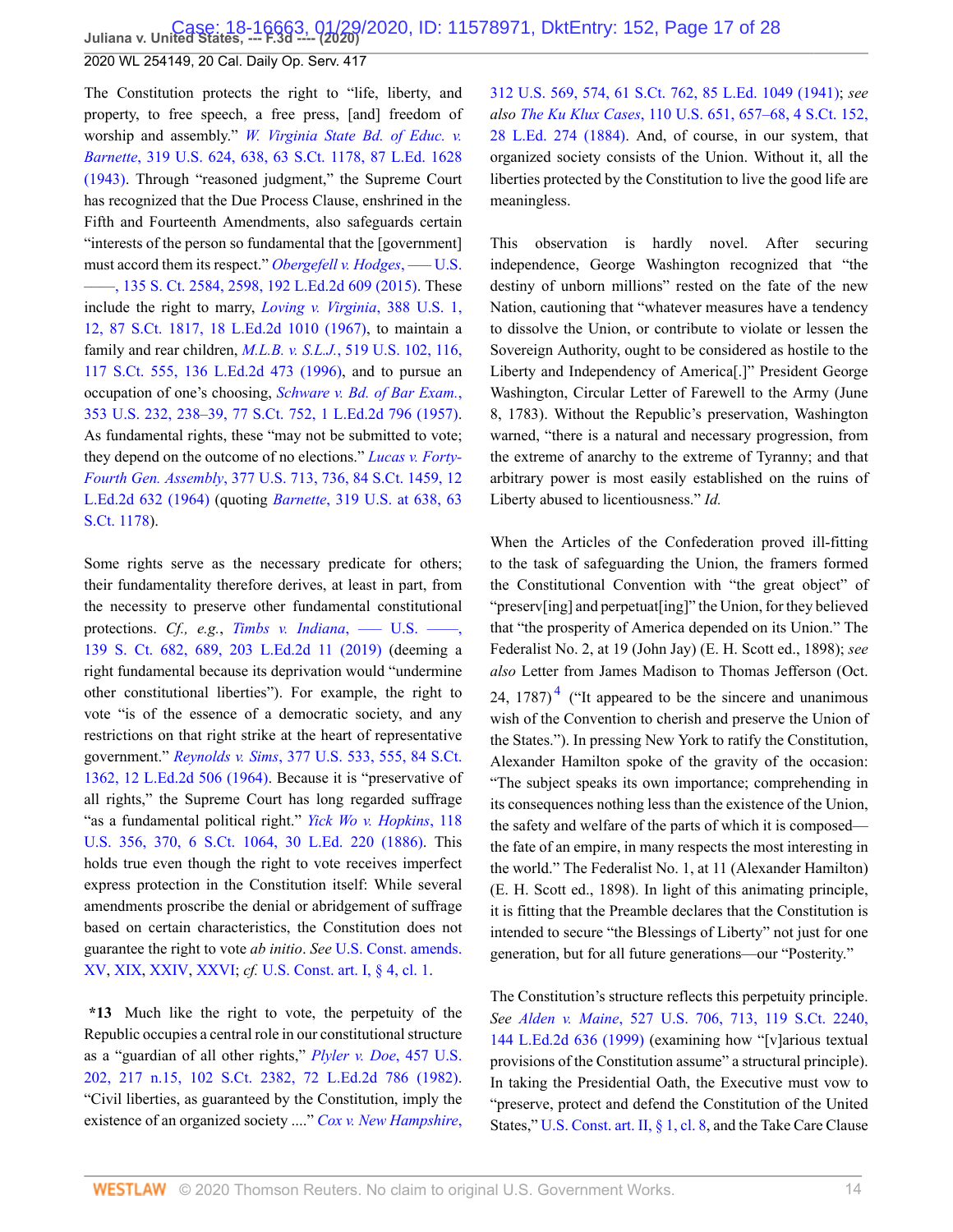obliges the President to "take Care that the Laws be faithfully executed," [U.S. Const. art. II, § 3](http://www.westlaw.com/Link/Document/FullText?findType=L&pubNum=1000583&cite=USCOARTIIS3&originatingDoc=I92da3060396e11eabed3a1bc09b332eb&refType=LQ&originationContext=document&vr=3.0&rs=cblt1.0&transitionType=DocumentItem&contextData=(sc.UserEnteredCitation)). Likewise, though generally not separately enforceable, [Article IV, Section 4](http://www.westlaw.com/Link/Document/FullText?findType=L&pubNum=1000583&cite=USCOARTIVS4&originatingDoc=I92da3060396e11eabed3a1bc09b332eb&refType=LQ&originationContext=document&vr=3.0&rs=cblt1.0&transitionType=DocumentItem&contextData=(sc.UserEnteredCitation)) provides that the "United States shall guarantee to every State in this Union a Republican Form of Government, and shall protect each of them against Invasion; and ... against domestic Violence." [U.S. Const. art. IV, § 4;](http://www.westlaw.com/Link/Document/FullText?findType=L&pubNum=1000583&cite=USCOARTIVS4&originatingDoc=I92da3060396e11eabed3a1bc09b332eb&refType=LQ&originationContext=document&vr=3.0&rs=cblt1.0&transitionType=DocumentItem&contextData=(sc.UserEnteredCitation)) *see also [New York v. United States](http://www.westlaw.com/Link/Document/FullText?findType=Y&serNum=1992111425&pubNum=0000780&originatingDoc=I92da3060396e11eabed3a1bc09b332eb&refType=RP&fi=co_pp_sp_780_184&originationContext=document&vr=3.0&rs=cblt1.0&transitionType=DocumentItem&contextData=(sc.UserEnteredCitation)#co_pp_sp_780_184)*, 505 [U.S. 144, 184–85, 112 S.Ct. 2408, 120 L.Ed.2d 120 \(1992\)](http://www.westlaw.com/Link/Document/FullText?findType=Y&serNum=1992111425&pubNum=0000780&originatingDoc=I92da3060396e11eabed3a1bc09b332eb&refType=RP&fi=co_pp_sp_780_184&originationContext=document&vr=3.0&rs=cblt1.0&transitionType=DocumentItem&contextData=(sc.UserEnteredCitation)#co_pp_sp_780_184).

**\*14** Less than a century after the country's founding, the perpetuity principle undergirding the Constitution met its greatest challenge. Faced with the South's secession, President Lincoln reaffirmed that the Constitution did not countenance its own destruction. "[T]he Union of these States is perpetual[,]" he reasoned in his First Inaugural Address, because "[p]erpetuity is implied, if not expressed, in the fundamental law of all national governments. It is safe to assert that no government proper ever had a provision in its organic law for its own termination." President Abraham Lincoln, First Inaugural Address (Mar. 4, 1861). In justifying this constitutional principle, Lincoln drew from history, observing that "[t]he Union is much older than the Constitution." *Id.* He reminded his fellow citizens, "one of the declared objects for ordaining and establishing the Constitution was 'to form a *more perfect* Union.' " *Id.* (emphasis added) (quoting U.S. Const. pmbl.). While secession manifested the existential threat most apparently contemplated by the Founders—political dissolution of the Union—the underlying principle applies equally to its physical destruction.

<span id="page-17-1"></span><span id="page-17-0"></span>This perpetuity principle does not amount to "a right to live in a contaminant-free, healthy environment." *[Guertin](http://www.westlaw.com/Link/Document/FullText?findType=Y&serNum=2047268502&pubNum=0000506&originatingDoc=I92da3060396e11eabed3a1bc09b332eb&refType=RP&fi=co_pp_sp_506_922&originationContext=document&vr=3.0&rs=cblt1.0&transitionType=DocumentItem&contextData=(sc.UserEnteredCitation)#co_pp_sp_506_922) v. Michigan*[, 912 F.3d 907, 922 \(6th Cir. 2019\).](http://www.westlaw.com/Link/Document/FullText?findType=Y&serNum=2047268502&pubNum=0000506&originatingDoc=I92da3060396e11eabed3a1bc09b332eb&refType=RP&fi=co_pp_sp_506_922&originationContext=document&vr=3.0&rs=cblt1.0&transitionType=DocumentItem&contextData=(sc.UserEnteredCitation)#co_pp_sp_506_922) To be sure, the stakes can be quite high in environmental disputes, as pollution causes tens of thousands of premature deaths each year, not to mention disability and diminished quality of life.<sup>[5](#page-26-6)</sup> Many abhor living in a polluted environment, and some pay with their lives. But mine-run environmental concerns "involve a host of policy choices that must be made by ... elected representatives, rather than by federal judges interpreting the basic charter of government[.]" *[Collins v.](http://www.westlaw.com/Link/Document/FullText?findType=Y&serNum=1992046698&pubNum=0000780&originatingDoc=I92da3060396e11eabed3a1bc09b332eb&refType=RP&fi=co_pp_sp_780_129&originationContext=document&vr=3.0&rs=cblt1.0&transitionType=DocumentItem&contextData=(sc.UserEnteredCitation)#co_pp_sp_780_129) City of Harker Heights*[, 503 U.S. 115, 129, 112 S.Ct. 1061,](http://www.westlaw.com/Link/Document/FullText?findType=Y&serNum=1992046698&pubNum=0000780&originatingDoc=I92da3060396e11eabed3a1bc09b332eb&refType=RP&fi=co_pp_sp_780_129&originationContext=document&vr=3.0&rs=cblt1.0&transitionType=DocumentItem&contextData=(sc.UserEnteredCitation)#co_pp_sp_780_129) [117 L.Ed.2d 261 \(1992\).](http://www.westlaw.com/Link/Document/FullText?findType=Y&serNum=1992046698&pubNum=0000780&originatingDoc=I92da3060396e11eabed3a1bc09b332eb&refType=RP&fi=co_pp_sp_780_129&originationContext=document&vr=3.0&rs=cblt1.0&transitionType=DocumentItem&contextData=(sc.UserEnteredCitation)#co_pp_sp_780_129) The perpetuity principle is not an environmental right at all, and it does not task the courts with determining the optimal level of environmental regulation; rather, it prohibits only the willful dissolution of the Republic.<sup>[6](#page-26-7)</sup>

That the principle is structural and implicit in our constitutional system does not render it any less enforceable. To the contrary, our Supreme Court has recognized that "[t]here are many [ ] constitutional doctrines that are not spelled out in the Constitution" but are nonetheless enforceable as "historically rooted principle[s] embedded in the text and structure of the Constitution." *[Franchise Tax Bd.](http://www.westlaw.com/Link/Document/FullText?findType=Y&serNum=2048247944&pubNum=0000708&originatingDoc=I92da3060396e11eabed3a1bc09b332eb&refType=RP&fi=co_pp_sp_708_1498&originationContext=document&vr=3.0&rs=cblt1.0&transitionType=DocumentItem&contextData=(sc.UserEnteredCitation)#co_pp_sp_708_1498) of California v. Hyatt*[, ––– U.S. ––––, 139 S. Ct. 1485, 1498–](http://www.westlaw.com/Link/Document/FullText?findType=Y&serNum=2048247944&pubNum=0000708&originatingDoc=I92da3060396e11eabed3a1bc09b332eb&refType=RP&fi=co_pp_sp_708_1498&originationContext=document&vr=3.0&rs=cblt1.0&transitionType=DocumentItem&contextData=(sc.UserEnteredCitation)#co_pp_sp_708_1498) [99, 203 L.Ed.2d 768 \(2019\).](http://www.westlaw.com/Link/Document/FullText?findType=Y&serNum=2048247944&pubNum=0000708&originatingDoc=I92da3060396e11eabed3a1bc09b332eb&refType=RP&fi=co_pp_sp_708_1498&originationContext=document&vr=3.0&rs=cblt1.0&transitionType=DocumentItem&contextData=(sc.UserEnteredCitation)#co_pp_sp_708_1498) For instance, the Constitution does not in express terms provide for judicial review, *[Marbury](http://www.westlaw.com/Link/Document/FullText?findType=Y&serNum=1801123932&pubNum=0000780&originatingDoc=I92da3060396e11eabed3a1bc09b332eb&refType=RP&fi=co_pp_sp_780_176&originationContext=document&vr=3.0&rs=cblt1.0&transitionType=DocumentItem&contextData=(sc.UserEnteredCitation)#co_pp_sp_780_176) v. Madison*[, 5 U.S. \(1 Cranch\) 137, 176–77, 2 L.Ed. 60 \(1803\)](http://www.westlaw.com/Link/Document/FullText?findType=Y&serNum=1801123932&pubNum=0000780&originatingDoc=I92da3060396e11eabed3a1bc09b332eb&refType=RP&fi=co_pp_sp_780_176&originationContext=document&vr=3.0&rs=cblt1.0&transitionType=DocumentItem&contextData=(sc.UserEnteredCitation)#co_pp_sp_780_176); sovereign immunity (outside of the Eleventh Amendment's explicit restriction), *Alden*[, 527 U.S. at 735–36, 119 S.Ct.](http://www.westlaw.com/Link/Document/FullText?findType=Y&serNum=1999146865&pubNum=0000780&originatingDoc=I92da3060396e11eabed3a1bc09b332eb&refType=RP&fi=co_pp_sp_780_735&originationContext=document&vr=3.0&rs=cblt1.0&transitionType=DocumentItem&contextData=(sc.UserEnteredCitation)#co_pp_sp_780_735) [2240](http://www.westlaw.com/Link/Document/FullText?findType=Y&serNum=1999146865&pubNum=0000780&originatingDoc=I92da3060396e11eabed3a1bc09b332eb&refType=RP&fi=co_pp_sp_780_735&originationContext=document&vr=3.0&rs=cblt1.0&transitionType=DocumentItem&contextData=(sc.UserEnteredCitation)#co_pp_sp_780_735); the anticommandeering doctrine, *[Murphy v. NCAA](http://www.westlaw.com/Link/Document/FullText?findType=Y&serNum=2044516253&pubNum=0000708&originatingDoc=I92da3060396e11eabed3a1bc09b332eb&refType=RP&fi=co_pp_sp_708_1477&originationContext=document&vr=3.0&rs=cblt1.0&transitionType=DocumentItem&contextData=(sc.UserEnteredCitation)#co_pp_sp_708_1477)*, [––– U.S. ––––, 138 S. Ct. 1461, 1477, 200 L.Ed.2d 854](http://www.westlaw.com/Link/Document/FullText?findType=Y&serNum=2044516253&pubNum=0000708&originatingDoc=I92da3060396e11eabed3a1bc09b332eb&refType=RP&fi=co_pp_sp_708_1477&originationContext=document&vr=3.0&rs=cblt1.0&transitionType=DocumentItem&contextData=(sc.UserEnteredCitation)#co_pp_sp_708_1477) [\(2018\);](http://www.westlaw.com/Link/Document/FullText?findType=Y&serNum=2044516253&pubNum=0000708&originatingDoc=I92da3060396e11eabed3a1bc09b332eb&refType=RP&fi=co_pp_sp_708_1477&originationContext=document&vr=3.0&rs=cblt1.0&transitionType=DocumentItem&contextData=(sc.UserEnteredCitation)#co_pp_sp_708_1477) or the regimented tiers of scrutiny applicable to many constitutional rights, *see, e.g.*, *[Turner Broad. Sys.,](http://www.westlaw.com/Link/Document/FullText?findType=Y&serNum=1994136435&pubNum=0000780&originatingDoc=I92da3060396e11eabed3a1bc09b332eb&refType=RP&fi=co_pp_sp_780_641&originationContext=document&vr=3.0&rs=cblt1.0&transitionType=DocumentItem&contextData=(sc.UserEnteredCitation)#co_pp_sp_780_641) Inc. v. FCC*[, 512 U.S. 622, 641–42, 114 S.Ct. 2445, 129](http://www.westlaw.com/Link/Document/FullText?findType=Y&serNum=1994136435&pubNum=0000780&originatingDoc=I92da3060396e11eabed3a1bc09b332eb&refType=RP&fi=co_pp_sp_780_641&originationContext=document&vr=3.0&rs=cblt1.0&transitionType=DocumentItem&contextData=(sc.UserEnteredCitation)#co_pp_sp_780_641) [L.Ed.2d 497 \(1994\)](http://www.westlaw.com/Link/Document/FullText?findType=Y&serNum=1994136435&pubNum=0000780&originatingDoc=I92da3060396e11eabed3a1bc09b332eb&refType=RP&fi=co_pp_sp_780_641&originationContext=document&vr=3.0&rs=cblt1.0&transitionType=DocumentItem&contextData=(sc.UserEnteredCitation)#co_pp_sp_780_641). Yet these doctrines, as well as many other implicit principles, have become firmly entrenched in our constitutional landscape. And, in an otherwise justiciable case, a private litigant may seek to vindicate such structural principles, for they "protect the individual as well" as the Nation. *See Bond v. United States*[, 564 U.S. 211, 222, 225–26,](http://www.westlaw.com/Link/Document/FullText?findType=Y&serNum=2025498884&pubNum=0000780&originatingDoc=I92da3060396e11eabed3a1bc09b332eb&refType=RP&fi=co_pp_sp_780_222&originationContext=document&vr=3.0&rs=cblt1.0&transitionType=DocumentItem&contextData=(sc.UserEnteredCitation)#co_pp_sp_780_222) [131 S.Ct. 2355, 180 L.Ed.2d 269 \(2011\);](http://www.westlaw.com/Link/Document/FullText?findType=Y&serNum=2025498884&pubNum=0000780&originatingDoc=I92da3060396e11eabed3a1bc09b332eb&refType=RP&fi=co_pp_sp_780_222&originationContext=document&vr=3.0&rs=cblt1.0&transitionType=DocumentItem&contextData=(sc.UserEnteredCitation)#co_pp_sp_780_222) *[INS. v. Chadha](http://www.westlaw.com/Link/Document/FullText?findType=Y&serNum=1983129415&pubNum=0000708&originatingDoc=I92da3060396e11eabed3a1bc09b332eb&refType=RP&fi=co_pp_sp_708_935&originationContext=document&vr=3.0&rs=cblt1.0&transitionType=DocumentItem&contextData=(sc.UserEnteredCitation)#co_pp_sp_708_935)*, 462 [U.S. 919, 935–36, 103 S.Ct. 2764, 77 L.Ed.2d 317 \(1983\).](http://www.westlaw.com/Link/Document/FullText?findType=Y&serNum=1983129415&pubNum=0000708&originatingDoc=I92da3060396e11eabed3a1bc09b332eb&refType=RP&fi=co_pp_sp_708_935&originationContext=document&vr=3.0&rs=cblt1.0&transitionType=DocumentItem&contextData=(sc.UserEnteredCitation)#co_pp_sp_708_935)

**\*15** In *[Hyatt](http://www.westlaw.com/Link/Document/FullText?findType=Y&serNum=2048247944&pubNum=0000708&originatingDoc=I92da3060396e11eabed3a1bc09b332eb&refType=RP&originationContext=document&vr=3.0&rs=cblt1.0&transitionType=DocumentItem&contextData=(sc.UserEnteredCitation))*, for instance, the Supreme Court held that a state could not be sued in another state's courts without its consent. Although nothing in the text of the Constitution expressly forbids such suits, the Court concluded that they contravened "the 'implicit ordering of relationships within the federal system necessary to make the Constitution a workable governing charter and to give each provision within that document the full effect intended by the Framers.' " *[Hyatt](http://www.westlaw.com/Link/Document/FullText?findType=Y&serNum=2048247944&pubNum=0000708&originatingDoc=I92da3060396e11eabed3a1bc09b332eb&refType=RP&fi=co_pp_sp_708_1492&originationContext=document&vr=3.0&rs=cblt1.0&transitionType=DocumentItem&contextData=(sc.UserEnteredCitation)#co_pp_sp_708_1492)*, [139 S. Ct. at 1492](http://www.westlaw.com/Link/Document/FullText?findType=Y&serNum=2048247944&pubNum=0000708&originatingDoc=I92da3060396e11eabed3a1bc09b332eb&refType=RP&fi=co_pp_sp_708_1492&originationContext=document&vr=3.0&rs=cblt1.0&transitionType=DocumentItem&contextData=(sc.UserEnteredCitation)#co_pp_sp_708_1492) (quoting *Nevada v. Hall*[, 440 U.S. 410,](http://www.westlaw.com/Link/Document/FullText?findType=Y&serNum=1979108044&pubNum=0000780&originatingDoc=I92da3060396e11eabed3a1bc09b332eb&refType=RP&fi=co_pp_sp_780_433&originationContext=document&vr=3.0&rs=cblt1.0&transitionType=DocumentItem&contextData=(sc.UserEnteredCitation)#co_pp_sp_780_433) [433, 99 S.Ct. 1182, 59 L.Ed.2d 416 \(1979\)](http://www.westlaw.com/Link/Document/FullText?findType=Y&serNum=1979108044&pubNum=0000780&originatingDoc=I92da3060396e11eabed3a1bc09b332eb&refType=RP&fi=co_pp_sp_780_433&originationContext=document&vr=3.0&rs=cblt1.0&transitionType=DocumentItem&contextData=(sc.UserEnteredCitation)#co_pp_sp_780_433) (Rehnquist, J., dissenting)). So too here.

Nor can the perpetuity principle be rejected simply because the Court has not yet had occasion to enforce it as a limitation on government conduct. Only over time, as the Nation confronts new challenges, are constitutional principles tested. For instance, courts did not recognize the anticommandeering doctrine until the 1970s because "[f]ederal commandeering of state governments [was] such a novel phenomenon." *[Printz](http://www.westlaw.com/Link/Document/FullText?findType=Y&serNum=1997135848&pubNum=0000780&originatingDoc=I92da3060396e11eabed3a1bc09b332eb&refType=RP&fi=co_pp_sp_780_925&originationContext=document&vr=3.0&rs=cblt1.0&transitionType=DocumentItem&contextData=(sc.UserEnteredCitation)#co_pp_sp_780_925) v. United States*[, 521 U.S. 898, 925, 117 S.Ct. 2365, 138](http://www.westlaw.com/Link/Document/FullText?findType=Y&serNum=1997135848&pubNum=0000780&originatingDoc=I92da3060396e11eabed3a1bc09b332eb&refType=RP&fi=co_pp_sp_780_925&originationContext=document&vr=3.0&rs=cblt1.0&transitionType=DocumentItem&contextData=(sc.UserEnteredCitation)#co_pp_sp_780_925) [L.Ed.2d 914 \(1997\)](http://www.westlaw.com/Link/Document/FullText?findType=Y&serNum=1997135848&pubNum=0000780&originatingDoc=I92da3060396e11eabed3a1bc09b332eb&refType=RP&fi=co_pp_sp_780_925&originationContext=document&vr=3.0&rs=cblt1.0&transitionType=DocumentItem&contextData=(sc.UserEnteredCitation)#co_pp_sp_780_925). And the Court did not recognize that cellsite data fell within the Fourth Amendment until 2018. In so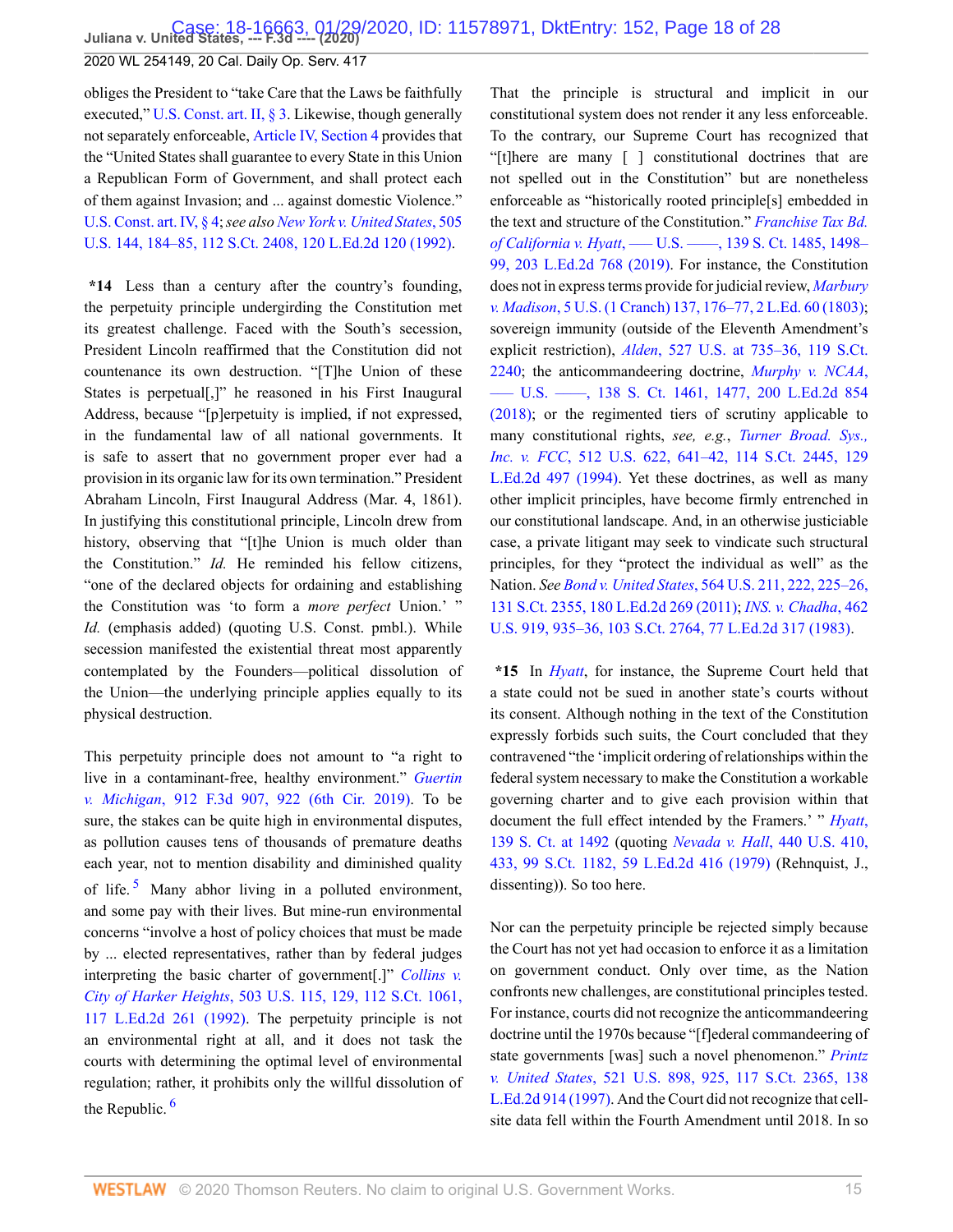holding, the Court rejected "a 'mechanical interpretation' of the Fourth Amendment" because "technology has enhanced the Government's capacity to encroach upon areas normally guarded from inquisitive eyes[.]" *[Carpenter v. United States](http://www.westlaw.com/Link/Document/FullText?findType=Y&serNum=2044792536&pubNum=0000708&originatingDoc=I92da3060396e11eabed3a1bc09b332eb&refType=RP&fi=co_pp_sp_708_2214&originationContext=document&vr=3.0&rs=cblt1.0&transitionType=DocumentItem&contextData=(sc.UserEnteredCitation)#co_pp_sp_708_2214)*, [––– U.S. ––––, 138 S. Ct. 2206, 2214, 201 L.Ed.2d 507](http://www.westlaw.com/Link/Document/FullText?findType=Y&serNum=2044792536&pubNum=0000708&originatingDoc=I92da3060396e11eabed3a1bc09b332eb&refType=RP&fi=co_pp_sp_708_2214&originationContext=document&vr=3.0&rs=cblt1.0&transitionType=DocumentItem&contextData=(sc.UserEnteredCitation)#co_pp_sp_708_2214) [\(2018\).](http://www.westlaw.com/Link/Document/FullText?findType=Y&serNum=2044792536&pubNum=0000708&originatingDoc=I92da3060396e11eabed3a1bc09b332eb&refType=RP&fi=co_pp_sp_708_2214&originationContext=document&vr=3.0&rs=cblt1.0&transitionType=DocumentItem&contextData=(sc.UserEnteredCitation)#co_pp_sp_708_2214) Thus, it should come as no surprise that the Constitution's commitment to perpetuity only now faces judicial scrutiny, for never before has the United States confronted an existential threat that has not only gone unremedied but is actively backed by the government.

The mere fact that we have alternative means to enforce a principle, such as voting, does not diminish its constitutional stature. Americans can vindicate federalism, separation of powers, equal protection, and voting rights through the ballot box as well, but that does not mean these constitutional guarantees are not independently enforceable. By its very nature, the Constitution "withdraw[s] certain subjects from the vicissitudes of political controversy, to place them beyond the reach of majorities and officials and to establish them as legal principles to be applied by the courts." *[Barnette](http://www.westlaw.com/Link/Document/FullText?findType=Y&serNum=1943120939&pubNum=0000780&originatingDoc=I92da3060396e11eabed3a1bc09b332eb&refType=RP&fi=co_pp_sp_780_638&originationContext=document&vr=3.0&rs=cblt1.0&transitionType=DocumentItem&contextData=(sc.UserEnteredCitation)#co_pp_sp_780_638)*, [319 U.S. at 638, 63 S.Ct. 1178.](http://www.westlaw.com/Link/Document/FullText?findType=Y&serNum=1943120939&pubNum=0000780&originatingDoc=I92da3060396e11eabed3a1bc09b332eb&refType=RP&fi=co_pp_sp_780_638&originationContext=document&vr=3.0&rs=cblt1.0&transitionType=DocumentItem&contextData=(sc.UserEnteredCitation)#co_pp_sp_780_638) When fundamental rights are at stake, individuals "need not await legislative action." *Obergefell*[, 135 S. Ct. at 2605.](http://www.westlaw.com/Link/Document/FullText?findType=Y&serNum=2036545719&pubNum=0000708&originatingDoc=I92da3060396e11eabed3a1bc09b332eb&refType=RP&fi=co_pp_sp_708_2605&originationContext=document&vr=3.0&rs=cblt1.0&transitionType=DocumentItem&contextData=(sc.UserEnteredCitation)#co_pp_sp_708_2605)

Indeed, in this *sui generis* circumstance, waiting is not an option. Those alive today are at perhaps the singular point in history where society (1) is scientifically aware of the impending climate crisis, and (2) can avoid the point of no return. And while democracy affords citizens the right "to debate so they can learn and decide and then, through the political process, act in concert to try to shape the course of their own times[,]" *[id.](http://www.westlaw.com/Link/Document/FullText?findType=Y&serNum=2036545719&pubNum=0000708&originatingDoc=I92da3060396e11eabed3a1bc09b332eb&refType=RP&originationContext=document&vr=3.0&rs=cblt1.0&transitionType=DocumentItem&contextData=(sc.UserEnteredCitation))* (quoting *[Schuette v. Coalition to](http://www.westlaw.com/Link/Document/FullText?findType=Y&serNum=2033232595&pubNum=0000780&originatingDoc=I92da3060396e11eabed3a1bc09b332eb&refType=RP&fi=co_pp_sp_780_312&originationContext=document&vr=3.0&rs=cblt1.0&transitionType=DocumentItem&contextData=(sc.UserEnteredCitation)#co_pp_sp_780_312) Defend Affirmative Action*[, 572 U.S. 291, 312, 134 S.Ct. 1623,](http://www.westlaw.com/Link/Document/FullText?findType=Y&serNum=2033232595&pubNum=0000780&originatingDoc=I92da3060396e11eabed3a1bc09b332eb&refType=RP&fi=co_pp_sp_780_312&originationContext=document&vr=3.0&rs=cblt1.0&transitionType=DocumentItem&contextData=(sc.UserEnteredCitation)#co_pp_sp_780_312) [188 L.Ed.2d 613 \(2014\)\)](http://www.westlaw.com/Link/Document/FullText?findType=Y&serNum=2033232595&pubNum=0000780&originatingDoc=I92da3060396e11eabed3a1bc09b332eb&refType=RP&fi=co_pp_sp_780_312&originationContext=document&vr=3.0&rs=cblt1.0&transitionType=DocumentItem&contextData=(sc.UserEnteredCitation)#co_pp_sp_780_312), that process cannot override the laws of nature. Or, more colloquially, we can't shut the stable door after the horse has bolted.

As the last fifty years have made clear, telling plaintiffs that they must vindicate their right to a habitable United States through the political branches will rightfully be perceived as telling them they have no recourse. The political branches must often realize constitutional principles, but in a justiciable case or controversy, courts serve as the ultimate backstop. To this issue, I turn next.

**B.**

Of course, "it is not the role of courts, but that of the political branches, to shape the institutions of government in such fashion as to comply with the laws and the Constitution." *Lewis v. Casey*[, 518 U.S. 343, 349, 116 S.Ct. 2174, 135](http://www.westlaw.com/Link/Document/FullText?findType=Y&serNum=1996140002&pubNum=0000780&originatingDoc=I92da3060396e11eabed3a1bc09b332eb&refType=RP&fi=co_pp_sp_780_349&originationContext=document&vr=3.0&rs=cblt1.0&transitionType=DocumentItem&contextData=(sc.UserEnteredCitation)#co_pp_sp_780_349) [L.Ed.2d 606 \(1996\)](http://www.westlaw.com/Link/Document/FullText?findType=Y&serNum=1996140002&pubNum=0000780&originatingDoc=I92da3060396e11eabed3a1bc09b332eb&refType=RP&fi=co_pp_sp_780_349&originationContext=document&vr=3.0&rs=cblt1.0&transitionType=DocumentItem&contextData=(sc.UserEnteredCitation)#co_pp_sp_780_349). So federal courts are not free to address *every* grievance. "Whether a party has a sufficient stake in an otherwise justiciable controversy to obtain judicial resolution of that controversy is what has traditionally been referred to as the question of standing to sue." *[Sierra Club v. Morton](http://www.westlaw.com/Link/Document/FullText?findType=Y&serNum=1972127106&pubNum=0000780&originatingDoc=I92da3060396e11eabed3a1bc09b332eb&refType=RP&fi=co_pp_sp_780_731&originationContext=document&vr=3.0&rs=cblt1.0&transitionType=DocumentItem&contextData=(sc.UserEnteredCitation)#co_pp_sp_780_731)*, [405 U.S. 727, 731–32, 92 S.Ct. 1361, 31 L.Ed.2d 636 \(1972\).](http://www.westlaw.com/Link/Document/FullText?findType=Y&serNum=1972127106&pubNum=0000780&originatingDoc=I92da3060396e11eabed3a1bc09b332eb&refType=RP&fi=co_pp_sp_780_731&originationContext=document&vr=3.0&rs=cblt1.0&transitionType=DocumentItem&contextData=(sc.UserEnteredCitation)#co_pp_sp_780_731) Standing is "a doctrine rooted in the traditional understanding of a case or controversy," developed to "ensure that federal courts do not exceed their authority as it has been traditionally understood." *Spokeo, Inc. v. Robins*, — U.S. — , 136 S. [Ct. 1540, 1547, 194 L.Ed.2d 635 \(2016\).](http://www.westlaw.com/Link/Document/FullText?findType=Y&serNum=2038848364&pubNum=0000708&originatingDoc=I92da3060396e11eabed3a1bc09b332eb&refType=RP&fi=co_pp_sp_708_1547&originationContext=document&vr=3.0&rs=cblt1.0&transitionType=DocumentItem&contextData=(sc.UserEnteredCitation)#co_pp_sp_708_1547)

**\*16** A case is fit for judicial determination only if the plaintiff has: "(1) suffered an injury in fact, (2) that is fairly traceable to the challenged conduct of the defendant, and (3) that is likely to be redressed by a favorable judicial decision." *[Id.](http://www.westlaw.com/Link/Document/FullText?findType=Y&serNum=2038848364&pubNum=0000708&originatingDoc=I92da3060396e11eabed3a1bc09b332eb&refType=RP&originationContext=document&vr=3.0&rs=cblt1.0&transitionType=DocumentItem&contextData=(sc.UserEnteredCitation))* (citing *[Lujan v. Defenders of Wildlife](http://www.westlaw.com/Link/Document/FullText?findType=Y&serNum=1992106162&pubNum=0000780&originatingDoc=I92da3060396e11eabed3a1bc09b332eb&refType=RP&fi=co_pp_sp_780_560&originationContext=document&vr=3.0&rs=cblt1.0&transitionType=DocumentItem&contextData=(sc.UserEnteredCitation)#co_pp_sp_780_560)*, 504 U.S. 555, 560– [61, 112 S.Ct. 2130, 119 L.Ed.2d 351 \(1992\);](http://www.westlaw.com/Link/Document/FullText?findType=Y&serNum=1992106162&pubNum=0000780&originatingDoc=I92da3060396e11eabed3a1bc09b332eb&refType=RP&fi=co_pp_sp_780_560&originationContext=document&vr=3.0&rs=cblt1.0&transitionType=DocumentItem&contextData=(sc.UserEnteredCitation)#co_pp_sp_780_560) then citing *[Friends of the Earth, Inc. v. Laidlaw Envtl. Serv. \(TOC\),](http://www.westlaw.com/Link/Document/FullText?findType=Y&serNum=2000029538&pubNum=0000780&originatingDoc=I92da3060396e11eabed3a1bc09b332eb&refType=RP&fi=co_pp_sp_780_180&originationContext=document&vr=3.0&rs=cblt1.0&transitionType=DocumentItem&contextData=(sc.UserEnteredCitation)#co_pp_sp_780_180) Inc.*[, 528 U.S. 167, 180–81, 120 S.Ct. 693, 145 L.Ed.2d](http://www.westlaw.com/Link/Document/FullText?findType=Y&serNum=2000029538&pubNum=0000780&originatingDoc=I92da3060396e11eabed3a1bc09b332eb&refType=RP&fi=co_pp_sp_780_180&originationContext=document&vr=3.0&rs=cblt1.0&transitionType=DocumentItem&contextData=(sc.UserEnteredCitation)#co_pp_sp_780_180) [610 \(2000\)](http://www.westlaw.com/Link/Document/FullText?findType=Y&serNum=2000029538&pubNum=0000780&originatingDoc=I92da3060396e11eabed3a1bc09b332eb&refType=RP&fi=co_pp_sp_780_180&originationContext=document&vr=3.0&rs=cblt1.0&transitionType=DocumentItem&contextData=(sc.UserEnteredCitation)#co_pp_sp_780_180)). As to the first two elements, my colleagues and I agree: Plaintiffs present adequate evidence at this pretrial stage to show particularized, concrete injuries to legallyprotected interests, and they present further evidence to raise genuine disputes as to whether those injuries—at least in substantial part—are fairly traceable to the government's conduct at issue. *See* Maj. Op. at —— – ——. Because I find that plaintiffs have also established the third prong for standing, redressability, I conclude that plaintiffs' legal stake in this action suffices to invoke the adjudicative powers of the federal bench.

#### **1.**

"Redressability" concerns whether a federal court is capable of vindicating a plaintiff's legal rights. I agree with the majority that our ability to provide redress is animated by two inquiries, one of efficacy and one of power. Maj. Op. at  $-$ (citing *M.S. v. Brown*[, 902 F.3d 1076, 1083 \(9th Cir. 2018\)](http://www.westlaw.com/Link/Document/FullText?findType=Y&serNum=2045432915&pubNum=0000506&originatingDoc=I92da3060396e11eabed3a1bc09b332eb&refType=RP&fi=co_pp_sp_506_1083&originationContext=document&vr=3.0&rs=cblt1.0&transitionType=DocumentItem&contextData=(sc.UserEnteredCitation)#co_pp_sp_506_1083)). First, as a causal matter, is a court order likely to actually remediate the plaintiffs' injury? If so, does the judiciary have the constitutional authority to levy such an order? *Id.*

Addressing the first question, my colleagues are skeptical that curtailing the government's facilitation of fossil-fuel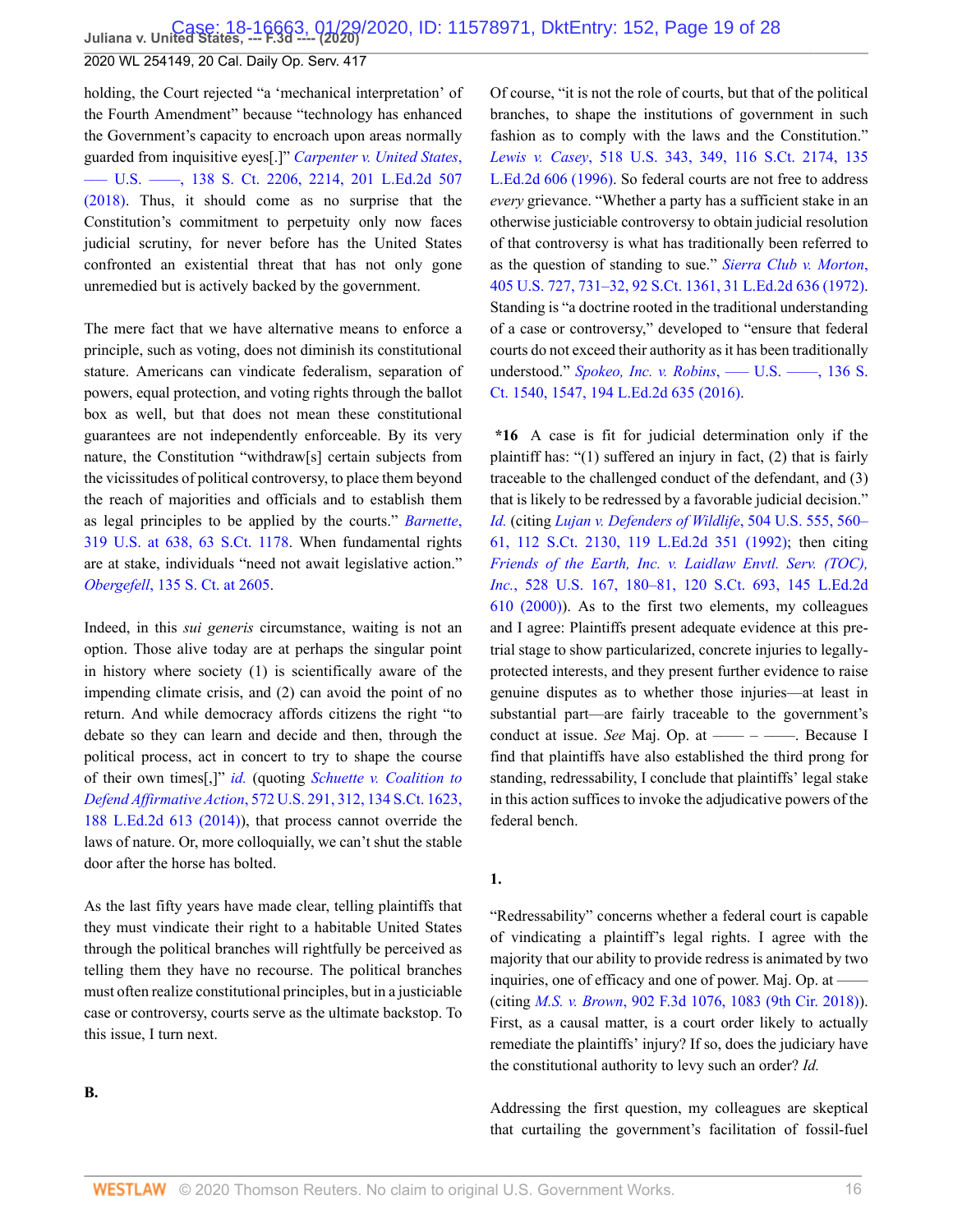**Juliana v. United States, --- F.3d ---- (2020)** Case: 18-16663, 01/29/2020, ID: 11578971, DktEntry: 152, Page 20 of 28

# 2020 WL 254149, 20 Cal. Daily Op. Serv. 417

extraction and combustion will ameliorate the plaintiffs' harms. *See* Maj. Op. at —— – ——. I am not, as the nature of the injury at stake informs the effectiveness of the remedy. *See Warth*[, 422 U.S. at 500, 95 S.Ct. 2197.](http://www.westlaw.com/Link/Document/FullText?findType=Y&serNum=1975129820&pubNum=0000780&originatingDoc=I92da3060396e11eabed3a1bc09b332eb&refType=RP&fi=co_pp_sp_780_500&originationContext=document&vr=3.0&rs=cblt1.0&transitionType=DocumentItem&contextData=(sc.UserEnteredCitation)#co_pp_sp_780_500)

As described above, the right at issue is not to be entirely free from any climate change. Rather, plaintiffs have a constitutional right to be free from *irreversible and catastrophic climate change*. Plaintiffs have begun to feel certain concrete manifestations of this violation, ripening their case for litigation, but such prefatory harms are just the first barbs of an *ongoing* injury flowing from an *ongoing* violation of plaintiffs' rights. The bulk of the injury is yet to come. Therefore, practical redressability is not measured by our ability to stop climate change in its tracks and immediately undo the injuries that plaintiffs suffer today—an admittedly tall order; it is instead measured by our ability to curb by some meaningful degree what the record shows to be an otherwise inevitable march to the point of no return. Hence, the injury at issue is not climate change writ large; it is climate change beyond the threshold point of no return. As we approach that threshold, the significance of every emissions reduction is magnified.

The majority portrays any relief we can offer as just a drop in the bucket. *See* Maj. Op. at —— – ——. In a previous generation, perhaps that characterization would carry the day and we would hold ourselves impotent to address plaintiffs' injuries. But we are perilously close to an overflowing bucket. These final drops matter. *A lot*. Properly framed, a court order—even one that merely postpones the day when remedial measures become insufficiently effective would likely have a real impact on preventing the impending cataclysm. Accordingly, I conclude that the court could do something to help the plaintiffs before us.

And "something" is all that standing requires. In *Massachusetts v. EPA*[, 549 U.S. 497, 127 S.Ct. 1438, 167](http://www.westlaw.com/Link/Document/FullText?findType=Y&serNum=2011843426&pubNum=0000708&originatingDoc=I92da3060396e11eabed3a1bc09b332eb&refType=RP&originationContext=document&vr=3.0&rs=cblt1.0&transitionType=DocumentItem&contextData=(sc.UserEnteredCitation)) [L.Ed.2d 248 \(2007\)](http://www.westlaw.com/Link/Document/FullText?findType=Y&serNum=2011843426&pubNum=0000708&originatingDoc=I92da3060396e11eabed3a1bc09b332eb&refType=RP&originationContext=document&vr=3.0&rs=cblt1.0&transitionType=DocumentItem&contextData=(sc.UserEnteredCitation)), the Supreme Court explicitly held that a non-negligible reduction in emissions—there, by regulating vehicles emissions—satisfied the redressability requirement of Article III standing:

While it may be true that regulating motor-vehicle emissions will not by itself *reverse* global warming, it by no means follows that we lack jurisdiction to decide whether EPA has a duty to take steps to *slow* or *reduce* it. Because of the enormity of the potential consequences associated with manmade climate change, the fact that the effectiveness of a remedy might be delayed during the (relatively short)

time it takes for a new motor-vehicle fleet to replace an older one is essentially irrelevant. Nor is it dispositive that developing countries such as China and India are poised to increase greenhouse gas emissions substantially over the next century: A reduction in domestic emissions would slow the pace of global emissions increases, no matter what happens elsewhere.

**\*17** ....

... The risk of catastrophic harm, though remote, is nevertheless real.

*Id.* [at 525–26, 127 S.Ct. 1438](http://www.westlaw.com/Link/Document/FullText?findType=Y&serNum=2011843426&pubNum=0000708&originatingDoc=I92da3060396e11eabed3a1bc09b332eb&refType=RP&fi=co_pp_sp_708_525&originationContext=document&vr=3.0&rs=cblt1.0&transitionType=DocumentItem&contextData=(sc.UserEnteredCitation)#co_pp_sp_708_525) (internal citation omitted).

In other words, under Article III, a perceptible reduction in the advance of climate change is sufficient to redress a plaintiff's climate change-induced harms. Full stop. The majority dismisses this precedent because *[Massachusetts v.](http://www.westlaw.com/Link/Document/FullText?findType=Y&serNum=2011843426&pubNum=0000780&originatingDoc=I92da3060396e11eabed3a1bc09b332eb&refType=RP&originationContext=document&vr=3.0&rs=cblt1.0&transitionType=DocumentItem&contextData=(sc.UserEnteredCitation)) [EPA](http://www.westlaw.com/Link/Document/FullText?findType=Y&serNum=2011843426&pubNum=0000780&originatingDoc=I92da3060396e11eabed3a1bc09b332eb&refType=RP&originationContext=document&vr=3.0&rs=cblt1.0&transitionType=DocumentItem&contextData=(sc.UserEnteredCitation))* involved a procedural harm, whereas plaintiffs here assert a purely substantive right. Maj. Op. at ——. But this difference in posture does not affect the outcome.

While the redressability requirement is relaxed in the procedural context, that does not mean (1) we must engage in a similarly relaxed analysis whenever we invoke *[Massachusetts v. EPA](http://www.westlaw.com/Link/Document/FullText?findType=Y&serNum=2011843426&pubNum=0000780&originatingDoc=I92da3060396e11eabed3a1bc09b332eb&refType=RP&originationContext=document&vr=3.0&rs=cblt1.0&transitionType=DocumentItem&contextData=(sc.UserEnteredCitation))* or (2) we cannot rely on *[Massachusetts](http://www.westlaw.com/Link/Document/FullText?findType=Y&serNum=2011843426&pubNum=0000780&originatingDoc=I92da3060396e11eabed3a1bc09b332eb&refType=RP&originationContext=document&vr=3.0&rs=cblt1.0&transitionType=DocumentItem&contextData=(sc.UserEnteredCitation)) [v. EPA](http://www.westlaw.com/Link/Document/FullText?findType=Y&serNum=2011843426&pubNum=0000780&originatingDoc=I92da3060396e11eabed3a1bc09b332eb&refType=RP&originationContext=document&vr=3.0&rs=cblt1.0&transitionType=DocumentItem&contextData=(sc.UserEnteredCitation))*'*s* substantive examination of the relationship between government action and the course of climate change. Accordingly, here, we do not consider the likelihood that plaintiffs will prevail in any newly-awarded agency procedure, nor whether granting access to that procedure will redress plaintiffs' injury. *Cf. [Massachusetts v. EPA](http://www.westlaw.com/Link/Document/FullText?findType=Y&serNum=2011843426&pubNum=0000780&originatingDoc=I92da3060396e11eabed3a1bc09b332eb&refType=RP&fi=co_pp_sp_780_517&originationContext=document&vr=3.0&rs=cblt1.0&transitionType=DocumentItem&contextData=(sc.UserEnteredCitation)#co_pp_sp_780_517)*, 549 [U.S. at 517–18, 127 S.Ct. 1438;](http://www.westlaw.com/Link/Document/FullText?findType=Y&serNum=2011843426&pubNum=0000780&originatingDoc=I92da3060396e11eabed3a1bc09b332eb&refType=RP&fi=co_pp_sp_780_517&originationContext=document&vr=3.0&rs=cblt1.0&transitionType=DocumentItem&contextData=(sc.UserEnteredCitation)#co_pp_sp_780_517) *Lujan*[, 504 U.S. at 572 n.7,](http://www.westlaw.com/Link/Document/FullText?findType=Y&serNum=1992106162&pubNum=0000780&originatingDoc=I92da3060396e11eabed3a1bc09b332eb&refType=RP&fi=co_pp_sp_780_572&originationContext=document&vr=3.0&rs=cblt1.0&transitionType=DocumentItem&contextData=(sc.UserEnteredCitation)#co_pp_sp_780_572) [112 S.Ct. 2130](http://www.westlaw.com/Link/Document/FullText?findType=Y&serNum=1992106162&pubNum=0000780&originatingDoc=I92da3060396e11eabed3a1bc09b332eb&refType=RP&fi=co_pp_sp_780_572&originationContext=document&vr=3.0&rs=cblt1.0&transitionType=DocumentItem&contextData=(sc.UserEnteredCitation)#co_pp_sp_780_572). Rather, we assume plaintiffs *will* prevail removing the procedural link from the causal chain—and we resume our traditional analysis to determine whether the

<span id="page-19-2"></span><span id="page-19-1"></span><span id="page-19-0"></span>desired outcome would in fact redress plaintiffs' harms.<sup>[7](#page-26-8)</sup> In *[Massachusetts v. EPA](http://www.westlaw.com/Link/Document/FullText?findType=Y&serNum=2011843426&pubNum=0000780&originatingDoc=I92da3060396e11eabed3a1bc09b332eb&refType=RP&originationContext=document&vr=3.0&rs=cblt1.0&transitionType=DocumentItem&contextData=(sc.UserEnteredCitation))*, the remaining substantive inquiry was whether reducing emissions from fossil-fuel combustion would likely ameliorate climate change-induced injuries despite the global nature of climate change (regardless of whether renewed procedures were themselves likely to mandate such lessening). The Supreme Court unambiguously answered that question in the affirmative. That holding squarely applies to the instant facts,  $\frac{8}{3}$  $\frac{8}{3}$  $\frac{8}{3}$  rendering the absence of a procedural right here irrelevant. [9](#page-26-10)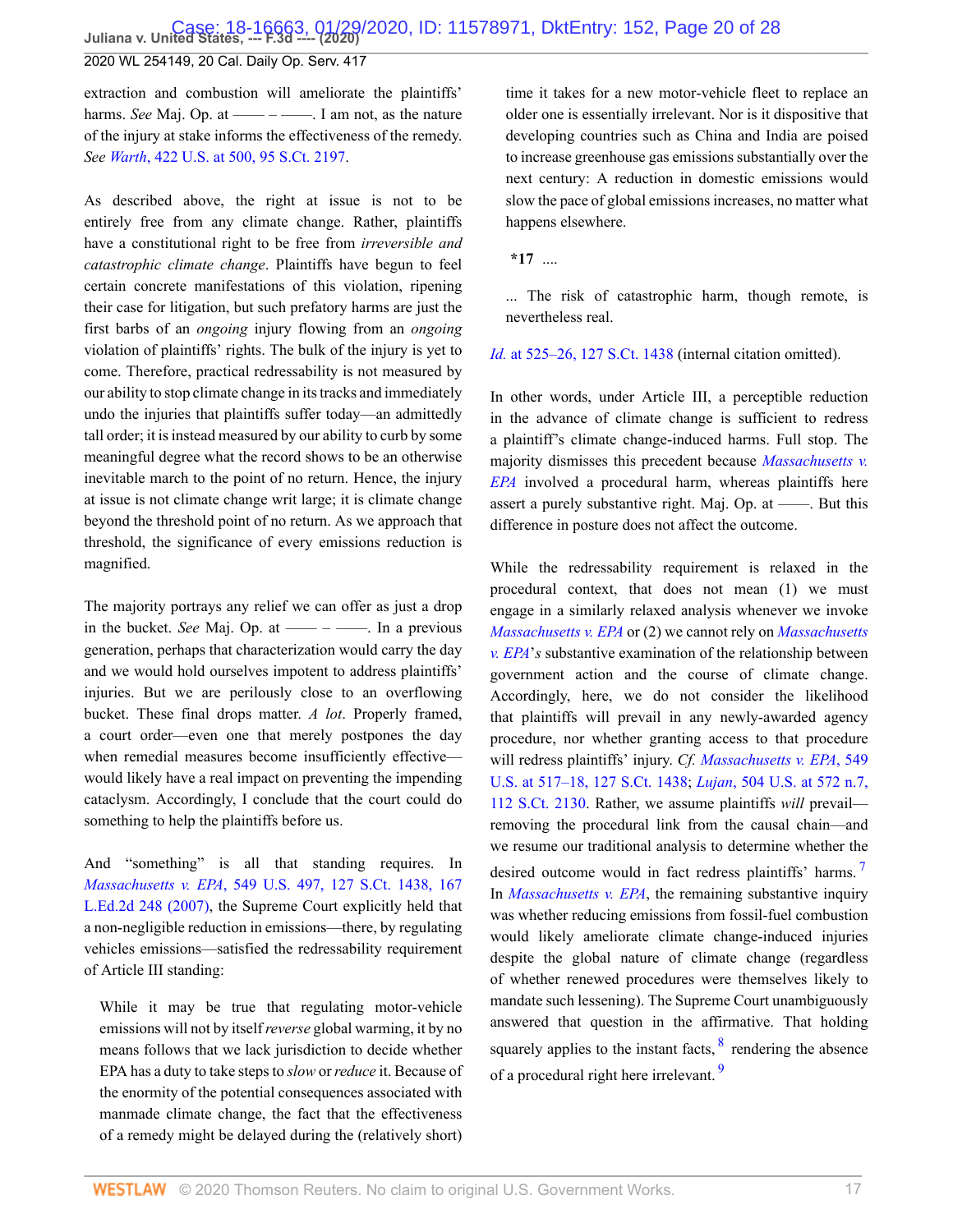#### **2.**

**\*18** The majority laments that it cannot step into the shoes of the political branches, *see* Maj. Op. at ——, but appears ready to yield even if those branches walk the Nation over a cliff. This deference-to-a-fault promotes separation of powers to the detriment of our countervailing constitutional mandate to intervene where the political branches run afoul of our foundational principles. Our tripartite system of government is often and aptly described as one of "checks and balances." The doctrine of standing preserves *balance* among the branches by keeping separate questions of general governance and those of specific legal entitlement. But the doctrine of judicial review compels federal courts to fashion and effectuate relief to right legal wrongs, even when —as frequently happens—it requires that we instruct the other branches as to the constitutional limitations on their power. Indeed, sometimes "the [judicial and governance] roles briefly and partially coincide when a court, in granting relief against actual harm that has been suffered, ... orders the alteration of an institutional organization or procedure that causes the harm." *Lewis*[, 518 U.S. at 350, 116 S.Ct. 2174](http://www.westlaw.com/Link/Document/FullText?findType=Y&serNum=1996140002&pubNum=0000780&originatingDoc=I92da3060396e11eabed3a1bc09b332eb&refType=RP&fi=co_pp_sp_780_350&originationContext=document&vr=3.0&rs=cblt1.0&transitionType=DocumentItem&contextData=(sc.UserEnteredCitation)#co_pp_sp_780_350); *cf. [Valley Forge Christian Coll. v. Ams. United for Separation](http://www.westlaw.com/Link/Document/FullText?findType=Y&serNum=1982102020&pubNum=0000780&originatingDoc=I92da3060396e11eabed3a1bc09b332eb&refType=RP&fi=co_pp_sp_780_474&originationContext=document&vr=3.0&rs=cblt1.0&transitionType=DocumentItem&contextData=(sc.UserEnteredCitation)#co_pp_sp_780_474) of Church & State, Inc.*[, 454 U.S. 464, 474, 102 S.Ct. 752,](http://www.westlaw.com/Link/Document/FullText?findType=Y&serNum=1982102020&pubNum=0000780&originatingDoc=I92da3060396e11eabed3a1bc09b332eb&refType=RP&fi=co_pp_sp_780_474&originationContext=document&vr=3.0&rs=cblt1.0&transitionType=DocumentItem&contextData=(sc.UserEnteredCitation)#co_pp_sp_780_474) [70 L.Ed.2d 700 \(1982\)](http://www.westlaw.com/Link/Document/FullText?findType=Y&serNum=1982102020&pubNum=0000780&originatingDoc=I92da3060396e11eabed3a1bc09b332eb&refType=RP&fi=co_pp_sp_780_474&originationContext=document&vr=3.0&rs=cblt1.0&transitionType=DocumentItem&contextData=(sc.UserEnteredCitation)#co_pp_sp_780_474) ("Proper regard for the complex nature of our constitutional structure requires neither that the Judicial Branch shrink from a confrontation with the other two coequal branches of the Federal Government, nor that it hospitably accept for adjudication claims of constitutional violation by other branches of government where the claimant has not suffered cognizable injury."). In my view, this Court must confront and reconcile this tension before deciding that thorny questions of standing preclude review in this case. And faithful application of our history and precedents reveals that a failure to do so leads to the wrong result.

Taking the long (but essential) way around, I begin first by acknowledging explicitly what the majority does not mention: our history plainly establishes an ambient presumption of judicial review to which separation-of-powers concerns provide a rebuttal under limited circumstances. Few would contest that "[i]t is emphatically the province and duty of the judicial department" to curb acts of the political branches that contravene those fundamental tenets of American life so dear as to be constitutionalized and thus removed from political whims. *See Marbury*[, 5 U.S. at 177–78.](http://www.westlaw.com/Link/Document/FullText?findType=Y&serNum=1801123932&pubNum=0000780&originatingDoc=I92da3060396e11eabed3a1bc09b332eb&refType=RP&fi=co_pp_sp_780_177&originationContext=document&vr=3.0&rs=cblt1.0&transitionType=DocumentItem&contextData=(sc.UserEnteredCitation)#co_pp_sp_780_177) This presumptive authority entails commensurate power to grant appropriate redress, as recognized in *[Marbury](http://www.westlaw.com/Link/Document/FullText?findType=Y&serNum=1801123932&pubNum=0000780&originatingDoc=I92da3060396e11eabed3a1bc09b332eb&refType=RP&originationContext=document&vr=3.0&rs=cblt1.0&transitionType=DocumentItem&contextData=(sc.UserEnteredCitation))*, "which effectively place[s] upon those who would deny the existence

of an effective legal remedy the burden of showing why their case was special." *Ziglar v. Abbasi*, — U.S. – [137 S. Ct. 1843, 1874, 198 L.Ed.2d 290 \(2017\)](http://www.westlaw.com/Link/Document/FullText?findType=Y&serNum=2041886070&pubNum=0000708&originatingDoc=I92da3060396e11eabed3a1bc09b332eb&refType=RP&fi=co_pp_sp_708_1874&originationContext=document&vr=3.0&rs=cblt1.0&transitionType=DocumentItem&contextData=(sc.UserEnteredCitation)#co_pp_sp_708_1874) (Breyer, J., dissenting). That is, "there must be something 'peculiar' (*i.e.,* special) about a case that warrants 'excluding the injured party from legal redress and placing it within that class of cases which come under the description of *damnum absque injuria*—a loss without an injury.' " *[Id.](http://www.westlaw.com/Link/Document/FullText?findType=Y&serNum=2041886070&pubNum=0000708&originatingDoc=I92da3060396e11eabed3a1bc09b332eb&refType=RP&originationContext=document&vr=3.0&rs=cblt1.0&transitionType=DocumentItem&contextData=(sc.UserEnteredCitation))* (cleaned up) (quoting *Marbury*[, 5 U.S. at 163–64\)](http://www.westlaw.com/Link/Document/FullText?findType=Y&serNum=1801123932&pubNum=0000780&originatingDoc=I92da3060396e11eabed3a1bc09b332eb&refType=RP&fi=co_pp_sp_780_163&originationContext=document&vr=3.0&rs=cblt1.0&transitionType=DocumentItem&contextData=(sc.UserEnteredCitation)#co_pp_sp_780_163). In sum, although it is the plaintiffs' burden to establish injury in fact, causation, and redressability, it is the government's burden to establish why this otherwise-justiciable controversy implicates grander separation-of-powers concerns not already captured by those requirements. We do not otherwise abdicate our duty to enforce constitutional rights.

Without explicitly laying this groundwork, the majority nonetheless suggests that this case is "special"—and beyond our redress—because plaintiffs' requested relief requires (1) the messy business of evaluating competing policy considerations to steer the government away from fossil fuels and (2) the intimidating task of supervising implementation over many years, if not decades. *See* Maj. Op. at —— – – I admit these are daunting tasks, but we are constitutionally empowered to undertake them. There is no justiciability exception for cases of great complexity and magnitude.

#### **3.**

I readily concede that courts must on occasion refrain from answering those questions that are truly reserved for the political branches, even where core constitutional precepts are implicated. This deference is known as the "political question doctrine," and its applicability is governed by a well-worn multifactor test that counsels judicial deference where there is:

> **\*19** [1] a textually demonstrable constitutional commitment of the issue to a coordinate political department; or [2] a lack of judicially discoverable and manageable standards for resolving it; or [3] the impossibility of deciding without an initial policy determination of a kind clearly for nonjudicial discretion; or [4] the impossibility of a court's undertaking independent resolution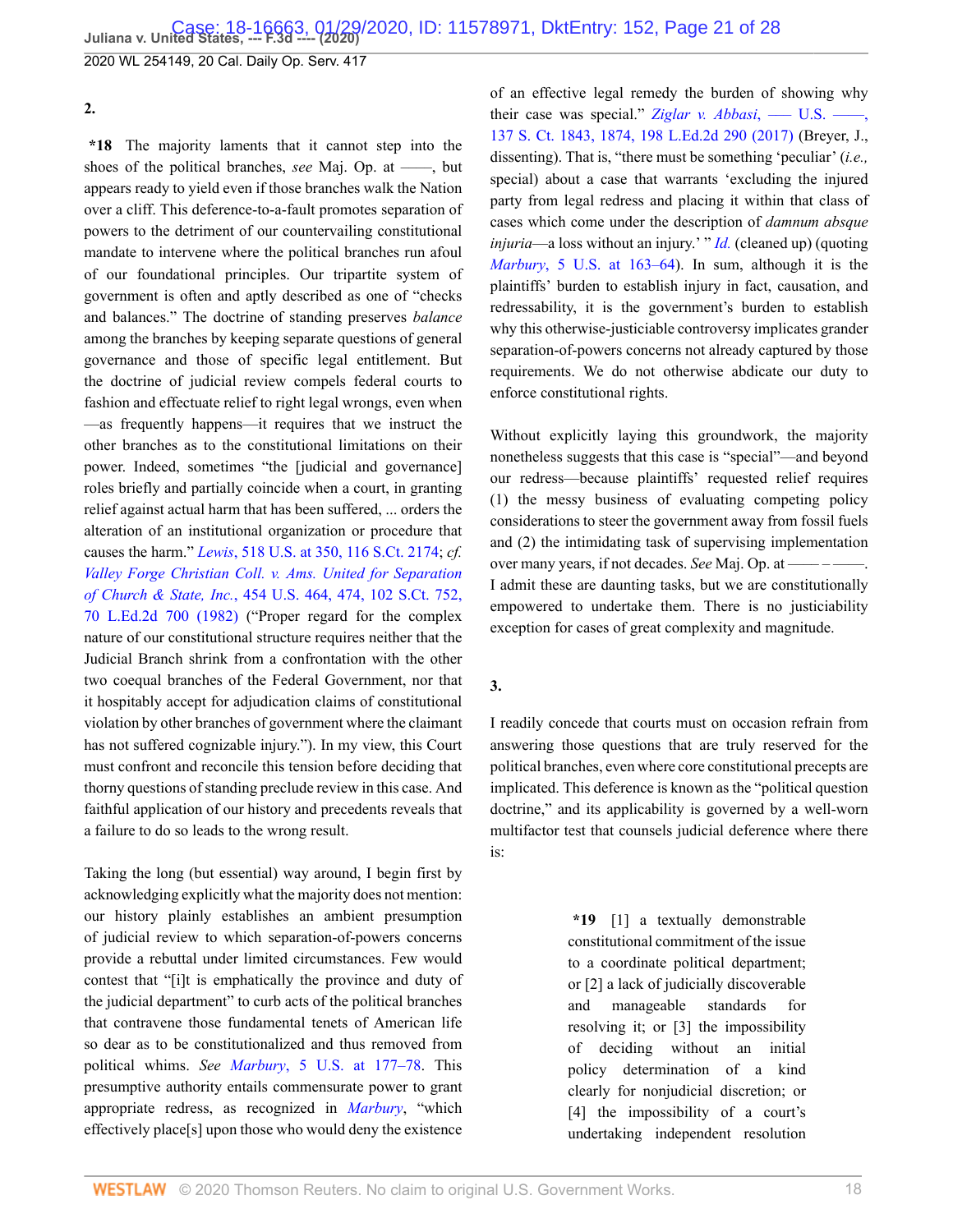without expressing lack of the respect due coordinate branches of government; or [5] an unusual need for unquestioning adherence to a political decision already made; or [6] the potentiality of embarrassment from multifarious pronouncements by various departments on one question.

<span id="page-21-1"></span>*Baker v. Carr*[, 369 U.S. 186, 217, 82 S.Ct. 691, 7 L.Ed.2d 663](http://www.westlaw.com/Link/Document/FullText?findType=Y&serNum=1962127595&pubNum=0000780&originatingDoc=I92da3060396e11eabed3a1bc09b332eb&refType=RP&fi=co_pp_sp_780_217&originationContext=document&vr=3.0&rs=cblt1.0&transitionType=DocumentItem&contextData=(sc.UserEnteredCitation)#co_pp_sp_780_217) [\(1962\);](http://www.westlaw.com/Link/Document/FullText?findType=Y&serNum=1962127595&pubNum=0000780&originatingDoc=I92da3060396e11eabed3a1bc09b332eb&refType=RP&fi=co_pp_sp_780_217&originationContext=document&vr=3.0&rs=cblt1.0&transitionType=DocumentItem&contextData=(sc.UserEnteredCitation)#co_pp_sp_780_217) *see also [Zivotofsky ex rel. Zivotofsky v. Clinton](http://www.westlaw.com/Link/Document/FullText?findType=Y&serNum=2027373452&pubNum=0000780&originatingDoc=I92da3060396e11eabed3a1bc09b332eb&refType=RP&fi=co_pp_sp_780_195&originationContext=document&vr=3.0&rs=cblt1.0&transitionType=DocumentItem&contextData=(sc.UserEnteredCitation)#co_pp_sp_780_195)*, 566 [U.S. 189, 195–201, 132 S.Ct. 1421, 182 L.Ed.2d 423 \(2012\)](http://www.westlaw.com/Link/Document/FullText?findType=Y&serNum=2027373452&pubNum=0000780&originatingDoc=I92da3060396e11eabed3a1bc09b332eb&refType=RP&fi=co_pp_sp_780_195&originationContext=document&vr=3.0&rs=cblt1.0&transitionType=DocumentItem&contextData=(sc.UserEnteredCitation)#co_pp_sp_780_195) (discussing and applying *[Baker](http://www.westlaw.com/Link/Document/FullText?findType=Y&serNum=1962127595&pubNum=0000780&originatingDoc=I92da3060396e11eabed3a1bc09b332eb&refType=RP&originationContext=document&vr=3.0&rs=cblt1.0&transitionType=DocumentItem&contextData=(sc.UserEnteredCitation))* factors); *[Vieth v. Jubelirer](http://www.westlaw.com/Link/Document/FullText?findType=Y&serNum=2004373924&pubNum=0000780&originatingDoc=I92da3060396e11eabed3a1bc09b332eb&refType=RP&fi=co_pp_sp_780_277&originationContext=document&vr=3.0&rs=cblt1.0&transitionType=DocumentItem&contextData=(sc.UserEnteredCitation)#co_pp_sp_780_277)*, [541 U.S. 267, 277–90, 124 S.Ct. 1769, 158 L.Ed.2d 546](http://www.westlaw.com/Link/Document/FullText?findType=Y&serNum=2004373924&pubNum=0000780&originatingDoc=I92da3060396e11eabed3a1bc09b332eb&refType=RP&fi=co_pp_sp_780_277&originationContext=document&vr=3.0&rs=cblt1.0&transitionType=DocumentItem&contextData=(sc.UserEnteredCitation)#co_pp_sp_780_277) [\(2004\)](http://www.westlaw.com/Link/Document/FullText?findType=Y&serNum=2004373924&pubNum=0000780&originatingDoc=I92da3060396e11eabed3a1bc09b332eb&refType=RP&fi=co_pp_sp_780_277&originationContext=document&vr=3.0&rs=cblt1.0&transitionType=DocumentItem&contextData=(sc.UserEnteredCitation)#co_pp_sp_780_277) (same); *[Nixon v. United States](http://www.westlaw.com/Link/Document/FullText?findType=Y&serNum=1993024744&pubNum=0000780&originatingDoc=I92da3060396e11eabed3a1bc09b332eb&refType=RP&fi=co_pp_sp_780_228&originationContext=document&vr=3.0&rs=cblt1.0&transitionType=DocumentItem&contextData=(sc.UserEnteredCitation)#co_pp_sp_780_228)*, 506 U.S. 224, 228– [38, 113 S.Ct. 732, 122 L.Ed.2d 1 \(1993\)](http://www.westlaw.com/Link/Document/FullText?findType=Y&serNum=1993024744&pubNum=0000780&originatingDoc=I92da3060396e11eabed3a1bc09b332eb&refType=RP&fi=co_pp_sp_780_228&originationContext=document&vr=3.0&rs=cblt1.0&transitionType=DocumentItem&contextData=(sc.UserEnteredCitation)#co_pp_sp_780_228) (same); *[Chadha](http://www.westlaw.com/Link/Document/FullText?findType=Y&serNum=1983129415&pubNum=0000780&originatingDoc=I92da3060396e11eabed3a1bc09b332eb&refType=RP&fi=co_pp_sp_780_940&originationContext=document&vr=3.0&rs=cblt1.0&transitionType=DocumentItem&contextData=(sc.UserEnteredCitation)#co_pp_sp_780_940)*, [462 U.S. at 940–43, 103 S.Ct. 2764](http://www.westlaw.com/Link/Document/FullText?findType=Y&serNum=1983129415&pubNum=0000780&originatingDoc=I92da3060396e11eabed3a1bc09b332eb&refType=RP&fi=co_pp_sp_780_940&originationContext=document&vr=3.0&rs=cblt1.0&transitionType=DocumentItem&contextData=(sc.UserEnteredCitation)#co_pp_sp_780_940) (same). [10](#page-26-11) In some sense, these factors are frontloaded in significance. "We have characterized the first three factors as 'constitutional limitations of a court's jurisdiction' and the other three factors as 'prudential considerations.' " *[Republic of Marshall](http://www.westlaw.com/Link/Document/FullText?findType=Y&serNum=2042275220&pubNum=0000506&originatingDoc=I92da3060396e11eabed3a1bc09b332eb&refType=RP&fi=co_pp_sp_506_1200&originationContext=document&vr=3.0&rs=cblt1.0&transitionType=DocumentItem&contextData=(sc.UserEnteredCitation)#co_pp_sp_506_1200) Islands v. United States*[, 865 F.3d 1187, 1200 \(9th Cir. 2017\)](http://www.westlaw.com/Link/Document/FullText?findType=Y&serNum=2042275220&pubNum=0000506&originatingDoc=I92da3060396e11eabed3a1bc09b332eb&refType=RP&fi=co_pp_sp_506_1200&originationContext=document&vr=3.0&rs=cblt1.0&transitionType=DocumentItem&contextData=(sc.UserEnteredCitation)#co_pp_sp_506_1200) (quoting *[Corrie v. Caterpillar, Inc.](http://www.westlaw.com/Link/Document/FullText?findType=Y&serNum=2013188929&pubNum=0000506&originatingDoc=I92da3060396e11eabed3a1bc09b332eb&refType=RP&fi=co_pp_sp_506_981&originationContext=document&vr=3.0&rs=cblt1.0&transitionType=DocumentItem&contextData=(sc.UserEnteredCitation)#co_pp_sp_506_981)*, 503 F.3d 974, 981 (9th [Cir. 2007\)](http://www.westlaw.com/Link/Document/FullText?findType=Y&serNum=2013188929&pubNum=0000506&originatingDoc=I92da3060396e11eabed3a1bc09b332eb&refType=RP&fi=co_pp_sp_506_981&originationContext=document&vr=3.0&rs=cblt1.0&transitionType=DocumentItem&contextData=(sc.UserEnteredCitation)#co_pp_sp_506_981)).  $^{11}$  $^{11}$  $^{11}$  Moreover, "we have recognized that the first two are likely the most important." *[Marshall Islands](http://www.westlaw.com/Link/Document/FullText?findType=Y&serNum=2042275220&pubNum=0000506&originatingDoc=I92da3060396e11eabed3a1bc09b332eb&refType=RP&fi=co_pp_sp_506_1200&originationContext=document&vr=3.0&rs=cblt1.0&transitionType=DocumentItem&contextData=(sc.UserEnteredCitation)#co_pp_sp_506_1200)*, 865 [F.3d at 1200](http://www.westlaw.com/Link/Document/FullText?findType=Y&serNum=2042275220&pubNum=0000506&originatingDoc=I92da3060396e11eabed3a1bc09b332eb&refType=RP&fi=co_pp_sp_506_1200&originationContext=document&vr=3.0&rs=cblt1.0&transitionType=DocumentItem&contextData=(sc.UserEnteredCitation)#co_pp_sp_506_1200) (citing *[Alperin v. Vatican Bank](http://www.westlaw.com/Link/Document/FullText?findType=Y&serNum=2006765481&pubNum=0000506&originatingDoc=I92da3060396e11eabed3a1bc09b332eb&refType=RP&fi=co_pp_sp_506_545&originationContext=document&vr=3.0&rs=cblt1.0&transitionType=DocumentItem&contextData=(sc.UserEnteredCitation)#co_pp_sp_506_545)*, 410 F.3d 532, [545 \(9th Cir. 2005\)](http://www.westlaw.com/Link/Document/FullText?findType=Y&serNum=2006765481&pubNum=0000506&originatingDoc=I92da3060396e11eabed3a1bc09b332eb&refType=RP&fi=co_pp_sp_506_545&originationContext=document&vr=3.0&rs=cblt1.0&transitionType=DocumentItem&contextData=(sc.UserEnteredCitation)#co_pp_sp_506_545)). Yet, we have also recognized that the inquiry is highly case-specific, the factors "often collaps[e] into one another[,]" and any one factor of sufficient weight is enough to render a case unfit for judicial determination. *See Marshall Islands*[, 865 F.3d at 1200](http://www.westlaw.com/Link/Document/FullText?findType=Y&serNum=2042275220&pubNum=0000506&originatingDoc=I92da3060396e11eabed3a1bc09b332eb&refType=RP&fi=co_pp_sp_506_1200&originationContext=document&vr=3.0&rs=cblt1.0&transitionType=DocumentItem&contextData=(sc.UserEnteredCitation)#co_pp_sp_506_1200) (first alteration in original) (quoting *Alperin*[, 410 F.3d at 544](http://www.westlaw.com/Link/Document/FullText?findType=Y&serNum=2006765481&pubNum=0000506&originatingDoc=I92da3060396e11eabed3a1bc09b332eb&refType=RP&fi=co_pp_sp_506_544&originationContext=document&vr=3.0&rs=cblt1.0&transitionType=DocumentItem&contextData=(sc.UserEnteredCitation)#co_pp_sp_506_544)). Regardless of any intrafactor flexibility and flow, however, there is a clear mandate to apply the political question doctrine both shrewdly and sparingly.

> Unless one of these formulations is inextricable from the case at bar, there should be no dismissal for non-justiciability on the ground of a political question's presence. The doctrine of which we treat is one of 'political questions,' not one of 'political cases.' The courts cannot reject as 'no law suit' a bona fide controversy as to whether some

action denominated 'political' exceeds constitutional authority.

*Baker*[, 369 U.S. at 217, 82 S.Ct. 691;](http://www.westlaw.com/Link/Document/FullText?findType=Y&serNum=1962127595&pubNum=0000780&originatingDoc=I92da3060396e11eabed3a1bc09b332eb&refType=RP&fi=co_pp_sp_780_217&originationContext=document&vr=3.0&rs=cblt1.0&transitionType=DocumentItem&contextData=(sc.UserEnteredCitation)#co_pp_sp_780_217) *see also Corrie*[, 503 F.3d](http://www.westlaw.com/Link/Document/FullText?findType=Y&serNum=2013188929&pubNum=0000506&originatingDoc=I92da3060396e11eabed3a1bc09b332eb&refType=RP&fi=co_pp_sp_506_982&originationContext=document&vr=3.0&rs=cblt1.0&transitionType=DocumentItem&contextData=(sc.UserEnteredCitation)#co_pp_sp_506_982) [at 982](http://www.westlaw.com/Link/Document/FullText?findType=Y&serNum=2013188929&pubNum=0000506&originatingDoc=I92da3060396e11eabed3a1bc09b332eb&refType=RP&fi=co_pp_sp_506_982&originationContext=document&vr=3.0&rs=cblt1.0&transitionType=DocumentItem&contextData=(sc.UserEnteredCitation)#co_pp_sp_506_982) ("We will not find a political question 'merely because [a] decision may have significant political overtones.' ") (quoting *[Japan Whaling Ass'n v. Am. Cetacean Soc'y](http://www.westlaw.com/Link/Document/FullText?findType=Y&serNum=1986133441&pubNum=0000708&originatingDoc=I92da3060396e11eabed3a1bc09b332eb&refType=RP&fi=co_pp_sp_708_230&originationContext=document&vr=3.0&rs=cblt1.0&transitionType=DocumentItem&contextData=(sc.UserEnteredCitation)#co_pp_sp_708_230)*, 478 [U.S. 221, 230, 106 S.Ct. 2860, 92 L.Ed.2d 166 \(1986\)](http://www.westlaw.com/Link/Document/FullText?findType=Y&serNum=1986133441&pubNum=0000708&originatingDoc=I92da3060396e11eabed3a1bc09b332eb&refType=RP&fi=co_pp_sp_708_230&originationContext=document&vr=3.0&rs=cblt1.0&transitionType=DocumentItem&contextData=(sc.UserEnteredCitation)#co_pp_sp_708_230)). Rather, when detecting the presence of a "political question," courts must make a "discriminating inquiry into the precise facts and posture of the particular case" and refrain from "resolution by any semantic cataloguing." *Baker*[, 369 U.S. at](http://www.westlaw.com/Link/Document/FullText?findType=Y&serNum=1962127595&pubNum=0000780&originatingDoc=I92da3060396e11eabed3a1bc09b332eb&refType=RP&fi=co_pp_sp_780_217&originationContext=document&vr=3.0&rs=cblt1.0&transitionType=DocumentItem&contextData=(sc.UserEnteredCitation)#co_pp_sp_780_217) [217, 82 S.Ct. 691.](http://www.westlaw.com/Link/Document/FullText?findType=Y&serNum=1962127595&pubNum=0000780&originatingDoc=I92da3060396e11eabed3a1bc09b332eb&refType=RP&fi=co_pp_sp_780_217&originationContext=document&vr=3.0&rs=cblt1.0&transitionType=DocumentItem&contextData=(sc.UserEnteredCitation)#co_pp_sp_780_217)

<span id="page-21-0"></span>**\*20** Here, confronted by difficult questions on the constitutionality of *policy*, the majority creates a minefield of *politics* en route to concluding that we cannot adjudicate this suit. And the majority's map for navigating that minefield is *Rucho v. Common Cause*, **––** U.S. **–––**, 139 S. Ct. [2484, 204 L.Ed.2d 931 \(2019\),](http://www.westlaw.com/Link/Document/FullText?findType=Y&serNum=2048580355&pubNum=0000708&originatingDoc=I92da3060396e11eabed3a1bc09b332eb&refType=RP&originationContext=document&vr=3.0&rs=cblt1.0&transitionType=DocumentItem&contextData=(sc.UserEnteredCitation)) an inapposite case about gerrymandering. My colleagues conclude that climate change is too political for the judiciary to touch by likening it to the process of political representatives drawing political maps to elect other political representatives. I vehemently disagree.

The government does not address on appeal the district judge's reasoning that the first, third, fourth, fifth and sixth *[Baker](http://www.westlaw.com/Link/Document/FullText?findType=Y&serNum=1962127595&pubNum=0000780&originatingDoc=I92da3060396e11eabed3a1bc09b332eb&refType=RP&originationContext=document&vr=3.0&rs=cblt1.0&transitionType=DocumentItem&contextData=(sc.UserEnteredCitation))* factors do not apply here. Neither does the majority rely on any of these factors in its analysis. In relevant part, I find the opinion below both thorough and well-reasoned, and I adopt its conclusions. I note, however, that the absence of the first *[Baker](http://www.westlaw.com/Link/Document/FullText?findType=Y&serNum=1962127595&pubNum=0000780&originatingDoc=I92da3060396e11eabed3a1bc09b332eb&refType=RP&originationContext=document&vr=3.0&rs=cblt1.0&transitionType=DocumentItem&contextData=(sc.UserEnteredCitation))* factor—whether the Constitution textually delegates the relevant subject matter to another branch is especially conspicuous. As the district judge described, courts invoke this factor only where the Constitution makes an unambiguous commitment of responsibility to one branch of government. Very few cases turn on this factor, and almost all that do pertain to two areas of constitutional authority: foreign policy and legislative proceedings. *See, e.g.*, *[Marshall](http://www.westlaw.com/Link/Document/FullText?findType=Y&serNum=2042275220&pubNum=0000506&originatingDoc=I92da3060396e11eabed3a1bc09b332eb&refType=RP&fi=co_pp_sp_506_1200&originationContext=document&vr=3.0&rs=cblt1.0&transitionType=DocumentItem&contextData=(sc.UserEnteredCitation)#co_pp_sp_506_1200) Islands*[, 865 F.3d at 1200–01](http://www.westlaw.com/Link/Document/FullText?findType=Y&serNum=2042275220&pubNum=0000506&originatingDoc=I92da3060396e11eabed3a1bc09b332eb&refType=RP&fi=co_pp_sp_506_1200&originationContext=document&vr=3.0&rs=cblt1.0&transitionType=DocumentItem&contextData=(sc.UserEnteredCitation)#co_pp_sp_506_1200) (treaty enforcement); *[Corrie](http://www.westlaw.com/Link/Document/FullText?findType=Y&serNum=2013188929&pubNum=0000506&originatingDoc=I92da3060396e11eabed3a1bc09b332eb&refType=RP&fi=co_pp_sp_506_983&originationContext=document&vr=3.0&rs=cblt1.0&transitionType=DocumentItem&contextData=(sc.UserEnteredCitation)#co_pp_sp_506_983)*, [503 F.3d at 983](http://www.westlaw.com/Link/Document/FullText?findType=Y&serNum=2013188929&pubNum=0000506&originatingDoc=I92da3060396e11eabed3a1bc09b332eb&refType=RP&fi=co_pp_sp_506_983&originationContext=document&vr=3.0&rs=cblt1.0&transitionType=DocumentItem&contextData=(sc.UserEnteredCitation)#co_pp_sp_506_983) (military aid); *Nixon*[, 506 U.S. at 234,](http://www.westlaw.com/Link/Document/FullText?findType=Y&serNum=1993024744&pubNum=0000780&originatingDoc=I92da3060396e11eabed3a1bc09b332eb&refType=RP&fi=co_pp_sp_780_234&originationContext=document&vr=3.0&rs=cblt1.0&transitionType=DocumentItem&contextData=(sc.UserEnteredCitation)#co_pp_sp_780_234) [113 S.Ct. 732](http://www.westlaw.com/Link/Document/FullText?findType=Y&serNum=1993024744&pubNum=0000780&originatingDoc=I92da3060396e11eabed3a1bc09b332eb&refType=RP&fi=co_pp_sp_780_234&originationContext=document&vr=3.0&rs=cblt1.0&transitionType=DocumentItem&contextData=(sc.UserEnteredCitation)#co_pp_sp_780_234) (impeachment proceedings); *see also [Davis v.](http://www.westlaw.com/Link/Document/FullText?findType=Y&serNum=1979135133&pubNum=0000780&originatingDoc=I92da3060396e11eabed3a1bc09b332eb&refType=RP&fi=co_pp_sp_780_235&originationContext=document&vr=3.0&rs=cblt1.0&transitionType=DocumentItem&contextData=(sc.UserEnteredCitation)#co_pp_sp_780_235) Passman*[, 442 U.S. 228, 235 n.11, 99 S.Ct. 2264, 60 L.Ed.2d](http://www.westlaw.com/Link/Document/FullText?findType=Y&serNum=1979135133&pubNum=0000780&originatingDoc=I92da3060396e11eabed3a1bc09b332eb&refType=RP&fi=co_pp_sp_780_235&originationContext=document&vr=3.0&rs=cblt1.0&transitionType=DocumentItem&contextData=(sc.UserEnteredCitation)#co_pp_sp_780_235) [846 \(1979\)](http://www.westlaw.com/Link/Document/FullText?findType=Y&serNum=1979135133&pubNum=0000780&originatingDoc=I92da3060396e11eabed3a1bc09b332eb&refType=RP&fi=co_pp_sp_780_235&originationContext=document&vr=3.0&rs=cblt1.0&transitionType=DocumentItem&contextData=(sc.UserEnteredCitation)#co_pp_sp_780_235) ("[J]udicial review of congressional employment decisions is constitutionally limited only by the reach of the Speech or Debate Clause[,] ... [which is] a paradigm example of a textually demonstrable constitutional commitment of [an] issue to a coordinate political department.") (internal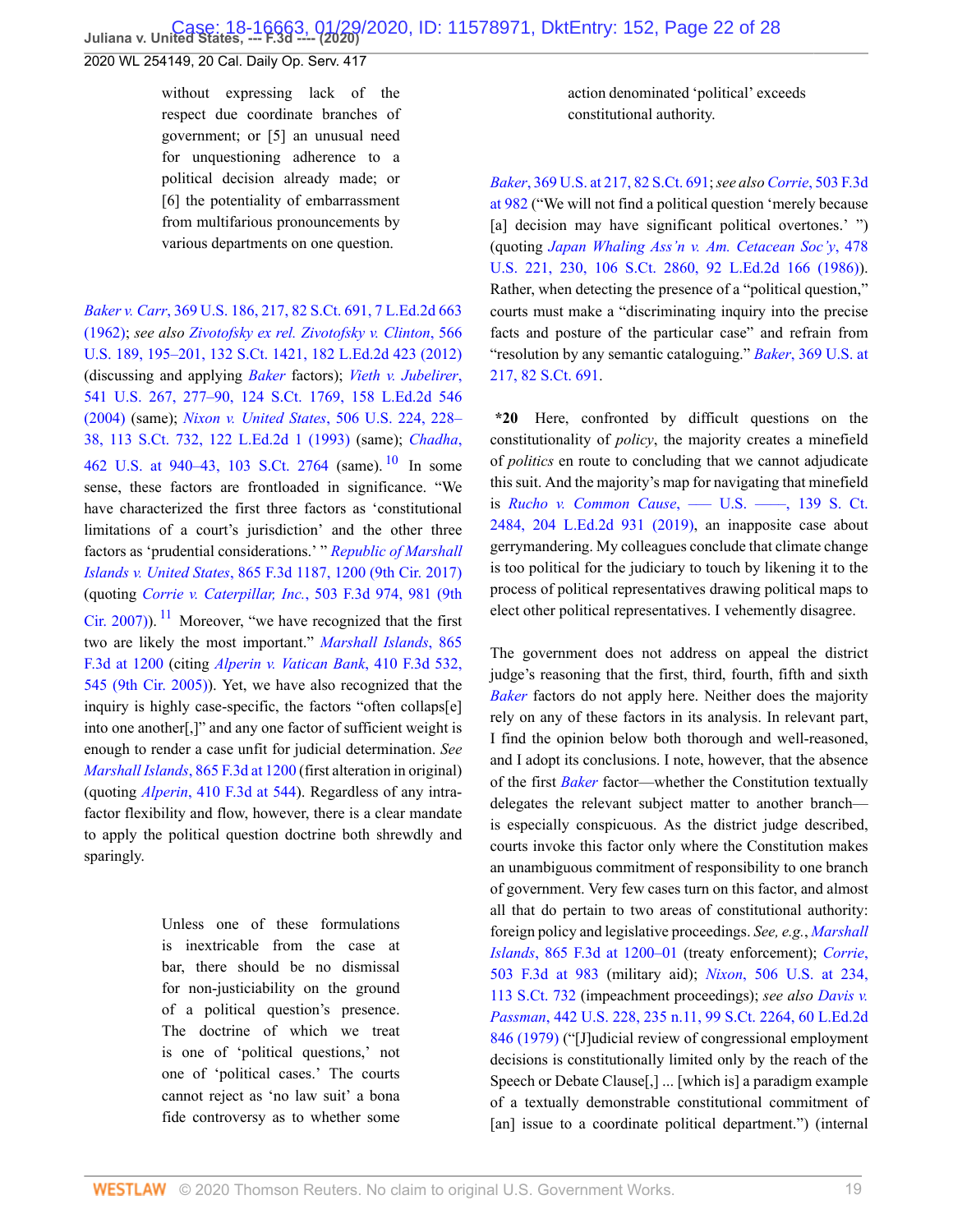quotation marks omitted); *[Zivotofsky ex rel. Zivotofsky v.](http://www.westlaw.com/Link/Document/FullText?findType=Y&serNum=2036417174&pubNum=0000708&originatingDoc=I92da3060396e11eabed3a1bc09b332eb&refType=RP&fi=co_pp_sp_708_2086&originationContext=document&vr=3.0&rs=cblt1.0&transitionType=DocumentItem&contextData=(sc.UserEnteredCitation)#co_pp_sp_708_2086) Kerry*[, 576 U.S. 1, 135 S. Ct. 2076, 2086, 192 L.Ed.2d 83](http://www.westlaw.com/Link/Document/FullText?findType=Y&serNum=2036417174&pubNum=0000708&originatingDoc=I92da3060396e11eabed3a1bc09b332eb&refType=RP&fi=co_pp_sp_708_2086&originationContext=document&vr=3.0&rs=cblt1.0&transitionType=DocumentItem&contextData=(sc.UserEnteredCitation)#co_pp_sp_708_2086) [\(2015\)](http://www.westlaw.com/Link/Document/FullText?findType=Y&serNum=2036417174&pubNum=0000708&originatingDoc=I92da3060396e11eabed3a1bc09b332eb&refType=RP&fi=co_pp_sp_708_2086&originationContext=document&vr=3.0&rs=cblt1.0&transitionType=DocumentItem&contextData=(sc.UserEnteredCitation)#co_pp_sp_708_2086) ("The text and structure of the Constitution grant the President the power to recognize foreign nations and governments.").

<span id="page-22-0"></span>Since this matter has been under submission, the Supreme Court cordoned off an additional area from judicial review based in part on a textual commitment to another branch: partisan gerrymandering. *See Rucho*[, 139 S. Ct. at 2494–](http://www.westlaw.com/Link/Document/FullText?findType=Y&serNum=2048580355&pubNum=0000708&originatingDoc=I92da3060396e11eabed3a1bc09b332eb&refType=RP&fi=co_pp_sp_708_2494&originationContext=document&vr=3.0&rs=cblt1.0&transitionType=DocumentItem&contextData=(sc.UserEnteredCitation)#co_pp_sp_708_2494)  $96.$  $96.$ <sup>[12](#page-27-1)</sup> Obviously, the Constitution does not explicitly address climate change. But neither does climate change *implicitly* fall within a recognized political-question area. As the district judge described, the questions of energy policy at stake here may have rippling effects on foreign policy considerations, but that is not enough to wholly exempt the subject matter from our review. *See [Juliana v. United States](http://www.westlaw.com/Link/Document/FullText?findType=Y&serNum=2040284204&pubNum=0007903&originatingDoc=I92da3060396e11eabed3a1bc09b332eb&refType=RP&fi=co_pp_sp_7903_1238&originationContext=document&vr=3.0&rs=cblt1.0&transitionType=DocumentItem&contextData=(sc.UserEnteredCitation)#co_pp_sp_7903_1238)*, 217 F. Supp. [3d 1224, 1238 \(D. Or. 2016\)](http://www.westlaw.com/Link/Document/FullText?findType=Y&serNum=2040284204&pubNum=0007903&originatingDoc=I92da3060396e11eabed3a1bc09b332eb&refType=RP&fi=co_pp_sp_7903_1238&originationContext=document&vr=3.0&rs=cblt1.0&transitionType=DocumentItem&contextData=(sc.UserEnteredCitation)#co_pp_sp_7903_1238) ("[U]nlike the decisions to go to war, take action to keep a particular foreign leader in power, or give aid to another country, climate change policy is not *inherently*, or even primarily, a foreign policy decision."); *see also Baker*[, 369 U.S. at 211, 82 S.Ct. 691](http://www.westlaw.com/Link/Document/FullText?findType=Y&serNum=1962127595&pubNum=0000780&originatingDoc=I92da3060396e11eabed3a1bc09b332eb&refType=RP&fi=co_pp_sp_780_211&originationContext=document&vr=3.0&rs=cblt1.0&transitionType=DocumentItem&contextData=(sc.UserEnteredCitation)#co_pp_sp_780_211) ("[I]t is error to suppose that every case or controversy which touches foreign relations lies beyond judicial cognizance.").

**\*21** Without endorsement from the constitutional text, the majority's theory is grounded exclusively in the second *[Baker](http://www.westlaw.com/Link/Document/FullText?findType=Y&serNum=1962127595&pubNum=0000780&originatingDoc=I92da3060396e11eabed3a1bc09b332eb&refType=RP&originationContext=document&vr=3.0&rs=cblt1.0&transitionType=DocumentItem&contextData=(sc.UserEnteredCitation))* factor: a (supposed) lack of clear judicial standards for shaping relief. Relying heavily on *[Rucho](http://www.westlaw.com/Link/Document/FullText?findType=Y&serNum=2048580355&pubNum=0000708&originatingDoc=I92da3060396e11eabed3a1bc09b332eb&refType=RP&originationContext=document&vr=3.0&rs=cblt1.0&transitionType=DocumentItem&contextData=(sc.UserEnteredCitation))*, the majority contends that we cannot formulate standards (1) to determine what relief "is sufficient to remediate the claimed constitutional violation" or (2) to "supervise<sup>[]</sup> or enforce<sup>[]"</sup> such relief. Maj. Op. at ——.

The first point is a red herring. Plaintiffs submit ample evidence that there is a discernable "tipping point" at which the government's conduct turns from facilitating mere pollution to inducing an unstoppable cataclysm in violation of plaintiffs' rights. Indeed, the majority itself cites plaintiffs' evidence that "atmospheric carbon levels of 350 parts per million are necessary to stabilize the climate." *Id.* at ––––. This clear line stands in stark contrast to *[Rucho](http://www.westlaw.com/Link/Document/FullText?findType=Y&serNum=2048580355&pubNum=0000708&originatingDoc=I92da3060396e11eabed3a1bc09b332eb&refType=RP&originationContext=document&vr=3.0&rs=cblt1.0&transitionType=DocumentItem&contextData=(sc.UserEnteredCitation))*, which held that—even assuming an excessively partisan gerrymander was unconstitutional—no standards exist by which to determine *when a rights violation has even occurred*. There, "[t]he central problem [wa]s not determining whether a jurisdiction has engaged in partisan gerrymandering. It [wa]s determining when political gerrymandering has gone too far." *Rucho*[, 139 S. Ct. at 2497](http://www.westlaw.com/Link/Document/FullText?findType=Y&serNum=2048580355&pubNum=0000708&originatingDoc=I92da3060396e11eabed3a1bc09b332eb&refType=RP&fi=co_pp_sp_708_2497&originationContext=document&vr=3.0&rs=cblt1.0&transitionType=DocumentItem&contextData=(sc.UserEnteredCitation)#co_pp_sp_708_2497) (internal quotation marks omitted); *see also id.* [at 2498](http://www.westlaw.com/Link/Document/FullText?findType=Y&serNum=2048580355&pubNum=0000708&originatingDoc=I92da3060396e11eabed3a1bc09b332eb&refType=RP&fi=co_pp_sp_708_2498&originationContext=document&vr=3.0&rs=cblt1.0&transitionType=DocumentItem&contextData=(sc.UserEnteredCitation)#co_pp_sp_708_2498) ("[T]he question is one of degree: How to provide a standard for deciding how much partisan dominance is too much.") (internal quotation marks omitted); *id.* [at 2499](http://www.westlaw.com/Link/Document/FullText?findType=Y&serNum=2048580355&pubNum=0000708&originatingDoc=I92da3060396e11eabed3a1bc09b332eb&refType=RP&fi=co_pp_sp_708_2499&originationContext=document&vr=3.0&rs=cblt1.0&transitionType=DocumentItem&contextData=(sc.UserEnteredCitation)#co_pp_sp_708_2499) ("If federal courts are to ... adjudicat[e] partisan gerrymandering claims, they must be armed with a standard that can reliably differentiate unconstitutional from constitutional political gerrymandering.") (internal quotation marks and citation omitted).

Here, the right at issue is fundamentally one of a discernable standard: the amount of fossil-fuel emissions that will irreparably devastate our Nation. That amount can be established by scientific evidence like that proffered by the plaintiffs. Moreover, we need not *definitively* determine that standard today. Rather, we need conclude only that plaintiffs have submitted sufficient evidence to create a genuine dispute as to whether such an amount can possibly be determined as a matter of scientific fact. Plaintiffs easily clear this bar. Of course, plaintiffs will have to carry their burden of proof to establish this fact in order to prevail at trial, but that issue is not before us. We must not get ahead of ourselves.

The procedural posture of this case also informs the question of oversight and enforcement. It appears the majority's real concerns lie not in the judiciary's ability to draw a line between lawful and unlawful conduct, but in our ability to equitably walk the government back from that line without wholly subverting the authority of our coequal branches. My colleagues take great issue with plaintiffs' request for a "plan" to reduce fossil-fuel emissions. I am not so concerned. At this stage, we need not promise plaintiffs the moon (or, more apropos, the earth in a habitable state). For purposes of standing, we need hold only that the trial court could fashion some sort of meaningful relief should plaintiffs prevail on the merits.<sup>[13](#page-27-2)</sup>

<span id="page-22-1"></span>**\*22** Nor would any such remedial "plan" necessarily require the courts to muck around in policymaking to an impermissible degree; the *scope* and *number* of policies a court would have to reform to provide relief is irrelevant to the second *[Baker](http://www.westlaw.com/Link/Document/FullText?findType=Y&serNum=1962127595&pubNum=0000780&originatingDoc=I92da3060396e11eabed3a1bc09b332eb&refType=RP&originationContext=document&vr=3.0&rs=cblt1.0&transitionType=DocumentItem&contextData=(sc.UserEnteredCitation))* factor, which asks only if there are judicially discernable standards to guide that reformation. Indeed, our history is no stranger to widespread, programmatic changes in government functions ushered in by the judiciary's commitment to requiring adherence to the Constitution. Upholding the Constitution's prohibition on cruel and unusual punishment, for example, the Court ordered the overhaul of prisons in the Nation's most populous state. *See [Brown v.](http://www.westlaw.com/Link/Document/FullText?findType=Y&serNum=2025330790&pubNum=0000780&originatingDoc=I92da3060396e11eabed3a1bc09b332eb&refType=RP&fi=co_pp_sp_780_511&originationContext=document&vr=3.0&rs=cblt1.0&transitionType=DocumentItem&contextData=(sc.UserEnteredCitation)#co_pp_sp_780_511) Plata*[, 563 U.S. 493, 511, 131 S.Ct. 1910, 179 L.Ed.2d 969](http://www.westlaw.com/Link/Document/FullText?findType=Y&serNum=2025330790&pubNum=0000780&originatingDoc=I92da3060396e11eabed3a1bc09b332eb&refType=RP&fi=co_pp_sp_780_511&originationContext=document&vr=3.0&rs=cblt1.0&transitionType=DocumentItem&contextData=(sc.UserEnteredCitation)#co_pp_sp_780_511)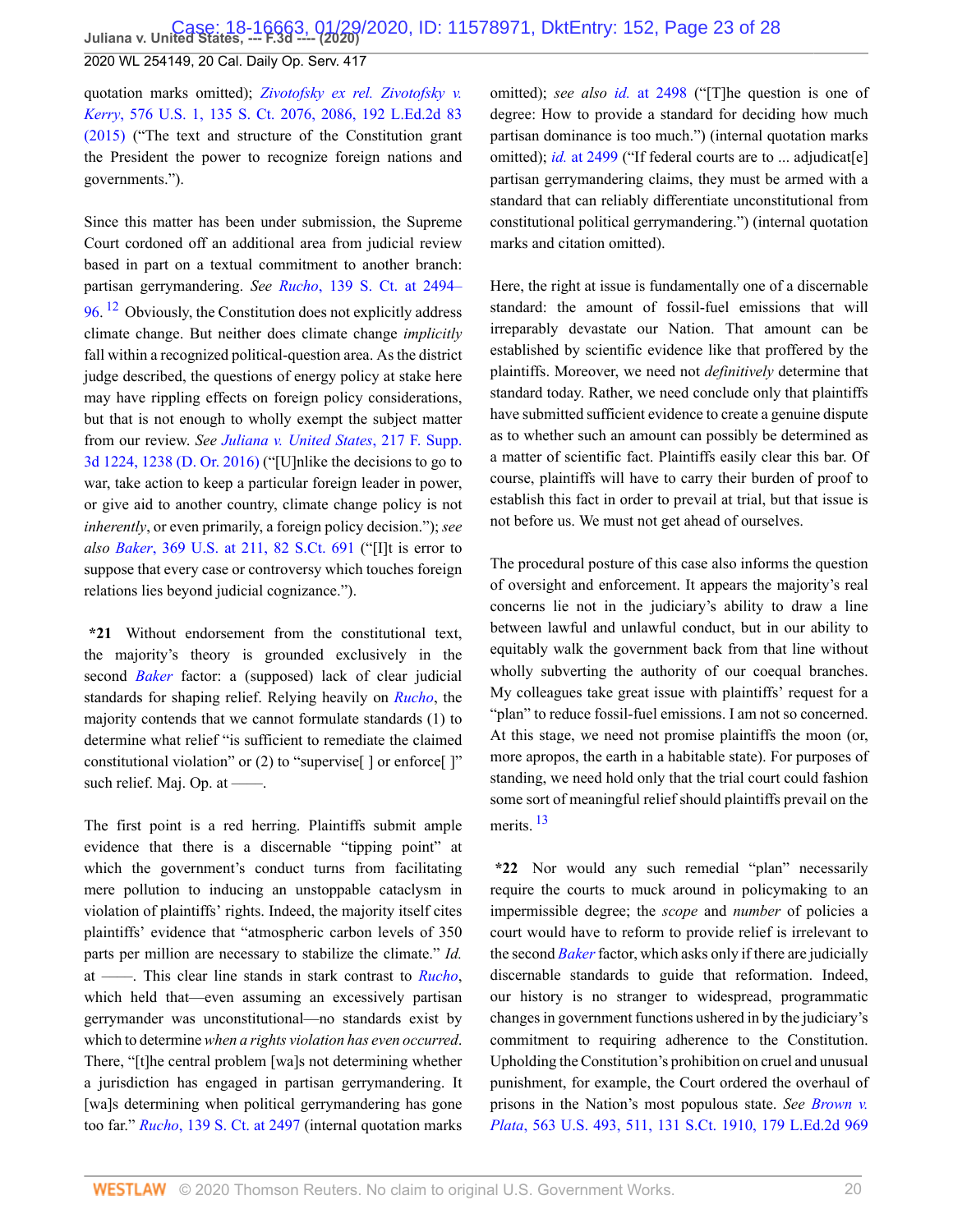**Juliana v. United States, --- F.3d ---- (2020)** Case: 18-16663, 01/29/2020, ID: 11578971, DktEntry: 152, Page 24 of 28

# 2020 WL 254149, 20 Cal. Daily Op. Serv. 417

<span id="page-23-0"></span>[\(2011\)](http://www.westlaw.com/Link/Document/FullText?findType=Y&serNum=2025330790&pubNum=0000780&originatingDoc=I92da3060396e11eabed3a1bc09b332eb&refType=RP&fi=co_pp_sp_780_511&originationContext=document&vr=3.0&rs=cblt1.0&transitionType=DocumentItem&contextData=(sc.UserEnteredCitation)#co_pp_sp_780_511) ("Courts may not allow constitutional violations to continue simply because a remedy would involve intrusion into the realm of prison administration.") And in its finest hour, the Court mandated the racial integration of every public school—state and federal—in the Nation, vindicating the Constitution's guarantee of equal protection under the law. [14](#page-27-3) *See [Brown v. Bd. of Educ.](http://www.westlaw.com/Link/Document/FullText?findType=Y&serNum=1954121869&pubNum=0000708&originatingDoc=I92da3060396e11eabed3a1bc09b332eb&refType=RP&originationContext=document&vr=3.0&rs=cblt1.0&transitionType=DocumentItem&contextData=(sc.UserEnteredCitation))* (*Brown I*), 347 U.S. [483, 74 S.Ct. 686, 98 L.Ed. 873 \(1954\)](http://www.westlaw.com/Link/Document/FullText?findType=Y&serNum=1954121869&pubNum=0000708&originatingDoc=I92da3060396e11eabed3a1bc09b332eb&refType=RP&originationContext=document&vr=3.0&rs=cblt1.0&transitionType=DocumentItem&contextData=(sc.UserEnteredCitation)); *[Bolling v. Sharpe](http://www.westlaw.com/Link/Document/FullText?findType=Y&serNum=1954117300&pubNum=0000708&originatingDoc=I92da3060396e11eabed3a1bc09b332eb&refType=RP&originationContext=document&vr=3.0&rs=cblt1.0&transitionType=DocumentItem&contextData=(sc.UserEnteredCitation))*, [347 U.S. 497, 74 S.Ct. 693, 98 L.Ed. 884 \(1954\)](http://www.westlaw.com/Link/Document/FullText?findType=Y&serNum=1954117300&pubNum=0000708&originatingDoc=I92da3060396e11eabed3a1bc09b332eb&refType=RP&originationContext=document&vr=3.0&rs=cblt1.0&transitionType=DocumentItem&contextData=(sc.UserEnteredCitation)). In the school desegregation cases, the Supreme Court was explicitly unconcerned with the fact that crafting relief would require individualized review of thousands of state and local policies that facilitated segregation. Rather, a unanimous Court held that the judiciary could work to dissemble segregation over time while remaining cognizant of the many public interests at stake:

To effectuate [the plaintiffs'] interest[s] may call for elimination of a variety of obstacles in making the transition to school systems operated in accordance with the constitutional principles set forth in [*[Brown I](http://www.westlaw.com/Link/Document/FullText?findType=Y&serNum=1954121869&pubNum=0000506&originatingDoc=I92da3060396e11eabed3a1bc09b332eb&refType=RP&originationContext=document&vr=3.0&rs=cblt1.0&transitionType=DocumentItem&contextData=(sc.UserEnteredCitation))*]. Courts of equity may properly take into account the public interest in the elimination of such obstacles in a systematic and effective manner. But it should go without saying that the vitality of these constitutional principles cannot be allowed to yield simply because of disagreement with them.

... [T]he courts may find that additional time is necessary to carry out the ruling in an effective manner. The burden rests upon the defendants to establish that such time is necessary in the public interest and is consistent with good faith compliance at the earliest practicable date. To that end, the courts may consider problems related to administration, arising from the physical condition of the school plant, the school transportation system, personnel, revision of school districts and attendance areas into compact units to achieve a system of determining admission to the public schools on a nonracial basis, and revision of local laws and regulations which may be necessary in solving the foregoing problems.

# *Brown v. Bd. of Educ.* (*Brown II*[\), 349 U.S. 294, 300–01, 75](http://www.westlaw.com/Link/Document/FullText?findType=Y&serNum=1955122456&pubNum=0000708&originatingDoc=I92da3060396e11eabed3a1bc09b332eb&refType=RP&fi=co_pp_sp_708_300&originationContext=document&vr=3.0&rs=cblt1.0&transitionType=DocumentItem&contextData=(sc.UserEnteredCitation)#co_pp_sp_708_300) [S.Ct. 753, 99 L.Ed. 1083 \(1955\).](http://www.westlaw.com/Link/Document/FullText?findType=Y&serNum=1955122456&pubNum=0000708&originatingDoc=I92da3060396e11eabed3a1bc09b332eb&refType=RP&fi=co_pp_sp_708_300&originationContext=document&vr=3.0&rs=cblt1.0&transitionType=DocumentItem&contextData=(sc.UserEnteredCitation)#co_pp_sp_708_300)

As we are all too aware, it took decades to even partially realize *[Brown](http://www.westlaw.com/Link/Document/FullText?findType=Y&serNum=1954121869&originatingDoc=I92da3060396e11eabed3a1bc09b332eb&refType=RP&originationContext=document&vr=3.0&rs=cblt1.0&transitionType=DocumentItem&contextData=(sc.UserEnteredCitation))*'s promise, but the slow churn of constitutional vindication did not dissuade the *[Brown](http://www.westlaw.com/Link/Document/FullText?findType=Y&serNum=1955122456&pubNum=0000780&originatingDoc=I92da3060396e11eabed3a1bc09b332eb&refType=RP&originationContext=document&vr=3.0&rs=cblt1.0&transitionType=DocumentItem&contextData=(sc.UserEnteredCitation))* Court, and it should not dissuade us here. Plaintiffs' request for a "plan" is neither novel nor judicially incognizable. Rather, consistent with our historical practices, their request is a recognition that remedying decades of institutionalized violations may take some time. Here, too, decelerating from our path toward cataclysm will undoubtedly require "elimination of a variety of obstacles." Those obstacles may be great in number, novelty, and magnitude, but there is no indication that they are devoid of discernable standards. Busing mandates, facilities allocation, and district-drawing were all "complex policy decisions" faced by post-*[Brown](http://www.westlaw.com/Link/Document/FullText?findType=Y&serNum=1955122456&pubNum=0000780&originatingDoc=I92da3060396e11eabed3a1bc09b332eb&refType=RP&originationContext=document&vr=3.0&rs=cblt1.0&transitionType=DocumentItem&contextData=(sc.UserEnteredCitation))* trial courts, *see* Maj. Op. at ––––, and I have no doubt that disentangling the government from promotion of fossil fuels will take an equally deft judicial hand. Mere complexity, however, does not put the issue out of the courts' reach. Neither the government nor the majority has articulated why the courts could not weigh scientific and prudential considerations—as we often do—to put the government on a path to constitutional compliance.

**\*23** The majority also expresses concern that any remedial plan would require us to compel "the adoption of a comprehensive scheme to decrease fossil fuel emissions and combat climate change[.]" *Id.* at ——. Even if the operative complaint is fairly read as requesting an affirmative scheme to address *all* drivers of climate change, however caused, *see id.* at —— n.6., such an overbroad request does not doom our ability to redress those drivers implicated by the conduct at issue here. Courts routinely grant plaintiffs less than the full gamut of requested relief, and our inability to compel legislation that addresses emissions beyond the scope of this case—such as those purely in the private sphere or within the control of foreign governments—speaks nothing to our ability to enjoin the government from exercising its discretion in violation of plaintiffs' constitutional rights.

# **4.**

In sum, resolution of this action requires answers only to scientific questions, not political ones. And plaintiffs have put forth sufficient evidence demonstrating their entitlement to have those questions addressed at trial in a court of law.

As discussed above, the majority reaches the opposite conclusion not by marching purposefully through the *[Baker](http://www.westlaw.com/Link/Document/FullText?findType=Y&serNum=1962127595&pubNum=0000780&originatingDoc=I92da3060396e11eabed3a1bc09b332eb&refType=RP&originationContext=document&vr=3.0&rs=cblt1.0&transitionType=DocumentItem&contextData=(sc.UserEnteredCitation))* factors, which carve out a narrow set of nonjusticiable *political* cases, but instead by broadly invoking *[Rucho](http://www.westlaw.com/Link/Document/FullText?findType=Y&serNum=2048580355&pubNum=0000708&originatingDoc=I92da3060396e11eabed3a1bc09b332eb&refType=RP&originationContext=document&vr=3.0&rs=cblt1.0&transitionType=DocumentItem&contextData=(sc.UserEnteredCitation))* in a manner that would cull from our dockets any case that presents administrative issues "too difficult for the judiciary to manage." Maj. Op. at ——. That simply is not the test. Difficult questions are not necessarily political questions and, beyond reaching the wrong conclusion in this case, the majority's application of *[Rucho](http://www.westlaw.com/Link/Document/FullText?findType=Y&serNum=2048580355&pubNum=0000708&originatingDoc=I92da3060396e11eabed3a1bc09b332eb&refType=RP&originationContext=document&vr=3.0&rs=cblt1.0&transitionType=DocumentItem&contextData=(sc.UserEnteredCitation))* threatens to eviscerate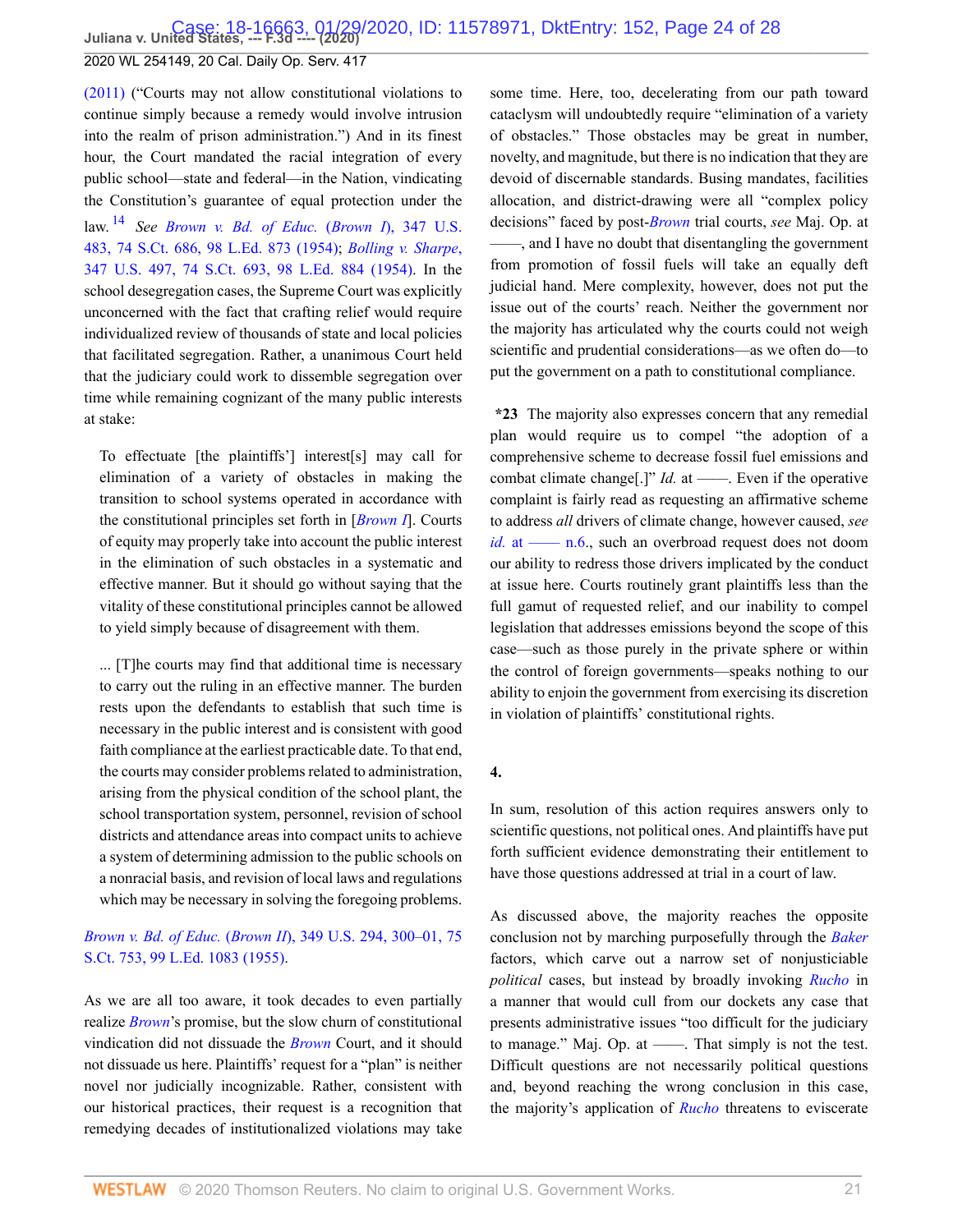**Juliana v. United States, --- F.3d ---- (2020)** Case: 18-16663, 01/29/2020, ID: 11578971, DktEntry: 152, Page 25 of 28

# 2020 WL 254149, 20 Cal. Daily Op. Serv. 417

judicial review in a swath of complicated but plainly apolitical contexts.

*[Rucho](http://www.westlaw.com/Link/Document/FullText?findType=Y&serNum=2048580355&pubNum=0000708&originatingDoc=I92da3060396e11eabed3a1bc09b332eb&refType=RP&originationContext=document&vr=3.0&rs=cblt1.0&transitionType=DocumentItem&contextData=(sc.UserEnteredCitation))*'s limitations should be apparent on the face of that opinion. *[Rucho](http://www.westlaw.com/Link/Document/FullText?findType=Y&serNum=2048580355&pubNum=0000708&originatingDoc=I92da3060396e11eabed3a1bc09b332eb&refType=RP&originationContext=document&vr=3.0&rs=cblt1.0&transitionType=DocumentItem&contextData=(sc.UserEnteredCitation))* addresses the political process itself, namely whether the [metastasis](http://www.westlaw.com/Link/Document/FullText?entityType=disease&entityId=Iabd5c4c4475411db9765f9243f53508a&originationContext=document&transitionType=DocumentItem&contextData=(sc.Default)&vr=3.0&rs=cblt1.0) of partisan politics has unconstitutionally invaded the drawing of political districts within states. Indeed, the *[Rucho](http://www.westlaw.com/Link/Document/FullText?findType=Y&serNum=2048580355&pubNum=0000708&originatingDoc=I92da3060396e11eabed3a1bc09b332eb&refType=RP&originationContext=document&vr=3.0&rs=cblt1.0&transitionType=DocumentItem&contextData=(sc.UserEnteredCitation))* opinion characterizes the issue before it as a request for the Court to reallocate political power between the major parties. *Rucho*[, 139 S.](http://www.westlaw.com/Link/Document/FullText?findType=Y&serNum=2048580355&pubNum=0000708&originatingDoc=I92da3060396e11eabed3a1bc09b332eb&refType=RP&fi=co_pp_sp_708_2502&originationContext=document&vr=3.0&rs=cblt1.0&transitionType=DocumentItem&contextData=(sc.UserEnteredCitation)#co_pp_sp_708_2502) [Ct. at 2502, 2507, 2508.](http://www.westlaw.com/Link/Document/FullText?findType=Y&serNum=2048580355&pubNum=0000708&originatingDoc=I92da3060396e11eabed3a1bc09b332eb&refType=RP&fi=co_pp_sp_708_2502&originationContext=document&vr=3.0&rs=cblt1.0&transitionType=DocumentItem&contextData=(sc.UserEnteredCitation)#co_pp_sp_708_2502) *[Baker](http://www.westlaw.com/Link/Document/FullText?findType=Y&serNum=1962127595&pubNum=0000780&originatingDoc=I92da3060396e11eabed3a1bc09b332eb&refType=RP&originationContext=document&vr=3.0&rs=cblt1.0&transitionType=DocumentItem&contextData=(sc.UserEnteredCitation))* factors aside, *[Rucho](http://www.westlaw.com/Link/Document/FullText?findType=Y&serNum=2048580355&pubNum=0000708&originatingDoc=I92da3060396e11eabed3a1bc09b332eb&refType=RP&originationContext=document&vr=3.0&rs=cblt1.0&transitionType=DocumentItem&contextData=(sc.UserEnteredCitation))* surely confronts fundamentally "political" questions in the common sense of the term. Nothing about climate change, however, is inherently political. The majority is correct that redressing climate change will require consideration of scientific, economic, energy, and other policy factors. But that endeavor does not implicate the way we elect representatives, assign governmental powers, or otherwise structure our polity.

Regardless, we do not limit our jurisdiction based on common parlance. Instead, legal and constitutional principles define the ambit of our authority. In the present case, the *[Baker](http://www.westlaw.com/Link/Document/FullText?findType=Y&serNum=1962127595&pubNum=0000780&originatingDoc=I92da3060396e11eabed3a1bc09b332eb&refType=RP&originationContext=document&vr=3.0&rs=cblt1.0&transitionType=DocumentItem&contextData=(sc.UserEnteredCitation))* factors provide the relevant guide and further distinguish *[Rucho](http://www.westlaw.com/Link/Document/FullText?findType=Y&serNum=2048580355&pubNum=0000708&originatingDoc=I92da3060396e11eabed3a1bc09b332eb&refType=RP&originationContext=document&vr=3.0&rs=cblt1.0&transitionType=DocumentItem&contextData=(sc.UserEnteredCitation))*. As noted above, *[Rucho](http://www.westlaw.com/Link/Document/FullText?findType=Y&serNum=2048580355&pubNum=0000708&originatingDoc=I92da3060396e11eabed3a1bc09b332eb&refType=RP&originationContext=document&vr=3.0&rs=cblt1.0&transitionType=DocumentItem&contextData=(sc.UserEnteredCitation))*'s holding that policing partisan gerrymandering is beyond the courts' competence rests heavily on the first *[Baker](http://www.westlaw.com/Link/Document/FullText?findType=Y&serNum=1962127595&pubNum=0000780&originatingDoc=I92da3060396e11eabed3a1bc09b332eb&refType=RP&originationContext=document&vr=3.0&rs=cblt1.0&transitionType=DocumentItem&contextData=(sc.UserEnteredCitation))* factor, *i.e.*, the textual and historical delegation of electoral-district drawing to state legislatures. The *[Rucho](http://www.westlaw.com/Link/Document/FullText?findType=Y&serNum=2048580355&pubNum=0000708&originatingDoc=I92da3060396e11eabed3a1bc09b332eb&refType=RP&originationContext=document&vr=3.0&rs=cblt1.0&transitionType=DocumentItem&contextData=(sc.UserEnteredCitation))* Court decided it could not discern mathematical standards to navigate a way out of that particular political thicket. It did not, however, hold that mathematical (or scientific) difficulties in creating appropriate standards divest jurisdiction in *any* context. Such an expansive reading of *[Rucho](http://www.westlaw.com/Link/Document/FullText?findType=Y&serNum=2048580355&pubNum=0000708&originatingDoc=I92da3060396e11eabed3a1bc09b332eb&refType=RP&originationContext=document&vr=3.0&rs=cblt1.0&transitionType=DocumentItem&contextData=(sc.UserEnteredCitation))* would permit the "political question" exception to swallow the rule.

Global warming is certainly an imposing conundrum, but so are diversity in higher education, the intersection between prenatal life and maternal health, the role of religion in civic society, and many other social concerns. *Cf. [Regents](http://www.westlaw.com/Link/Document/FullText?findType=Y&serNum=1978139508&pubNum=0000780&originatingDoc=I92da3060396e11eabed3a1bc09b332eb&refType=RP&fi=co_pp_sp_780_360&originationContext=document&vr=3.0&rs=cblt1.0&transitionType=DocumentItem&contextData=(sc.UserEnteredCitation)#co_pp_sp_780_360) of the Univ. of Cal. v. Bakke*[, 438 U.S. 265, 360, 98 S.Ct.](http://www.westlaw.com/Link/Document/FullText?findType=Y&serNum=1978139508&pubNum=0000780&originatingDoc=I92da3060396e11eabed3a1bc09b332eb&refType=RP&fi=co_pp_sp_780_360&originationContext=document&vr=3.0&rs=cblt1.0&transitionType=DocumentItem&contextData=(sc.UserEnteredCitation)#co_pp_sp_780_360) [2733, 57 L.Ed.2d 750 \(1978\)](http://www.westlaw.com/Link/Document/FullText?findType=Y&serNum=1978139508&pubNum=0000780&originatingDoc=I92da3060396e11eabed3a1bc09b332eb&refType=RP&fi=co_pp_sp_780_360&originationContext=document&vr=3.0&rs=cblt1.0&transitionType=DocumentItem&contextData=(sc.UserEnteredCitation)#co_pp_sp_780_360) ("[T]he line between honest and thoughtful appraisal of the effects of past discrimination and paternalistic stereotyping is not so clear[.]"); *[Planned](http://www.westlaw.com/Link/Document/FullText?findType=Y&serNum=1992116314&pubNum=0000780&originatingDoc=I92da3060396e11eabed3a1bc09b332eb&refType=RP&fi=co_pp_sp_780_871&originationContext=document&vr=3.0&rs=cblt1.0&transitionType=DocumentItem&contextData=(sc.UserEnteredCitation)#co_pp_sp_780_871) [Parenthood of Se. Pa. v. Casey](http://www.westlaw.com/Link/Document/FullText?findType=Y&serNum=1992116314&pubNum=0000780&originatingDoc=I92da3060396e11eabed3a1bc09b332eb&refType=RP&fi=co_pp_sp_780_871&originationContext=document&vr=3.0&rs=cblt1.0&transitionType=DocumentItem&contextData=(sc.UserEnteredCitation)#co_pp_sp_780_871)*, 505 U.S. 833, 871, 112 S.Ct. [2791, 120 L.Ed.2d 674 \(1992\)](http://www.westlaw.com/Link/Document/FullText?findType=Y&serNum=1992116314&pubNum=0000780&originatingDoc=I92da3060396e11eabed3a1bc09b332eb&refType=RP&fi=co_pp_sp_780_871&originationContext=document&vr=3.0&rs=cblt1.0&transitionType=DocumentItem&contextData=(sc.UserEnteredCitation)#co_pp_sp_780_871) (stating that *[Roe v. Wade](http://www.westlaw.com/Link/Document/FullText?findType=Y&serNum=1973126316&pubNum=0000708&originatingDoc=I92da3060396e11eabed3a1bc09b332eb&refType=RP&originationContext=document&vr=3.0&rs=cblt1.0&transitionType=DocumentItem&contextData=(sc.UserEnteredCitation))*, 410 [U.S. 113, 93 S.Ct. 705, 35 L.Ed.2d 147 \(1973\)](http://www.westlaw.com/Link/Document/FullText?findType=Y&serNum=1973126316&pubNum=0000708&originatingDoc=I92da3060396e11eabed3a1bc09b332eb&refType=RP&originationContext=document&vr=3.0&rs=cblt1.0&transitionType=DocumentItem&contextData=(sc.UserEnteredCitation)), involved the "difficult question" of determining the "weight to be given [the] state interest" in light of the "strength of the woman's [privacy] interest"); *[Am. Legion v. Am. Humanist](http://www.westlaw.com/Link/Document/FullText?findType=Y&serNum=2048519600&pubNum=0000708&originatingDoc=I92da3060396e11eabed3a1bc09b332eb&refType=RP&fi=co_pp_sp_708_2094&originationContext=document&vr=3.0&rs=cblt1.0&transitionType=DocumentItem&contextData=(sc.UserEnteredCitation)#co_pp_sp_708_2094)*

*Ass'n*[, ––– U.S. ––––, 139 S. Ct. 2067, 2094, 204 L.Ed.2d 452](http://www.westlaw.com/Link/Document/FullText?findType=Y&serNum=2048519600&pubNum=0000708&originatingDoc=I92da3060396e11eabed3a1bc09b332eb&refType=RP&fi=co_pp_sp_708_2094&originationContext=document&vr=3.0&rs=cblt1.0&transitionType=DocumentItem&contextData=(sc.UserEnteredCitation)#co_pp_sp_708_2094) [\(2019\)](http://www.westlaw.com/Link/Document/FullText?findType=Y&serNum=2048519600&pubNum=0000708&originatingDoc=I92da3060396e11eabed3a1bc09b332eb&refType=RP&fi=co_pp_sp_708_2094&originationContext=document&vr=3.0&rs=cblt1.0&transitionType=DocumentItem&contextData=(sc.UserEnteredCitation)#co_pp_sp_708_2094) (Kavanaugh, J., concurring) (noting that determining the constitutionality of a large cross's presence on public land was "difficult because it represents a clash of genuine and important interests"). These issues may not have been considered within the purview of the judicial branch had the Court imported wholesale *[Rucho](http://www.westlaw.com/Link/Document/FullText?findType=Y&serNum=2048580355&originatingDoc=I92da3060396e11eabed3a1bc09b332eb&refType=RP&originationContext=document&vr=3.0&rs=cblt1.0&transitionType=DocumentItem&contextData=(sc.UserEnteredCitation))*'s "manageable standards" analysis even in the absence of *[Rucho](http://www.westlaw.com/Link/Document/FullText?findType=Y&serNum=2048580355&originatingDoc=I92da3060396e11eabed3a1bc09b332eb&refType=RP&originationContext=document&vr=3.0&rs=cblt1.0&transitionType=DocumentItem&contextData=(sc.UserEnteredCitation))*'s inherently political underpinnings. Beyond the outcome of the instant case, I fear that the majority's holding strikes a powerful blow to our ability to hear important cases of widespread concern.

#### **III.**

**\*24** To be sure, unless there is a constitutional violation, courts should allow the democratic and political processes to perform their functions. And while all would now readily agree that the 91 years between the Emancipation Proclamation and the decision in *[Brown v. Board](http://www.westlaw.com/Link/Document/FullText?findType=Y&serNum=1955122456&pubNum=0000780&originatingDoc=I92da3060396e11eabed3a1bc09b332eb&refType=RP&originationContext=document&vr=3.0&rs=cblt1.0&transitionType=DocumentItem&contextData=(sc.UserEnteredCitation))* was too long, determining when a court must step in to protect fundamental rights is not an exact science. In this case, my colleagues say that time is "never"; I say it is now.

<span id="page-24-0"></span>Were we addressing a matter of social injustice, one might sincerely lament any delay, but take solace that "the arc of the moral universe is long, but it bends towards justice."  $\frac{15}{2}$  $\frac{15}{2}$  $\frac{15}{2}$ The denial of an individual, constitutional right—though grievous and harmful—can be corrected in the future, even if it takes 91 years. And that possibility provides hope for future generations.

Where is the hope in today's decision? Plaintiffs' claims are based on science, specifically, an impending point of no return. If plaintiffs' fears, backed by the government's *own studies*, prove true, history will not judge us kindly. When the seas envelop our coastal cities, fires and droughts haunt our interiors, and storms ravage everything between, those remaining will ask: Why did so many do so little?

I would hold that plaintiffs have standing to challenge the government's conduct, have articulated claims under the Constitution, and have presented sufficient evidence to press those claims at trial. I would therefore affirm the district court.

With respect, I dissent.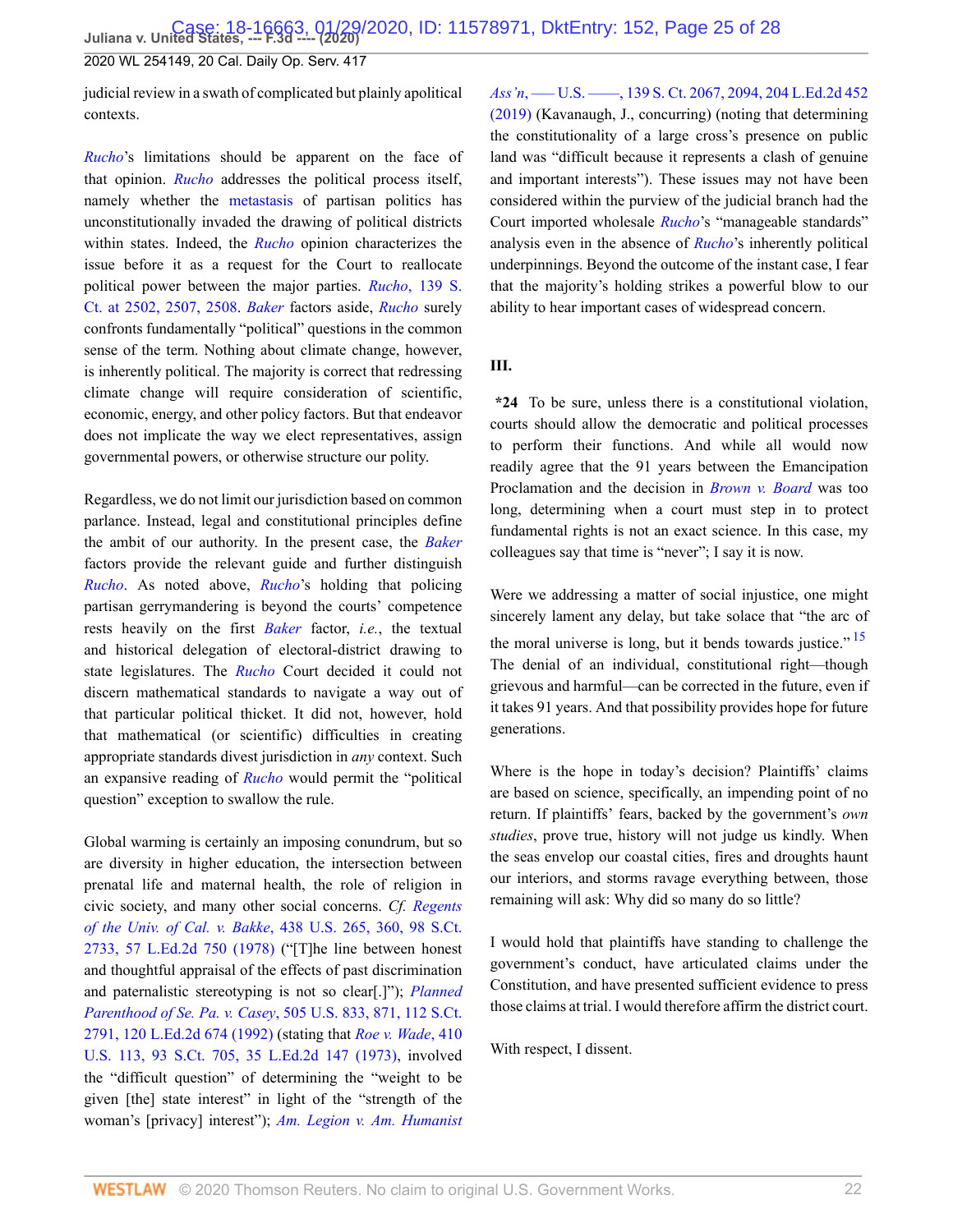#### **All Citations**

--- F.3d ----, 2020 WL 254149, 20 Cal. Daily Op. Serv. 417

Footnotes

- <span id="page-25-0"></span>The Honorable Josephine L. Staton, United States District Judge for the Central District of California, sitting by designation.
- <span id="page-25-1"></span>[1](#page-7-1) Barry McGuire, Eve of Destruction, on Eve of Destruction (Dunhill Records, 1965).
- <span id="page-25-2"></span>[2](#page-8-0) The plaintiffs also assert that section 201 of the Energy Policy Act of 1992, [Pub. L. No. 102-486, § 201, 106 Stat. 2776](http://www.westlaw.com/Link/Document/FullText?findType=l&pubNum=1077005&cite=UUID(IB5DB66B84C-8641B88F40C-EBBC2D3E8C4)&originatingDoc=I92da3060396e11eabed3a1bc09b332eb&refType=SL&originationContext=document&vr=3.0&rs=cblt1.0&transitionType=DocumentItem&contextData=(sc.UserEnteredCitation)), 2866 (codified at [15 U.S.C. § 717b\(c\)](http://www.westlaw.com/Link/Document/FullText?findType=L&pubNum=1000546&cite=15USCAS717B&originatingDoc=I92da3060396e11eabed3a1bc09b332eb&refType=RB&originationContext=document&vr=3.0&rs=cblt1.0&transitionType=DocumentItem&contextData=(sc.UserEnteredCitation)#co_pp_4b24000003ba5)), which requires expedited authorization for certain natural gas imports and exports "without modification or delay," is unconstitutional on its face and as applied. The plaintiffs also challenge DOE/FE Order No. 3041, which authorizes exports of liquefied natural gas from the proposed Jordan Cove terminal in Coos Bay, Oregon.
- <span id="page-25-3"></span>[3](#page-8-1) The court found that age is not a suspect class, but allowed the equal protection claim to proceed on a fundamental rights theory.
- <span id="page-25-4"></span>[4](#page-9-3) The programs and policies identified by the plaintiffs include: (1) the Bureau of Land Management's authorization of leases for 107 coal tracts and 95,000 oil and gas wells; (2) the Export-Import Bank's provision of \$14.8 billion for overseas petroleum projects; (3) the Department of Energy's approval of over 2 million barrels of crude oil imports; (4) the Department of Agriculture's approval of timber cutting on federal land; (5) the under valuing of royalty rates for federal leasing; (6) tax subsidies for purchasing fuel-inefficient sport-utility vehicles; (7) the "intangible drilling costs" and "percentage depletion allowance" tax code provisions, [26 U.S.C. §§ 263\(c\),](http://www.westlaw.com/Link/Document/FullText?findType=L&pubNum=1000546&cite=26USCAS263&originatingDoc=I92da3060396e11eabed3a1bc09b332eb&refType=RB&originationContext=document&vr=3.0&rs=cblt1.0&transitionType=DocumentItem&contextData=(sc.UserEnteredCitation)#co_pp_4b24000003ba5) [613;](http://www.westlaw.com/Link/Document/FullText?findType=L&pubNum=1000546&cite=26USCAS613&originatingDoc=I92da3060396e11eabed3a1bc09b332eb&refType=LQ&originationContext=document&vr=3.0&rs=cblt1.0&transitionType=DocumentItem&contextData=(sc.UserEnteredCitation)) and (8) the government's use of fossil fuels to power its own buildings and vehicles.
- <span id="page-25-5"></span>[5](#page-10-8) The government relies upon Armstrong v. Exceptional Child Center, Inc.[, 575 U.S. 320, 328–29, 135 S.Ct. 1378, 191](http://www.westlaw.com/Link/Document/FullText?findType=Y&serNum=2035720644&pubNum=0000780&originatingDoc=I92da3060396e11eabed3a1bc09b332eb&refType=RP&fi=co_pp_sp_780_328&originationContext=document&vr=3.0&rs=cblt1.0&transitionType=DocumentItem&contextData=(sc.UserEnteredCitation)#co_pp_sp_780_328) [L.Ed.2d 471 \(2015\),](http://www.westlaw.com/Link/Document/FullText?findType=Y&serNum=2035720644&pubNum=0000780&originatingDoc=I92da3060396e11eabed3a1bc09b332eb&refType=RP&fi=co_pp_sp_780_328&originationContext=document&vr=3.0&rs=cblt1.0&transitionType=DocumentItem&contextData=(sc.UserEnteredCitation)#co_pp_sp_780_328) and Seminole Tribe of Florida v. Florida[, 517 U.S. 44, 74–76, 116 S.Ct. 1114, 134 L.Ed.2d 252 \(1996\),](http://www.westlaw.com/Link/Document/FullText?findType=Y&serNum=1996077541&pubNum=0000780&originatingDoc=I92da3060396e11eabed3a1bc09b332eb&refType=RP&fi=co_pp_sp_780_74&originationContext=document&vr=3.0&rs=cblt1.0&transitionType=DocumentItem&contextData=(sc.UserEnteredCitation)#co_pp_sp_780_74) both of which held that statutory remedial schemes implicitly barred free standing equitable claims. Neither case, however, involved claims by the plaintiffs that the federal government was violating their constitutional rights. See [Armstrong](http://www.westlaw.com/Link/Document/FullText?findType=Y&serNum=2035720644&pubNum=0000780&originatingDoc=I92da3060396e11eabed3a1bc09b332eb&refType=RP&fi=co_pp_sp_780_323&originationContext=document&vr=3.0&rs=cblt1.0&transitionType=DocumentItem&contextData=(sc.UserEnteredCitation)#co_pp_sp_780_323), 575 [U.S. at 323–24, 135 S.Ct. 1378](http://www.westlaw.com/Link/Document/FullText?findType=Y&serNum=2035720644&pubNum=0000780&originatingDoc=I92da3060396e11eabed3a1bc09b332eb&refType=RP&fi=co_pp_sp_780_323&originationContext=document&vr=3.0&rs=cblt1.0&transitionType=DocumentItem&contextData=(sc.UserEnteredCitation)#co_pp_sp_780_323) (claiming that state officials had violated a federal statute); [Seminole Tribe](http://www.westlaw.com/Link/Document/FullText?findType=Y&serNum=1996077541&pubNum=0000780&originatingDoc=I92da3060396e11eabed3a1bc09b332eb&refType=RP&originationContext=document&vr=3.0&rs=cblt1.0&transitionType=DocumentItem&contextData=(sc.UserEnteredCitation)), 517 U.S. a t 51–52 (same).
- <span id="page-25-6"></span>[6](#page-11-4) The operative complaint, however, also seems to challenge the government's inaction.
- <span id="page-25-7"></span>[7](#page-12-0) The dissent reads [Massachusetts](http://www.westlaw.com/Link/Document/FullText?findType=Y&serNum=2011843426&pubNum=0000780&originatingDoc=I92da3060396e11eabed3a1bc09b332eb&refType=RP&originationContext=document&vr=3.0&rs=cblt1.0&transitionType=DocumentItem&contextData=(sc.UserEnteredCitation)) to hold that "a perceptible reduction in the advance of climate change is sufficient to redress a plaintiff's climate change-induced harms." Diss. at ——. But [Massachusetts](http://www.westlaw.com/Link/Document/FullText?findType=Y&serNum=2011843426&pubNum=0000780&originatingDoc=I92da3060396e11eabed3a1bc09b332eb&refType=RP&originationContext=document&vr=3.0&rs=cblt1.0&transitionType=DocumentItem&contextData=(sc.UserEnteredCitation)) "permitted a State to challenge EPA's refusal to regulate greenhouse gas emissions," [Am. Elec. Power Co., Inc. v. Connecticut](http://www.westlaw.com/Link/Document/FullText?findType=Y&serNum=2025520220&pubNum=0000780&originatingDoc=I92da3060396e11eabed3a1bc09b332eb&refType=RP&fi=co_pp_sp_780_420&originationContext=document&vr=3.0&rs=cblt1.0&transitionType=DocumentItem&contextData=(sc.UserEnteredCitation)#co_pp_sp_780_420), 564 U.S. 410, 420, 131 [S.Ct. 2527, 180 L.Ed.2d 435 \(2011\)](http://www.westlaw.com/Link/Document/FullText?findType=Y&serNum=2025520220&pubNum=0000780&originatingDoc=I92da3060396e11eabed3a1bc09b332eb&refType=RP&fi=co_pp_sp_780_420&originationContext=document&vr=3.0&rs=cblt1.0&transitionType=DocumentItem&contextData=(sc.UserEnteredCitation)#co_pp_sp_780_420), finding that as a sovereign it was "entitled to special solicitude in [the] standing analysis," [Ariz. State Legislature v. Ariz. Indep. Redistricting Comm'n](http://www.westlaw.com/Link/Document/FullText?findType=Y&serNum=2036562395&pubNum=0000708&originatingDoc=I92da3060396e11eabed3a1bc09b332eb&refType=RP&fi=co_pp_sp_708_2664&originationContext=document&vr=3.0&rs=cblt1.0&transitionType=DocumentItem&contextData=(sc.UserEnteredCitation)#co_pp_sp_708_2664), - U.S. -, 135 S. Ct. 2652, 2664 n.10, 192 [L.Ed.2d 704 \(2015\)](http://www.westlaw.com/Link/Document/FullText?findType=Y&serNum=2036562395&pubNum=0000708&originatingDoc=I92da3060396e11eabed3a1bc09b332eb&refType=RP&fi=co_pp_sp_708_2664&originationContext=document&vr=3.0&rs=cblt1.0&transitionType=DocumentItem&contextData=(sc.UserEnteredCitation)#co_pp_sp_708_2664) (quoting Massachusetts[, 549 U.S. at 520, 127 S.Ct. 1438\)](http://www.westlaw.com/Link/Document/FullText?findType=Y&serNum=2011843426&pubNum=0000780&originatingDoc=I92da3060396e11eabed3a1bc09b332eb&refType=RP&fi=co_pp_sp_780_520&originationContext=document&vr=3.0&rs=cblt1.0&transitionType=DocumentItem&contextData=(sc.UserEnteredCitation)#co_pp_sp_780_520). Here, in contrast, the plaintiffs are not sovereigns, and a substantive right, not a procedural one, is at issue. See Massachusetts[, 549 U.S. at 517–21, 525–](http://www.westlaw.com/Link/Document/FullText?findType=Y&serNum=2011843426&pubNum=0000780&originatingDoc=I92da3060396e11eabed3a1bc09b332eb&refType=RP&fi=co_pp_sp_780_517&originationContext=document&vr=3.0&rs=cblt1.0&transitionType=DocumentItem&contextData=(sc.UserEnteredCitation)#co_pp_sp_780_517) [26, 127 S.Ct. 1438;](http://www.westlaw.com/Link/Document/FullText?findType=Y&serNum=2011843426&pubNum=0000780&originatingDoc=I92da3060396e11eabed3a1bc09b332eb&refType=RP&fi=co_pp_sp_780_517&originationContext=document&vr=3.0&rs=cblt1.0&transitionType=DocumentItem&contextData=(sc.UserEnteredCitation)#co_pp_sp_780_517) see also Lujan[, 504 U.S. at 572 n.7, 112 S.Ct. 2130](http://www.westlaw.com/Link/Document/FullText?findType=Y&serNum=1992106162&pubNum=0000780&originatingDoc=I92da3060396e11eabed3a1bc09b332eb&refType=RP&fi=co_pp_sp_780_572&originationContext=document&vr=3.0&rs=cblt1.0&transitionType=DocumentItem&contextData=(sc.UserEnteredCitation)#co_pp_sp_780_572) ("There is this much truth to the assertion that 'procedural rights' are special: The person who has been accorded a procedural right to protect his concrete interests can assert that right without meeting all the normal standards for redressability and immediacy.").
- <span id="page-25-8"></span>[8](#page-13-2) However belatedly, the political branches are currently debating such action. Many resolutions and plans have been introduced in Congress, ranging from discrete measures to encourage clean energy innovation to the "Green New Deal" and comprehensive proposals for taxing carbon and transitioning all sectors of the economy away from fossil fuels. See, e.g., H.R. Res. 109, 116th Cong. (2019); S.J. Res. 8, 116th Cong. (2019); Enhancing Fossil Fuel Energy Carbon Technology Act, S. 1201, 116th Cong. (2019); Climate Action Now Act, H.R. 9, 116th Cong. (2019); Methane Waste Prevention Act, H.R. 2711, 116th Cong. (2019); Clean Energy Standard Act, S. 1359, 116th Cong. (2019); National Climate Bank Act, S. 2057, 116th Cong. (2019); Carbon Pollution Transparency Act, S. 1745, 116th Cong. (2019); Leading Infrastructure for Tomorrow's America Act, H.R. 2741, 116th Cong. (2019); Buy Clean Transparency Act, S. 1864, 116th Cong. (2019); Carbon Capture Modernization Act, H.R. 1796, 116th Cong. (2019); Challenges & Prizes for Climate Act, H.R. 3100, 116th Cong. (2019); Energy Innovation and Carbon Dividend Act, H.R. 763, 116th Cong. (2019); Climate Risk Disclosure Act, S. 2075, 116th Cong. (2019); Clean Energy for America Act, S. 1288, 116th Cong. (2019). The proposed legislation, consistent with the opinions of the plaintiffs' experts, envisions that tackling this global problem involves the exercise of discretion, trade-offs, international cooperation, private-sector partnerships, and other value judgments illsuited for an Article III court.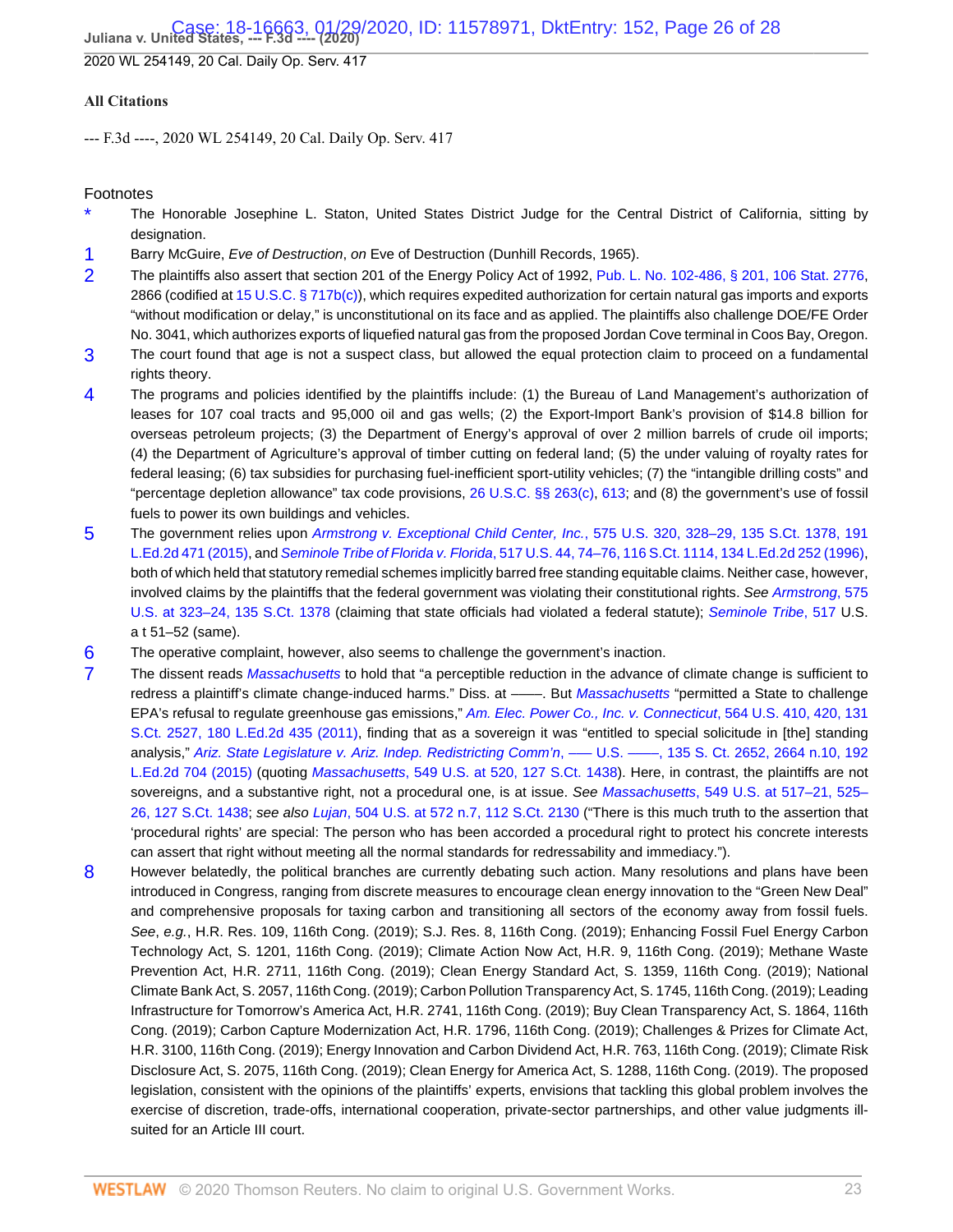**Juliana v. United States, --- F.3d ---- (2020)** Case: 18-16663, 01/29/2020, ID: 11578971, DktEntry: 152, Page 27 of 28

2020 WL 254149, 20 Cal. Daily Op. Serv. 417

- <span id="page-26-0"></span>[9](#page-14-1) Contrary to the dissent, we do not find this to be a political question, although that doctrine's factors often overlap with redressability concerns. Diss. at ——————; [Republic of Marshall Islands v. United States](http://www.westlaw.com/Link/Document/FullText?findType=Y&serNum=2042275220&pubNum=0000506&originatingDoc=I92da3060396e11eabed3a1bc09b332eb&refType=RP&fi=co_pp_sp_506_1192&originationContext=document&vr=3.0&rs=cblt1.0&transitionType=DocumentItem&contextData=(sc.UserEnteredCitation)#co_pp_sp_506_1192), 865 F.3d 1187, 1192 (9th [Cir. 2017\)](http://www.westlaw.com/Link/Document/FullText?findType=Y&serNum=2042275220&pubNum=0000506&originatingDoc=I92da3060396e11eabed3a1bc09b332eb&refType=RP&fi=co_pp_sp_506_1192&originationContext=document&vr=3.0&rs=cblt1.0&transitionType=DocumentItem&contextData=(sc.UserEnteredCitation)#co_pp_sp_506_1192)("Whether examined under the ... the redressability prong of standing, or the political question doctrine, the analysis stems from the same separation-of-powers principle—enforcement of this treaty provision is not committed to the judicial branch. Although these are distinct doctrines ... there is significant overlap.").
- <span id="page-26-1"></span>[10](#page-14-2) The plaintiffs' motion for an injunction pending appeal, Dkt. 21, is **DENIED**. Their motions for judicial notice, Dkts. 134, 149, are **GRANTED**.
- <span id="page-26-2"></span>[1](#page-15-0) I agree with the majority that plaintiffs need not bring their claims under the APA. See [Franklin v. Massachusetts](http://www.westlaw.com/Link/Document/FullText?findType=Y&serNum=1992115425&pubNum=0000780&originatingDoc=I92da3060396e11eabed3a1bc09b332eb&refType=RP&fi=co_pp_sp_780_801&originationContext=document&vr=3.0&rs=cblt1.0&transitionType=DocumentItem&contextData=(sc.UserEnteredCitation)#co_pp_sp_780_801), 505 [U.S. 788, 801, 112 S.Ct. 2767, 120 L.Ed.2d 636 \(1992\)](http://www.westlaw.com/Link/Document/FullText?findType=Y&serNum=1992115425&pubNum=0000780&originatingDoc=I92da3060396e11eabed3a1bc09b332eb&refType=RP&fi=co_pp_sp_780_801&originationContext=document&vr=3.0&rs=cblt1.0&transitionType=DocumentItem&contextData=(sc.UserEnteredCitation)#co_pp_sp_780_801); Webster v. Doe[, 486 U.S. 592, 603–04, 108 S.Ct. 2047, 100](http://www.westlaw.com/Link/Document/FullText?findType=Y&serNum=1988078090&pubNum=0000780&originatingDoc=I92da3060396e11eabed3a1bc09b332eb&refType=RP&fi=co_pp_sp_780_603&originationContext=document&vr=3.0&rs=cblt1.0&transitionType=DocumentItem&contextData=(sc.UserEnteredCitation)#co_pp_sp_780_603) [L.Ed.2d 632 \(1988\)](http://www.westlaw.com/Link/Document/FullText?findType=Y&serNum=1988078090&pubNum=0000780&originatingDoc=I92da3060396e11eabed3a1bc09b332eb&refType=RP&fi=co_pp_sp_780_603&originationContext=document&vr=3.0&rs=cblt1.0&transitionType=DocumentItem&contextData=(sc.UserEnteredCitation)#co_pp_sp_780_603).
- <span id="page-26-3"></span>[2](#page-15-1) NOAA, Technical Rep. NOS CO-OPS 083, Global and Regional Sea Level Rise Scenarios for the United States 23 (Jan. 2017).
- <span id="page-26-4"></span>[3](#page-15-2) My asteroid analogy would therefore be more accurate if I posited a scenario in which the government itself accelerated the asteroid towards the earth before shutting down our defenses.
- <span id="page-26-5"></span>[4](#page-16-0) Available at https://founders.archives.gov/documents/Jefferson/01-12-02-0274.
- <span id="page-26-6"></span>[5](#page-17-0) See, e.g., Andrew L. Goodkind et al., Fine-Scale Damage Estimates of Particulate Matter Air Pollution Reveal Opportunities for Location-Specific Mitigation of Emissions, in 116 Proceedings of the National Academy of Sciences 8775, 8779 (2019) (estimating that fine particulate matter caused 107,000 premature deaths in 2011).
- <span id="page-26-7"></span>[6](#page-17-1) Unwilling to acknowledge that the very nature of the climate crisis places this case in a category of one, the government argues that "the Constitution does not provide judicial remedies for every social and economic ill." For support, the government cites Lindsey v. Normet[, 405 U.S. 56, 74, 92 S.Ct. 862, 31 L.Ed.2d 36 \(1972\),](http://www.westlaw.com/Link/Document/FullText?findType=Y&serNum=1972127081&pubNum=0000780&originatingDoc=I92da3060396e11eabed3a1bc09b332eb&refType=RP&fi=co_pp_sp_780_74&originationContext=document&vr=3.0&rs=cblt1.0&transitionType=DocumentItem&contextData=(sc.UserEnteredCitation)#co_pp_sp_780_74) which held Oregon's wrongful detainer statute governing landlord/tenant disputes constitutional. The perpetuity principle, however, cabins the right and avoids any slippery slope. While the principle's goal is to preserve the most fundamental individual rights to life, liberty, and property, it is not triggered absent an existential threat to the country arising from a "point of no return" that is, at least in part, of the government's own making.
- <span id="page-26-8"></span>[7](#page-19-0) The presence of a procedural right is more critical when determining whether the first and second elements of standing are present. This is especially true where Congress has "define[d] injuries and articulate[d] chains of causation that will give rise to a case or controversy where none existed before" by conferring procedural rights that give certain persons a "stake" in an injury that is otherwise not their own. Spokeo[, 136 S. Ct. at 1549](http://www.westlaw.com/Link/Document/FullText?findType=Y&serNum=2038848364&pubNum=0000708&originatingDoc=I92da3060396e11eabed3a1bc09b332eb&refType=RP&fi=co_pp_sp_708_1549&originationContext=document&vr=3.0&rs=cblt1.0&transitionType=DocumentItem&contextData=(sc.UserEnteredCitation)#co_pp_sp_708_1549) (quoting Lujan[, 504 U.S. at 580, 112](http://www.westlaw.com/Link/Document/FullText?findType=Y&serNum=1992106162&pubNum=0000780&originatingDoc=I92da3060396e11eabed3a1bc09b332eb&refType=RP&fi=co_pp_sp_780_580&originationContext=document&vr=3.0&rs=cblt1.0&transitionType=DocumentItem&contextData=(sc.UserEnteredCitation)#co_pp_sp_780_580) [S.Ct. 2130](http://www.westlaw.com/Link/Document/FullText?findType=Y&serNum=1992106162&pubNum=0000780&originatingDoc=I92da3060396e11eabed3a1bc09b332eb&refType=RP&fi=co_pp_sp_780_580&originationContext=document&vr=3.0&rs=cblt1.0&transitionType=DocumentItem&contextData=(sc.UserEnteredCitation)#co_pp_sp_780_580) (Kennedy, J., concurring)). But who seeks to vindicate an injury is irrelevant to the question of whether a court has the tools to relieve that injury.
- <span id="page-26-9"></span>[8](#page-19-1) Indeed, the majority has already acknowledged as much in finding plaintiffs' injuries traceable to the government's misconduct because the traceability and redressability inquiries are largely coextensive. See Maj. Op. a t  $-\,$  – – see also [Wash. Envtl. Council v. Bellon](http://www.westlaw.com/Link/Document/FullText?findType=Y&serNum=2031787708&pubNum=0000506&originatingDoc=I92da3060396e11eabed3a1bc09b332eb&refType=RP&fi=co_pp_sp_506_1146&originationContext=document&vr=3.0&rs=cblt1.0&transitionType=DocumentItem&contextData=(sc.UserEnteredCitation)#co_pp_sp_506_1146), 732 F.3d 1131, 1146 (2013) ("The Supreme Court has clarified that the 'fairly traceable' and 'redressability' components for standing overlap and are 'two facets of a single causation requirement.' The two are distinct insofar as causality examines the connection between the alleged misconduct and injury, whereas redressability analyzes the connection between the alleged injury and requested judicial relief.") (internal citation omitted). Here, where the requested relief is simply to stop the ongoing misconduct, the inquiries are nearly identical. Cf. [Allen v.](http://www.westlaw.com/Link/Document/FullText?findType=Y&serNum=1984132352&pubNum=0000780&originatingDoc=I92da3060396e11eabed3a1bc09b332eb&refType=RP&fi=co_pp_sp_780_753&originationContext=document&vr=3.0&rs=cblt1.0&transitionType=DocumentItem&contextData=(sc.UserEnteredCitation)#co_pp_sp_780_753) Wright[, 468 U.S. 737, 753 n.19, 104 S.Ct. 3315, 82 L.Ed.2d 556 \(1984\)](http://www.westlaw.com/Link/Document/FullText?findType=Y&serNum=1984132352&pubNum=0000780&originatingDoc=I92da3060396e11eabed3a1bc09b332eb&refType=RP&fi=co_pp_sp_780_753&originationContext=document&vr=3.0&rs=cblt1.0&transitionType=DocumentItem&contextData=(sc.UserEnteredCitation)#co_pp_sp_780_753) ("[I]t is important to keep the inquiries separate" where "the relief requested goes well beyond the violation of law alleged."), abrogated on other grounds by [Lexmark Int'l,](http://www.westlaw.com/Link/Document/FullText?findType=Y&serNum=2032953511&pubNum=0000708&originatingDoc=I92da3060396e11eabed3a1bc09b332eb&refType=RP&originationContext=document&vr=3.0&rs=cblt1.0&transitionType=DocumentItem&contextData=(sc.UserEnteredCitation)) Inc. v. Static Control Components, Inc.[, 572 U.S. 118, 134 S.Ct. 1377, 188 L.Ed.2d 392 \(2014\);](http://www.westlaw.com/Link/Document/FullText?findType=Y&serNum=2032953511&pubNum=0000708&originatingDoc=I92da3060396e11eabed3a1bc09b332eb&refType=RP&originationContext=document&vr=3.0&rs=cblt1.0&transitionType=DocumentItem&contextData=(sc.UserEnteredCitation)) see also infra Part II.B.3.
- <span id="page-26-10"></span>[9](#page-19-2) Nor am I persuaded that [Massachusetts v. EPA](http://www.westlaw.com/Link/Document/FullText?findType=Y&serNum=2011843426&pubNum=0000780&originatingDoc=I92da3060396e11eabed3a1bc09b332eb&refType=RP&originationContext=document&vr=3.0&rs=cblt1.0&transitionType=DocumentItem&contextData=(sc.UserEnteredCitation)) is distinguishable because of the relaxed standing requirements and "special solicitude" in cases brought by a state against the United States. [Massachusetts v. EPA](http://www.westlaw.com/Link/Document/FullText?findType=Y&serNum=2011843426&pubNum=0000708&originatingDoc=I92da3060396e11eabed3a1bc09b332eb&refType=RP&originationContext=document&vr=3.0&rs=cblt1.0&transitionType=DocumentItem&contextData=(sc.UserEnteredCitation)), 549 U.S. a t 517-[20, 127 S.Ct. 1438.](http://www.westlaw.com/Link/Document/FullText?findType=Y&serNum=2011843426&pubNum=0000708&originatingDoc=I92da3060396e11eabed3a1bc09b332eb&refType=RP&originationContext=document&vr=3.0&rs=cblt1.0&transitionType=DocumentItem&contextData=(sc.UserEnteredCitation)) When [Massachusetts v. EPA](http://www.westlaw.com/Link/Document/FullText?findType=Y&serNum=2011843426&pubNum=0000780&originatingDoc=I92da3060396e11eabed3a1bc09b332eb&refType=RP&originationContext=document&vr=3.0&rs=cblt1.0&transitionType=DocumentItem&contextData=(sc.UserEnteredCitation)) was decided, more than a decade ago, there was uncertainty and skepticism as to whether an individual could state a sufficiently definite climate change-induced harm based on gradually warming air temperatures and rising seas. But the Supreme Court sidestepped such questions of the *concreteness* of the plaintiffs' injuries by finding that "[Massachusetts's] stake in the outcome of this case is sufficiently concrete to warrant the exercise of federal judicial power." Id. [a t 519, 127 S.Ct. 1438.](http://www.westlaw.com/Link/Document/FullText?findType=Y&serNum=2011843426&pubNum=0000708&originatingDoc=I92da3060396e11eabed3a1bc09b332eb&refType=RP&originationContext=document&vr=3.0&rs=cblt1.0&transitionType=DocumentItem&contextData=(sc.UserEnteredCitation)) Here and now, the plaintiffs submit *undisputed scientific* evidence that their distinct and discrete injuries are caused by climate change brought about by emissions from fossil-fuel combustion. They need not rely on the "special solicitude," id. [at 520, 127 S.Ct. 1438,](http://www.westlaw.com/Link/Document/FullText?findType=Y&serNum=2011843426&pubNum=0000780&originatingDoc=I92da3060396e11eabed3a1bc09b332eb&refType=RP&fi=co_pp_sp_780_520&originationContext=document&vr=3.0&rs=cblt1.0&transitionType=DocumentItem&contextData=(sc.UserEnteredCitation)#co_pp_sp_780_520) of a state to be heard. Regardless, any distinction would go to the concreteness or particularity of plaintiffs' injuries and not to the issue of redressability.
- <span id="page-26-11"></span>[10](#page-21-0) The political question doctrine was first conceived in [Marbury](http://www.westlaw.com/Link/Document/FullText?findType=Y&serNum=1801123932&pubNum=0000780&originatingDoc=I92da3060396e11eabed3a1bc09b332eb&refType=RP&originationContext=document&vr=3.0&rs=cblt1.0&transitionType=DocumentItem&contextData=(sc.UserEnteredCitation)). See Marbury[, 5 U.S. at 165–66](http://www.westlaw.com/Link/Document/FullText?findType=Y&serNum=1801123932&pubNum=0000780&originatingDoc=I92da3060396e11eabed3a1bc09b332eb&refType=RP&fi=co_pp_sp_780_165&originationContext=document&vr=3.0&rs=cblt1.0&transitionType=DocumentItem&contextData=(sc.UserEnteredCitation)#co_pp_sp_780_165) ("By the constitution of the United States, the President is invested with certain important political powers, in the exercise of which he is to use